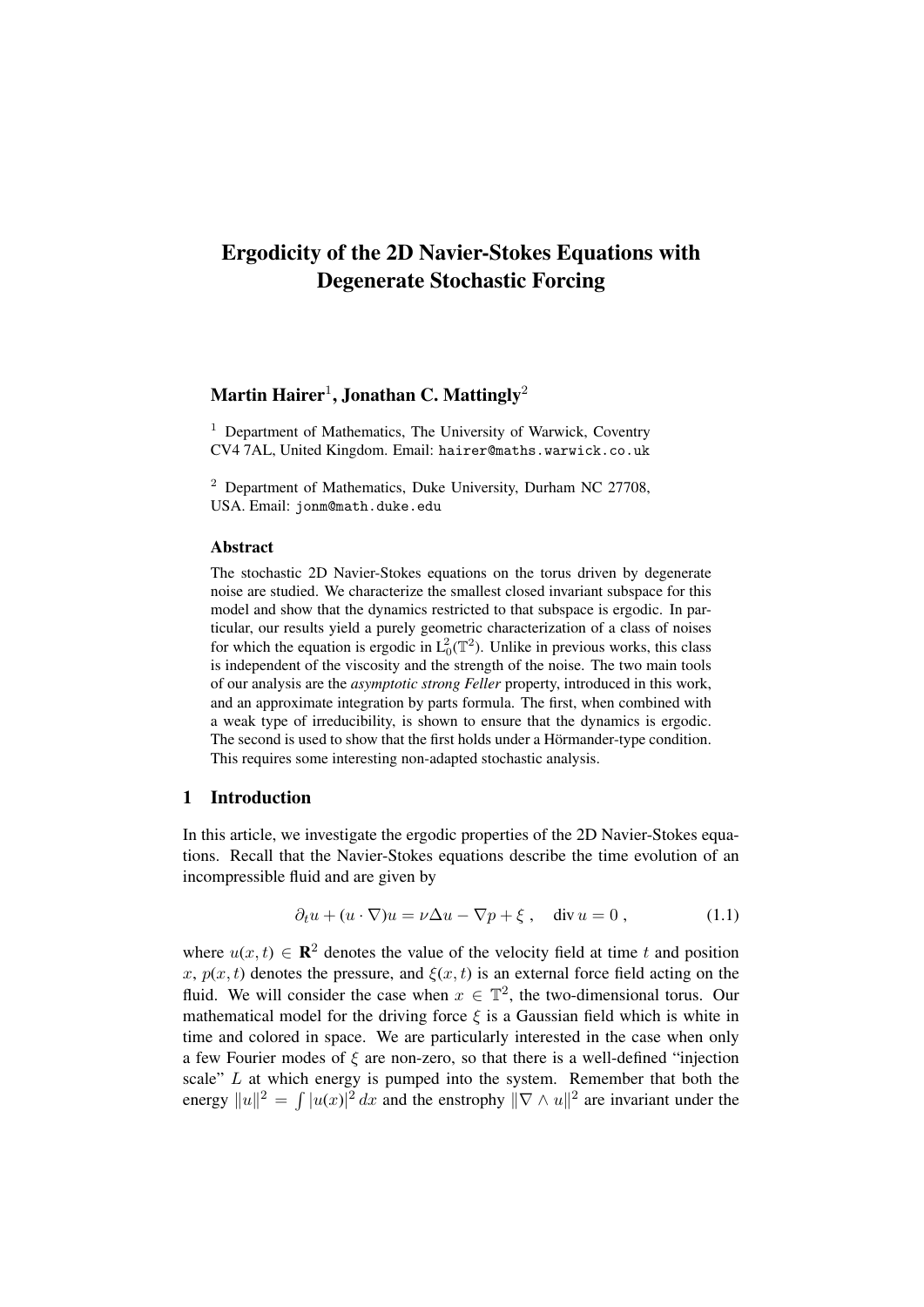## INTRODUCTION 2

nonlinearity of the 2D Navier-Stokes equations (*i.e.* they are preserved by the flow of (1.1) if  $\nu = 0$  and  $\xi = 0$ .

From a careful study of the nonlinearity (see *e.g.* [Ros02] for a survey and [FJMR02] for some mathematical results in this field), one expects the enstrophy to cascade down to smaller and smaller scales, until it reaches a "dissipative scale"  $\eta$  at which the viscous term  $\nu \Delta u$  dominates the nonlinearity  $(u \cdot \nabla)u$  in (1.1). This picture is complemented by that of an inverse cascade of the energy towards larger and larger scales, until it is dissipated by finite-size effects as it reaches scales of order one. The physically interesting range of parameters for (1.1), where one expects to see both cascades and where the behavior of the solutions is dominated by the nonlinearity, thus corresponds to

$$
1 \ll L^{-1} \ll \eta^{-1} \,. \tag{1.2}
$$

The main assumptions usually made in the physics literature when discussing the behavior of (1.1) in the turbulent regime are ergodicity and statistical translational invariance of the stationary state. We give a simple geometric characterization of a class of forcings for which (1.1) is ergodic, including a forcing that acts only on 4 degrees of freedom (2 Fourier modes). This characterization is independent of the viscosity and is shown to be sharp in a certain sense. In particular, it covers the range of parameters  $(1.2)$ . Since we show that the invariant measure for  $(1.1)$ is unique, its translational invariance follows immediately from the translational invariance of the equations.

From the mathematical point of view, the ergodic properties for infinite-dimensional systems are a field that has been intensely studied over the past two decades but is yet in its infancy compared to the corresponding theory for finite-dimensional systems. In particular, there is a gaping lack of results for truly hypoelliptic nonlinear systems, where the noise is transmitted to the relevant degrees of freedom only through the drift. The present article is an attempt to close this gap, at least for the particular case of the 2D Navier-Stokes equations. This particular case (and some closely related problems) has been an intense subject of study in recent years. However the results obtained so far require either a non-degenerate forcing on the "unstable" part of the equation [EMS01, KS00, BKL01, KS01, Mat02b, BKL02, Hai02, MY02], or the strong Feller property to hold. The latter was obtained only when the forcing acts on an infinite number of modes [FM95, Fer97, EH01, MS03]. The former used a change of measure via Girsanov's theorem and the pathwise contractive properties of the dynamics to prove ergodicity. In all of these works, the noise was sufficiently non-degenerate to allow in a way for an adapted analysis (see Section 4.5 below for the meaning of "adapted" in this context).

We give a fairly complete analysis of the conditions needed to ensure the ergodicity of the two dimensional Navier-Stokes equations. To do so, we employ information on the structure of the nonlinearity from [EM01] which was developed there to prove ergodicity of the finite dimensional Galerkin approximations under conditions on the forcing similar to this paper. However, our approach to the full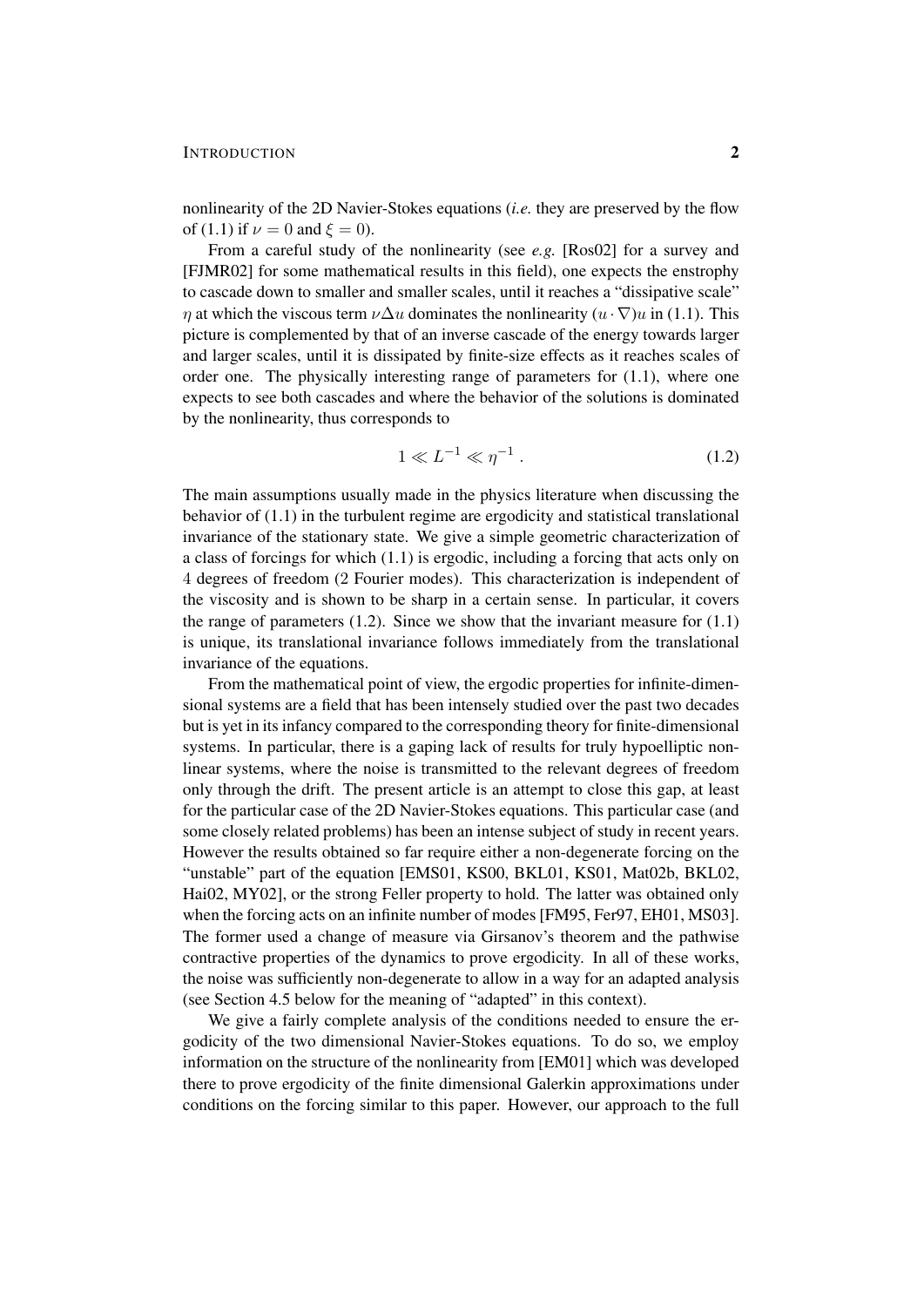## INTRODUCTION 3

PDE is necessarily different and informed by the pathwise contractive properties and high/low mode splitting explained in the stochastic setting in [Mat98, Mat99] and the ideas of determining modes, inertial manifolds, and invariant subspaces in general from the deterministic PDE literature (cf. [FP67, CF88]). More directly, this paper builds on the use of the high/low splitting to prove ergodicity as first accomplished contemporaneously in [BKL01, EMS01, KS00] in the "essentially elliptic" setting (see section 4.5). In particular, this paper is the culmination of a sequence of papers by the authors and their collaborators [Mat98, Mat99, EH01, EMS01, Mat02b, Hai02, Mat03] using these and related ideas to prove ergodicity. Yet, this is the first to prove ergodicity of a stochastic PDE in a hypoelliptic setting under conditions which compare favorably to those under which similar theorems are proven for finite dimensional stochastic differential equations. One of the keys to accomplishing this is a recent result from [MP04] on the regularity of the Malliavin matrix in this setting.

One of the main technical contributions of the present work is to provide an infinitesimal replacement for Girsanov's theorem in the infinite dimensional nonadapted setting which the application of these ideas to the fully hypoelliptic setting seems to require. Another of the principal technical contributions is to observe that the strong Feller property is neither essential nor natural for the study of ergodicity in dissipative infinite-dimensional systems and to provide an alternative. We define instead a weaker *asymptotic strong Feller* property which is satisfied by the system under consideration and is sufficient to give ergodicity. In many dissipative systems, including the stochastic Navier-Stokes equations, only a finite number of modes are unstable. Conceivably, these systems are ergodic even if the noise is transmitted only to those unstable modes rather than to the whole system. The asymptotic strong Feller property captures this idea. It is sensitive to the regularization of the transition densities due to both probabilistic and dynamic mechanisms.

This paper is organized as follows. In Section 2 the precise mathematical formulation of the problem and the main results for the stochastic Navier-Stokes equations are given. In Section 3 we define the asymptotic strong Feller property and prove in Theorem 3.16 that, together with an irreducibility property it implies ergodicity of the system. We thus obtain the analog in our setting of the classical result often derived from theorems of Khasminskii and Doob which states that topological irreducibility, together with the strong Feller property, implies uniqueness of the invariant measure. The main technical results are given in Section 4, where we show how to apply the abstract results to our problem. Although this section is written with the stochastic Navier-Stokes equations in mind, most of the corresponding results hold for a much wider class of stochastic PDEs with polynomial nonlinearities.

## Acknowledgements

We would like to thank G. Ben Arous, W. E, J. Hanke, X.-M. Li, E. Pardoux, M. Romito and Y. Sinai for motivating and useful discussions. We would also like to thank the anony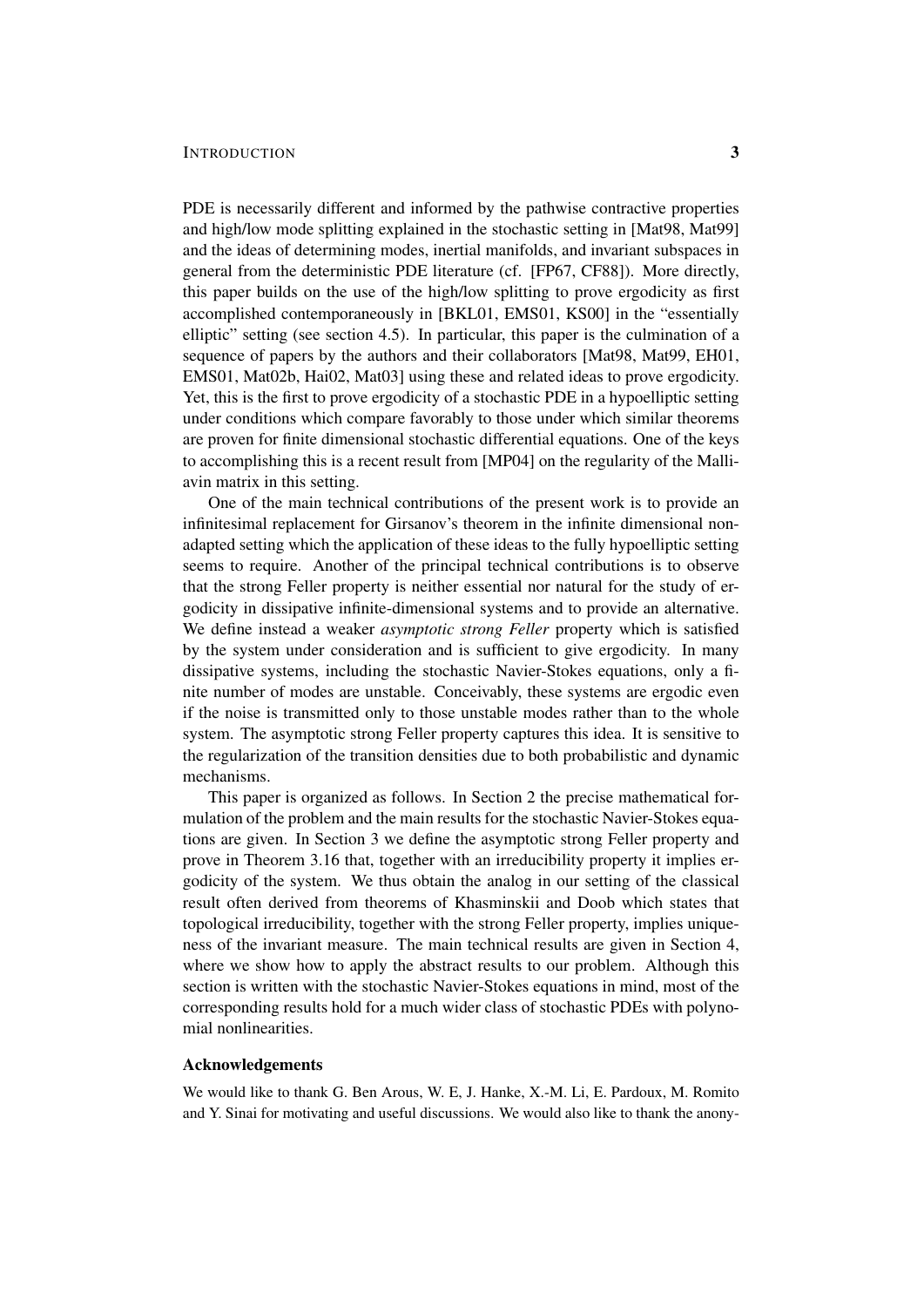mous referees for their careful reading of the text and their subsequent corrections and useful suggestions. The work of MH is partially supported by the Fonds National Suisse. The work of JCM was partially supported by the Institut Universitaire de France.

## 2 Setup and Main Results

Consider the two-dimensional, incompressible Navier-Stokes equations on the torus  $\mathbb{T}^2 = [-\pi, \pi]^2$  driven by a degenerate noise. Since the velocity and vorticity formulations are equivalent in this setting, we choose to use the vorticity equation as this simplifies the exposition. For  $u$  a divergence-free velocity field, we define the vorticity w by  $w = \nabla \wedge u = \partial_2 u_1 - \partial_1 u_2$ . Note that u can be recovered from w and the condition  $\nabla \cdot u = 0$ . With these notations the vorticity formulation for the stochastic Navier-Stokes equations is as follows:

$$
dw = \nu \Delta w dt + B(\mathcal{K}w, w) dt + Q dW(t), \qquad (2.1)
$$

where  $\Delta$  is the Laplacian with periodic boundary conditions and  $B(u, w) = -(u \cdot w)$  $\nabla$ )w, the usual Navier-Stokes nonlinearity. The symbol  $Q dW(t)$  denotes a Gaussian noise process which is white in time and whose spatial correlation structure will be described later. The operator K is defined in Fourier space by  $(\mathcal{K}w)_k =$  $-i w_k k^{\perp}/||k||^2$ , where  $(k_1, k_2)^{\perp} = (k_2, -k_1)$ . By  $w_k$ , we mean the scalar product of w with  $(2\pi)^{-1}$  exp( $ik \cdot x$ ). It has the property that the divergence of  $Kw$  vanishes and that  $w = \nabla \wedge (\mathcal{K}w)$ . Unless otherwise stated, we consider (2.1) as an equation in  $\mathcal{H} = L_0^2$ , the space of real-valued square-integrable functions on the torus with vanishing mean. Before we go on to describe the noise process QW, it is instructive to write down the two-dimensional Navier-Stokes equations (without noise) in Fourier space:

$$
\dot{w}_k = -\nu |k|^2 w_k - \frac{1}{4\pi} \sum_{j+\ell=k} \langle j^{\frac{1}{2}} \ell \rangle \left( \frac{1}{|\ell|^2} - \frac{1}{|j|^2} \right) w_j w_\ell . \tag{2.2}
$$

From (2.2), we see clearly that any closed subspace of  $H$  spanned by Fourier modes corresponding to a subgroup of  $\mathbb{Z}^2$  is invariant under the dynamics. In other words, if the initial condition has a certain type of periodicity, it will be retained by the solution for all times.

In order to describe the noise  $Q dW(t)$ , we start by introducing a convenient way to index the Fourier basis of H. We write  $\mathbb{Z}^2 \setminus \{(0,0)\} = \mathbb{Z}_+^2 \cup \mathbb{Z}_-^2$ , where

$$
\mathbf{Z}_{+}^{2} = \{ (k_{1}, k_{2}) \in \mathbf{Z}^{2} \mid k_{2} > 0 \} \cup \{ (k_{1}, 0) \in \mathbf{Z}^{2} \mid k_{1} > 0 \},
$$
  

$$
\mathbf{Z}_{-}^{2} = \{ (k_{1}, k_{2}) \in \mathbf{Z}^{2} \mid -k \in \mathbf{Z}_{+}^{2} \},
$$

(note that  $\mathbb{Z}_+^2$  is essentially the upper half-plane) and set, for  $k \in \mathbb{Z}^2 \setminus \{(0,0)\},$ 

$$
f_k(x) = \begin{cases} \sin(k \cdot x) & \text{if } k \in \mathbb{Z}_+^2, \\ \cos(k \cdot x) & \text{if } k \in \mathbb{Z}_-^2. \end{cases}
$$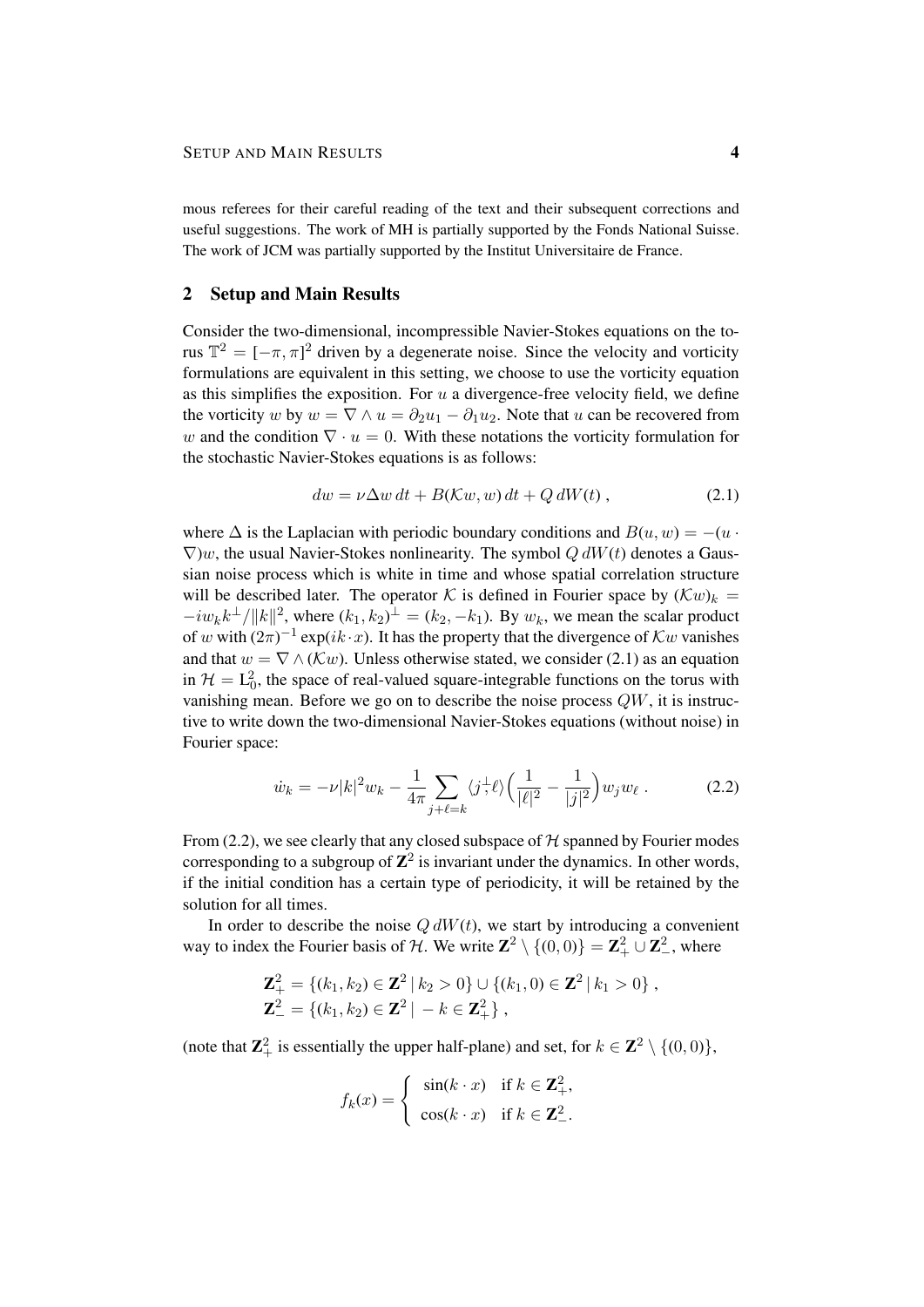We also fix a set

$$
\mathcal{Z}_0 = \{ k_n \, | \, n = 1, \dots, m \} \subset \mathbb{Z}^2 \setminus \{ (0, 0) \} \,, \tag{2.3}
$$

which encodes the geometry of the driving noise. The set  $\mathcal{Z}_0$  will correspond to the set of driven modes of the equation (2.1).

The process  $W(t)$  is an m-dimensional Wiener process on a probability space  $(\Omega, \mathcal{F}, \mathbf{P})$ . For definiteness, we choose  $\Omega$  to be the Wiener space  $\mathcal{C}_0([0,\infty), \mathbf{R}^m)$ ,  $W$  the canonical process, and  $P$  the Wiener measure. We denote expectations with respect to **P** by **E** and define  $\mathcal{F}_t$  to be the  $\sigma$ -algebra generated by the increments of W up to time t. We also denote by  $\{e_n\}$  the canonical basis of  $\mathbb{R}^m$ . The linear map  $Q: \mathbf{R}^m \to \mathcal{H}$  is given by  $Qe_n = q_n f_{k_n}$ , where the  $q_n$  are some strictly positive numbers, and the wavenumbers  $k_n$  are given by the elements of  $\mathcal{Z}_0$ . With these definitions,  $QW$  is an  $H$ -valued Wiener process. We also denote the average rate at which energy is injected into our system by  $\mathcal{E}_0 = \text{tr} \, Q Q^* = \sum_n q_n^2$ .

We assume that the set  $\mathcal{Z}_0$  is symmetric, *i.e.* that if  $k \in \mathcal{Z}_0$ , then  $-k \in \mathcal{Z}_0$ . This is not a strong restriction and is made only to simplify the statements of our results. It also helps to avoid the possible confusion arising from the slightly non-standard definition of the basis  $f_k$ . This assumption always holds for example if the noise process QW is taken to be translation invariant. In fact, Theorem 2.1 below holds for non-symmetric sets  $\mathcal{Z}_0$  if one replaces  $\mathcal{Z}_0$  in the theorem's conditions by its symmetric part.

It is well-known [Fla94, MR] that  $(2.1)$  defines a stochastic flow on  $H$ . By a stochastic flow, we mean a family of continuous maps  $\Phi_t \colon \Omega \times \mathcal{H} \to \mathcal{H}$  such that  $w_t = \Phi_t(W, w_0)$  is the solution to (2.1) with initial condition  $w_0$  and noise W. Hence, its transition semigroup  $P_t$  given by  $P_t\varphi(w_0) = \mathbf{E}_{w_0}\varphi(w_t)$  is Feller. Here,  $\varphi$  denotes any bounded measurable function from H to **R** and we use the notation  $\mathbf{E}_{w_0}$  for expectations with respect to solutions to (2.1) with initial condition  $w_0$ . Recall that an *invariant measure* for (2.1) is a probability measure  $\mu_{\star}$  on H such that  $\mathcal{P}_t^* \mu_{\star} = \mu_{\star}$ , where  $\mathcal{P}_t^*$  is the semigroup on measures dual to  $\mathcal{P}_t$ . While the existence of an invariant measure for (2.1) can be proved by "soft" techniques using the regularizing and dissipativity properties of the flow [Cru89, Fla94], showing its uniqueness is a challenging problem that requires a detailed analysis of the nonlinearity. The importance of showing the uniqueness of  $\mu_{\star}$  is illustrated by the fact that it implies

$$
\lim_{T \to \infty} \frac{1}{T} \int_0^T \varphi(w_t) dt = \int_{\mathcal{H}} \varphi(w) \mu_{\star}(dw) ,
$$

for all bounded continuous functions  $\varphi$  and  $\mu_{\star}$ -almost every initial condition  $w_0 \in$ H. It thus gives some mathematical ground to the *ergodic assumption* usually made in the physics literature when discussing the qualitative behavior of  $(2.1)$ . The main results of this article are summarized by the following theorem:

**Theorem 2.1** *Let*  $\mathcal{Z}_0$  *satisfy the following two assumptions:*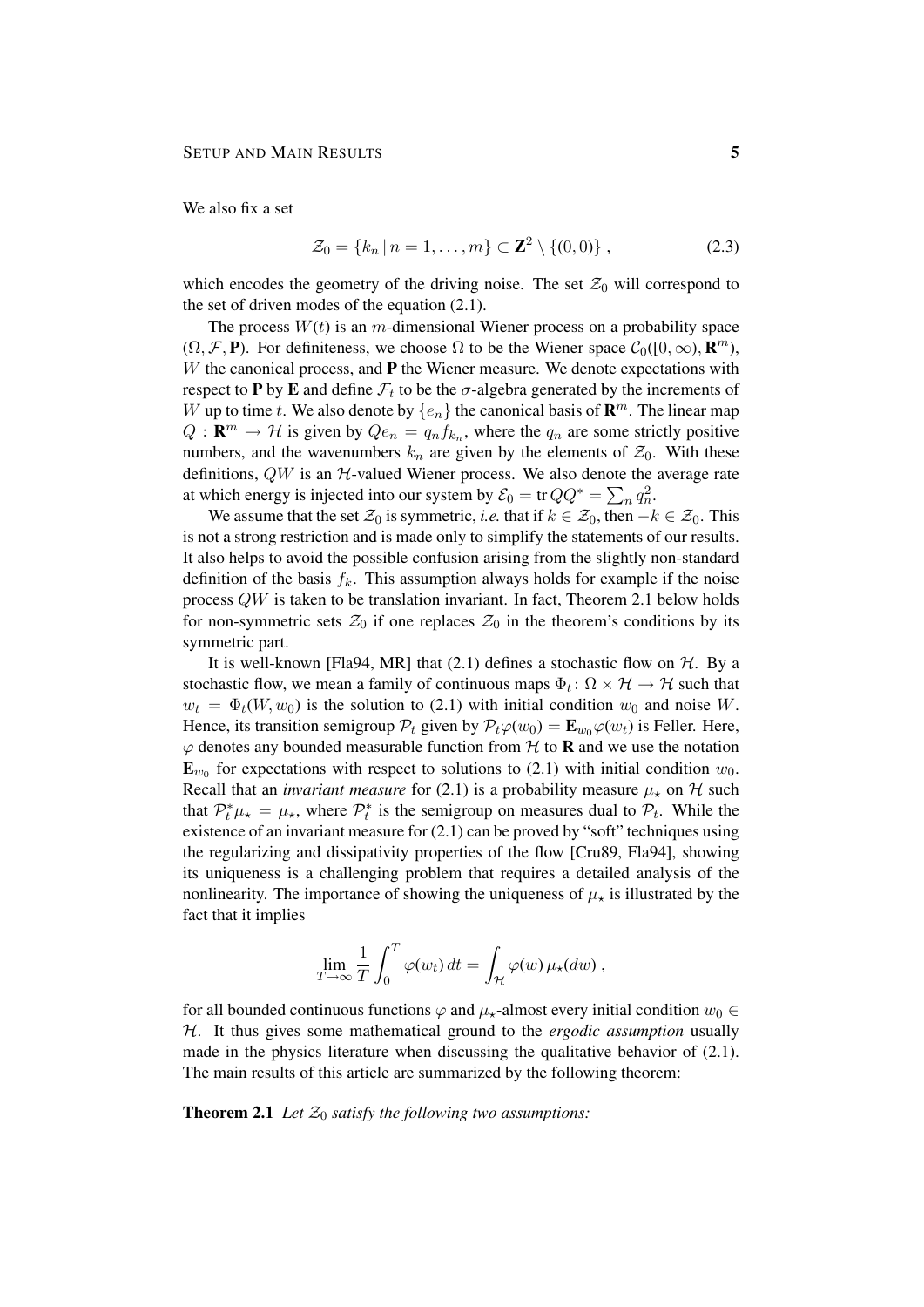- A1 *There exist at least two elements in*  $\mathcal{Z}_0$  *with different Euclidean norms.*
- $A2$  *Integer linear combinations of elements of*  $\mathcal{Z}_0$  *generate*  $\mathbf{Z}^2$ *.*

*Then, (2.1) has a unique invariant measure in* H*.*

Remark 2.2 As pointed out by J. Hanke, condition A2 above is equivalent to the easily verifiable condition that the greatest common divisor of the set  $\{\det(k, \ell):$  $k, \ell \in \mathcal{Z}_0$  is 1, where  $\det(k, \ell)$  is the determinant of the 2×2 matrix with columns  $k$  and  $\ell$ .

The proof of Theorem 2.1 is given by combining Corollary 4.2 with Proposition 4.4 below. A partial converse of this ergodicity result is given by the following theorem, which is an immediate consequence of Proposition 4.4.

Theorem 2.3 *There are two qualitatively different ways in which the hypotheses of Theorem 2.1 can fail. In each case there is a unique invariant measure supported on* H˜*, the smallest closed linear subspace of* H *which is invariant under (2.1).*

- In the first case the elements of  $\mathcal{Z}_0$  are all collinear or of the same Euclidean *length. Then*  $\tilde{\mathcal{H}}$  *is the finite-dimensional space spanned by*  $\{f_k | k \in \mathcal{Z}_0\}$ , and the dynamics restricted to  $\tilde{\mathcal{H}}$  is that of an Ornstein-Uhlenbeck process.
- In the second case let  $\mathcal G$  be the smallest subgroup of  $\mathbb Z^2$  containing  $\mathcal Z_0$ . *Then*  $\tilde{\mathcal{H}}$  *is the space spanned by*  $\{f_k | k \in \mathcal{G} \setminus \{(0,0)\}\}\$ *. Let*  $k_1$ *,*  $k_2$  *be two generators for G and define*  $v_i = 2\pi k_i / |k_i|^2$ , then  $\tilde{\mathcal{H}}$  is the space of *functions that are periodic with respect to the translations*  $v_1$  *and*  $v_2$ *.*

**Remark 2.4** That  $\tilde{\mathcal{H}}$  constructed above is invariant is clear; that it is the smallest invariant subspace follows from the fact that the transition probabilities of (2.1) have a density with respect to the Lebesgue measure when projected onto any finite-dimensional subspace of  $\tilde{\mathcal{H}}$ , see [MP04].

By Theorem 2.3 if the conditions of Theorem 2.1 are not satisfied then one of the modes with lowest wavenumber is in  $\tilde{\mathcal{H}}^{\perp}$ . In fact either  $f_{(1,0)} \perp \tilde{\mathcal{H}}$  or  $f_{(1,1)} \perp$  $\tilde{\mathcal{H}}$ . On the other hand for sufficiently small values of  $\nu$  the low modes of (2.1) are expected to be linearly unstable [Fri95]. If this is the case, a solution to (2.1) starting in  $\tilde{\mathcal{H}}^{\perp}$  will not converge to  $\tilde{\mathcal{H}}$  and (2.1) is therefore expected to have several distinct invariant measures on  $H$ . It is however known that the invariant measure is unique if the viscosity is sufficiently high, see [Mat99]. (At high viscosity, all modes are linearly stable. See [Mat03] for a more streamlined presentation.)

**Example 2.5** The set  $\mathcal{Z}_0 = \{(1, 0), (-1, 0), (1, 1), (-1, -1)\}$  satisfies the assumptions of Theorem 2.1. Therefore, (2.1) with noise given by

$$
QW(t, x) = W_1(t) \sin x_1 + W_2(t) \cos x_1 + W_3(t) \sin(x_1 + x_2)
$$
  
+ 
$$
W_4(t) \cos(x_1 + x_2),
$$

has a unique invariant measure in H for every value of the viscosity  $\nu > 0$ .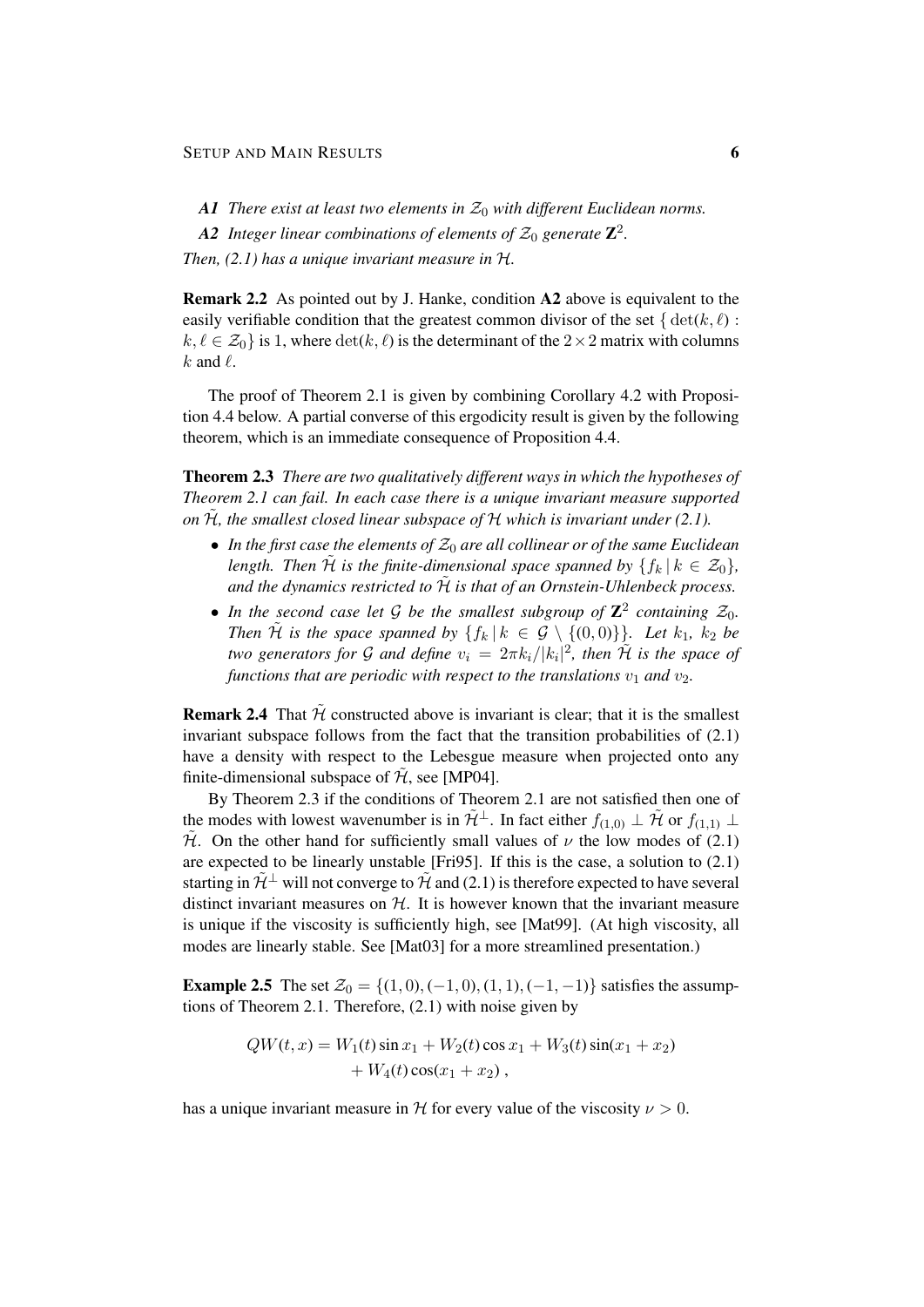**Example 2.6** Take  $\mathcal{Z}_0 = \{(1,0), (-1,0), (0,1), (0,-1)\}$  whose elements are of length 1. Therefore, (2.1) with noise given by

$$
QW(t, x) = W_1(t) \sin x_1 + W_2(t) \cos x_1 + W_3(t) \sin x_2 + W_4(t) \cos x_2,
$$

reduces to an Ornstein-Uhlenbeck process on the space spanned by  $\sin x_1$ ,  $\cos x_1$ ,  $\sin x_2$ , and  $\cos x_2$ .

**Example 2.7** Take  $\mathcal{Z}_0 = \{(2,0), (-2,0), (2,2), (-2,-2)\}\)$ , which corresponds to case 2 of Theorem 2.3 with G generated by  $(0, 2)$  and  $(2, 0)$ . In this case,  $\hat{\mathcal{H}}$  is the set of functions that are  $\pi$ -periodic in both arguments. Via the change of variables  $x \mapsto$  $x/2$ , one can easily see from Theorem 2.1 that (2.1) then has a unique invariant measure on  $\tilde{\mathcal{H}}$  (but not necessarily on  $\mathcal{H}$ ).

## 3 An Abstract Ergodic Result

We start by proving an abstract ergodic result, which lays the foundations of the present work. Recall that a Markov transition semigroup  $P_t$  is said to be *strong Feller* at time t if  $\mathcal{P}_t \varphi$  is continuous for every bounded measurable function  $\varphi$ . It is a well-known and much used fact that the strong Feller property, combined with some irreducibility of the transition probabilities implies the uniqueness of the invariant measure for  $P_t$  [DPZ96, Theorem 4.2.1]. If  $P_t$  is generated by a diffusion with smooth coefficients on  $\mathbb{R}^n$  or a finite-dimensional manifold, Hörmander's theorem [Hör67, Hör85] provides us with an efficient (and sharp if the coefficients are analytic) criteria for the strong Feller property to hold. Unfortunately, no equivalent theorem exists if  $P_t$  is generated by a diffusion in an infinite-dimensional space, where the strong Feller property seems to be much "rarer". If the covariance of the noise is non-degenerate (*i.e.* the diffusion is elliptic in some sense), the strong Feller property can often be recovered by means of the Bismut-Elworthy-Li formula [EL94]. The only result to our knowledge that shows the strong Feller property for an infinite-dimensional diffusion where the covariance of the noise does not have a dense range is given in [EH01], but it still requires the forcing to act in a non-degenerate way on a subspace of finite codimension.

#### 3.1 Preliminary definitions

Let X be a Polish (*i.e.* complete, separable, metrizable) space. Recall that a *pseudometric* for X is a continuous function  $d: \mathcal{X}^2 \to \mathbf{R}_+$  such that  $d(x, x) = 0$  and such that the triangle inequality is satisfied. We say that a pseudo-metric  $d_1$  is larger than  $d_2$  if  $d_1(x, y) \ge d_2(x, y)$  for all  $(x, y) \in \mathcal{X}^2$ .

**Definition 3.1** Let  $\{d_n\}_{n=0}^{\infty}$  be an increasing sequence of (pseudo-)metrics on a Polish space X. If  $\lim_{n\to\infty} d_n(x, y) = 1$  for all  $x \neq y$ , then  $\{d_n\}$  is a *totally separating system of (pseudo-)metrics* for X .

Let us give a few representative examples.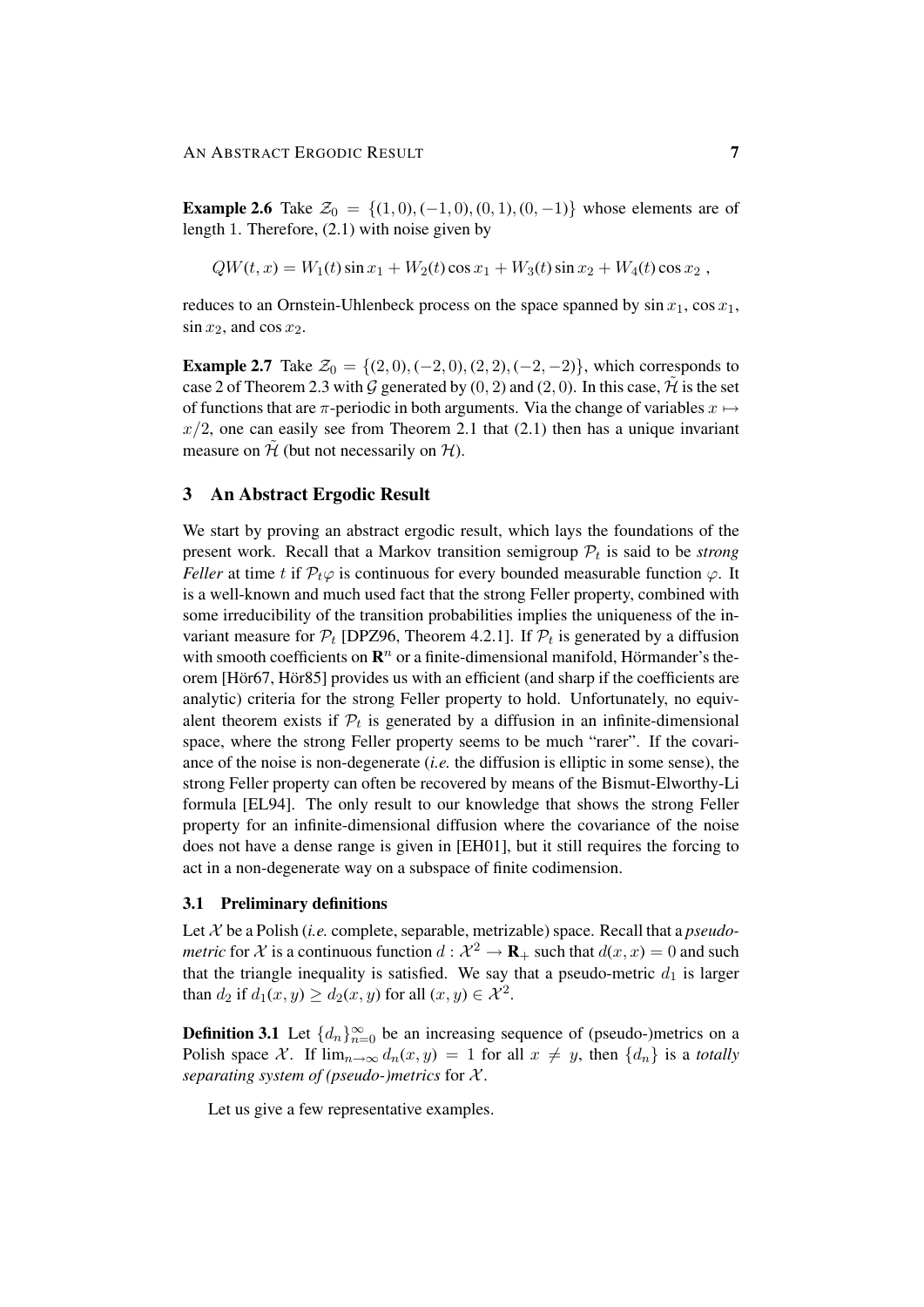**Example 3.2** Let  $\{a_n\}$  be an increasing sequence in **R** such that  $\lim_{n\to\infty} a_n = \infty$ . Then,  $\{d_n\}$  is a *totally separating system of (pseudo-)metrics* for X in the following three cases.

- 1. Let d be an arbitrary continuous metric on X and set  $d_n(x, y) = 1 \land$  $a_n d(x, y)$ .
- 2. Let  $\mathcal{X} = \mathcal{C}_0(\mathbf{R})$  be the space of continuous functions on **R** vanishing at infinity and set  $d_n(x, y) = 1 \wedge \sup_{s \in [-n, n]} a_n |x(s) - y(s)|$ .
- 3. Let  $\mathcal{X} = \ell^2$  and set  $d_n(x, y) = 1 \wedge a_n \sum_{k=0}^n |x_k y_k|^2$ .

Given a pseudo-metric  $d$ , we define the following seminorm on the set of  $d$ -Lipschitz continuous functions from  $X$  to **R**:

$$
\|\varphi\|_{d} = \sup_{\substack{x,y \in \mathcal{X} \\ x \neq y}} \frac{|\varphi(x) - \varphi(y)|}{d(x,y)} .
$$
\n(3.1)

This in turn defines a dual seminorm on the space of finite signed Borel measures on  $X$  with vanishing integral by

$$
\|\nu\|_{d} = \sup_{\|\varphi\|_{d} = 1} \int_{\mathcal{X}} \varphi(x) \, \nu(dx) \,.
$$
 (3.2)

Given  $\mu_1$  and  $\mu_2$ , two positive finite Borel measures on X with equal mass, we also denote by  $\mathscr{C}(\mu_1, \mu_2)$  the set of positive measures on  $\mathcal{X}^2$  with marginals  $\mu_1$  and  $\mu_2$ and we define

$$
\|\mu_1 - \mu_2\|_d = \inf_{\mu \in \mathscr{C}(\mu_1, \mu_2)} \int_{\mathcal{X}^2} d(x, y) \,\mu(dx, dy) \,.
$$
 (3.3)

The following lemma is an easy consequence of the Monge-Kantorovich duality, see *e.g.* [Kan42, Kan48, AN87], and shows that in most cases these two natural notions of distance can be used interchangeably.

**Lemma 3.3** Let d be a continuous pseudo-metric on a Polish space X and let  $\mu_1$ *and*  $\mu_2$  *be two positive measures on* X *with equal mass. Then, one has*  $\|\mu_1 - \mu_2\|$  $\|\mu_2\|_d = \|\mu_1 - \mu_2\|_d.$ 

*Proof.* This result is well-known if  $(X, d)$  is a separable metric space, see for example [Rac91] for a detailed discussion on many of its variants. If we define an equivalence relation on X by  $x \sim y \Leftrightarrow d(x, y) = 0$  and set  $\mathcal{X}_d = \mathcal{X}/\sim$ , then d is well-defined on  $\mathcal{X}_d$  and  $(\mathcal{X}_d, d)$  is a separable metric space (although it may no longer be complete). Defining  $\pi : \mathcal{X} \to \mathcal{X}_d$  by  $\pi(x) = [x]$ , the result follows from the Monge-Kantorovich duality in  $\mathcal{X}_d$  and the fact that both sides of (3.3) do not change if the measures  $\mu_i$  are replaced by  $\pi^* \mu_i$ .  $\Box$ 

Recall that the total variation norm of a finite signed measure  $\mu$  on X is given by  $\|\mu\|_{\text{TV}} = \frac{1}{2}$  $\frac{1}{2}(\mu^+(\mathcal{X}) + \mu^-(\mathcal{X}))$ , where  $\mu = \mu^+ - \mu^-$  is the Jordan decomposition of  $\mu$ . The next result is crucial to the approach taken in this paper.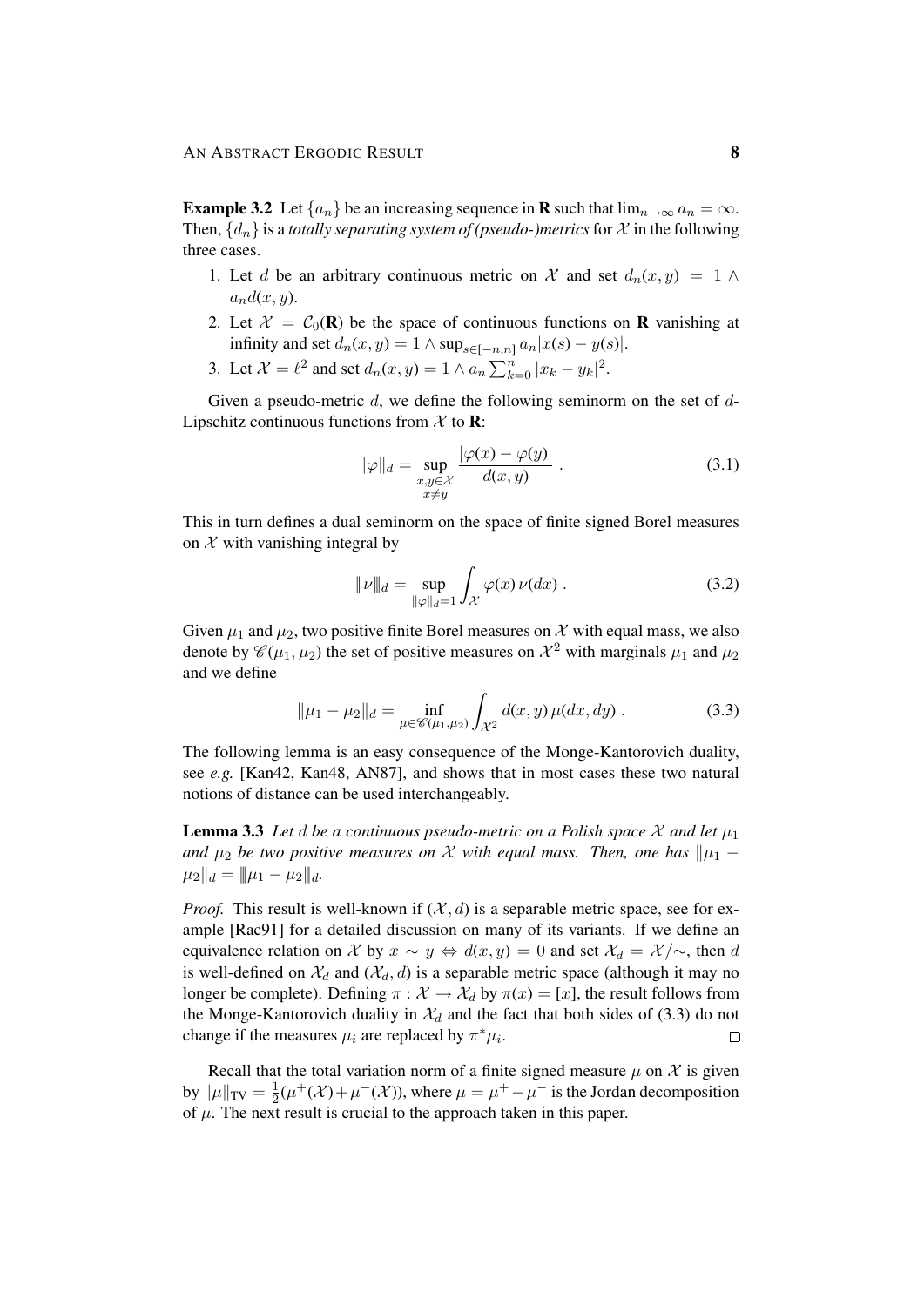**Lemma 3.4** Let  $\{d_n\}$  be a bounded and increasing family of continuous pseudo*metrics on a Polish space* X *and define*  $d(x, y) = \lim_{n \to \infty} d_n(x, y)$ . Then, one has  $\lim_{n\to\infty} ||\mu_1 - \mu_2||_{d_n} = ||\mu_1 - \mu_2||_d$  *for any two positive measures*  $\mu_1$  *and*  $\mu_2$  *with equal mass.*

*Proof.* The limit exists since the sequence is bounded and increasing by assumption, so let us denote this limit by L. It is clear from (3.3) that  $\|\mu_1 - \mu_2\|_d \geq L$ , so it remains to show the converse bound. Let  $\mu_n$  be a measure in  $\mathscr{C}(\mu_1, \mu_2)$  that realizes (3.3) for the distance  $d_n$ . (Such a measure is shown to exist in [Rac91].) The sequence  $\{\mu_n\}$  is tight on  $\mathcal{X}^2$  since its marginals are constant, so we can extract a weakly converging subsequence. Denote by  $\mu_{\infty}$  the limiting measure. For  $m \geq n$ 

$$
\int_{\mathcal{X}^2} d_n(x, y) \,\mu_m(dx, dy) \leq \int_{\mathcal{X}^2} d_m(x, y) \,\mu_m(dx, dy) \leq L.
$$

Since  $d_n$  is continuous, the weak convergence taking  $m \to \infty$  implies that

$$
\int_{\mathcal{X}^2} d_n(x, y) \,\mu_\infty(dx, dy) \leq L \,, \quad \forall \, n > 0 \,.
$$

It follows from the dominated convergence theorem that  $\int_{\mathcal{X}^2} d(x, y) \mu_{\infty}(dx, dy) \leq$ L, which concludes the proof.  $\Box$ 

**Corollary 3.5** Let X be a Polish space and let  $\{d_n\}$  be a totally separating system *of pseudo-metrics for X. Then,*  $\|\mu_1 - \mu_2\|_{TV} = \lim_{n\to\infty} \|\mu_1 - \mu_2\|_{d_n}$  *for any two positive measures*  $\mu_1$  *and*  $\mu_2$  *with equal mass on*  $\mathcal{X}$ *.* 

*Proof.* It suffices to notice that  $\|\mu_1 - \mu_2\|_{TV} = \inf_{\mu \in \mathcal{C}(\mu_1, \mu_2)} \mu({(x, y) : x \neq \mu_1, \mu_2)}$  $y$ }) =  $\|\mu_1 - \mu_2\|_d$  with  $d(x, y) = 1$  whenever  $x \neq y$  and then to apply Lemma 3.4. Observe that  $d_n \to d$  by the definition of a totally separating system of pseudometrics and that Lemma 3.4 makes no assumptions on the continuity of the limiting pseudo-metric d.  $\Box$ 

## 3.2 Asymptotic Strong Feller

Before we define the asymptotic strong Feller property, recall that:

**Definition 3.6** A Markov transition semigroup on a Polish space  $X$  is said to be *strong Feller* at time t if  $\mathcal{P}_t\varphi$  is continuous for every bounded measurable function  $\varphi: \mathcal{X} \to \mathbf{R}$ .

Note that if the transition probabilities  $\mathcal{P}_t(x, \cdot)$  are continuous in x in the total variation topology, then  $P_t$  is strong Feller at time t.

Recall also that the support of a probability measure  $\mu$ , denoted by supp( $\mu$ ), is the intersection of all closed sets of measure 1. A useful characterization of the support of a measure is given by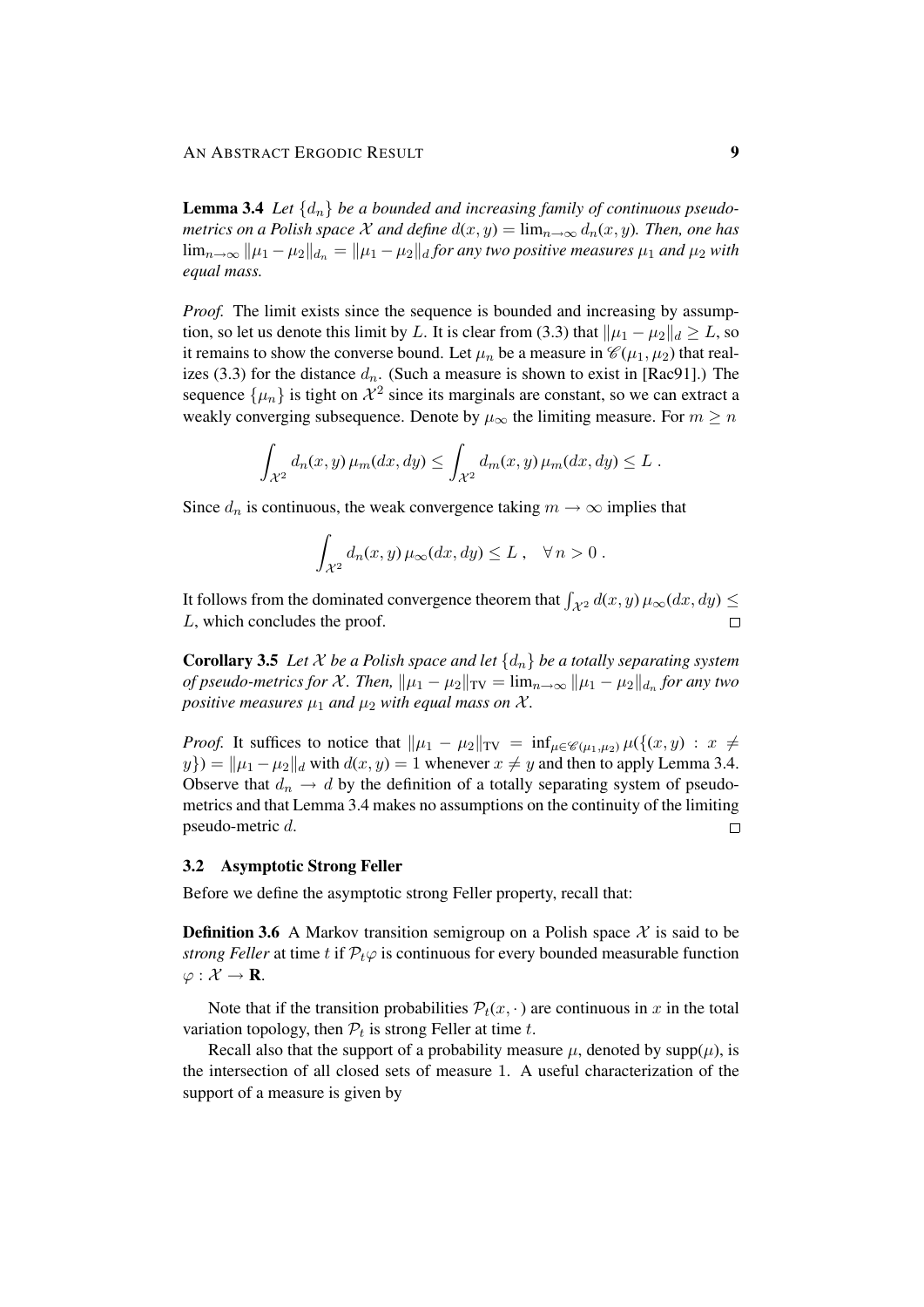**Lemma 3.7** *A point*  $x \in \text{supp}(\mu)$  *if and only if*  $\mu(U) > 0$  *for every open set* U *containing* x*.*  $\Box$ 

It is well-known that if a Markov transition semigroup  $P_t$  is strong Feller and  $\mu_1$  and  $\mu_2$  are two distinct ergodic invariant measures for  $\mathcal{P}_t$  (*i.e.*  $\mu_1$  and  $\mu_2$  are mutually singular), then  $\sup p \mu_1 \cap \sup p \mu_2 = \phi$ . (This can be seen *e.g.* by the same argument as in [DPZ96, Prop. 4.1.1].) In this section, we show that this property still holds if the strong Feller property is replaced by the following property, where we denote by  $\mathcal{U}_x$  the collection of all open sets containing x.

**Definition 3.8** A Markov transition semigroup  $P_t$  on a Polish space X is called *asymptotically strong Feller* at x if there exists a totally separating system of pseudo-metrics  $\{d_n\}$  for X and a sequence  $t_n > 0$  such that

$$
\inf_{U \in \mathcal{U}_x} \limsup_{n \to \infty} \sup_{y \in U} \|\mathcal{P}_{t_n}(x, \cdot) - \mathcal{P}_{t_n}(y, \cdot)\|_{d_n} = 0,
$$
\n(3.4)

It is called asymptotically strong Feller if this property holds at every  $x \in \mathcal{X}$ .

**Remark 3.9** If  $\mathcal{B}(x, \gamma)$  denotes the open ball of radius  $\gamma$  centered at x in some metric defining the topology of  $\mathcal{X}$ , then it is immediate that (3.4) is equivalent to

$$
\lim_{\gamma \to 0} \limsup_{n \to \infty} \sup_{y \in \mathcal{B}(x,\gamma)} ||\mathcal{P}_{t_n}(x,\cdot) - \mathcal{P}_{t_n}(y,\cdot)||_{d_n} = 0.
$$

Remark 3.10 Notice that the definition of asymptotically strong Feller allows the possibility that  $t_n = t$  for all n. In this case, the transition probabilities  $\mathcal{P}_t(x, \cdot)$ are continuous in the total variation topology and thus  $P_s$  is strong Feller at times  $s \geq t$ . Conversely, it is *almost* true that all strong Feller processes are asymptotically strong Feller. The small discrepancy arises from the fact that strong Feller implies continuity of transition densities only in the strong topology while asymptotically strong Feller with  $t_n$  constant implies continuity in the topology of total variation convergence, which is a stronger topology. It might be useful to change the definition of asymptotically strong Feller to remove this discrepancy, however this change does not seem natural in the present context.

One way of seeing the connection to the strong Feller property is to recall that a standard criteria for  $P_t$  to be strong Feller is given by [DPZ96, Lem. 7.1.5]:

**Proposition 3.11** A semigroup  $P_t$  on a Hilbert space  $H$  is strong Feller if, for all  $\varphi: \mathcal{H} \to \mathbf{R}$  with  $\|\varphi\|_{\infty} \stackrel{\text{\it def}}{=} \sup_{x \in \mathcal{H}} |\varphi(x)|$  and  $\|\nabla \varphi\|_{\infty}$  finite one has

$$
|\nabla \mathcal{P}_t \varphi(x)| \le C(||x||) ||\varphi||_{\infty}, \qquad (3.5)
$$

*where*  $C: \mathbf{R}_{+} \to \mathbf{R}$  *is a fixed non-decreasing function.*  $\Box$ 

The following lemma provides a similar criteria for the asymptotic strong Feller property: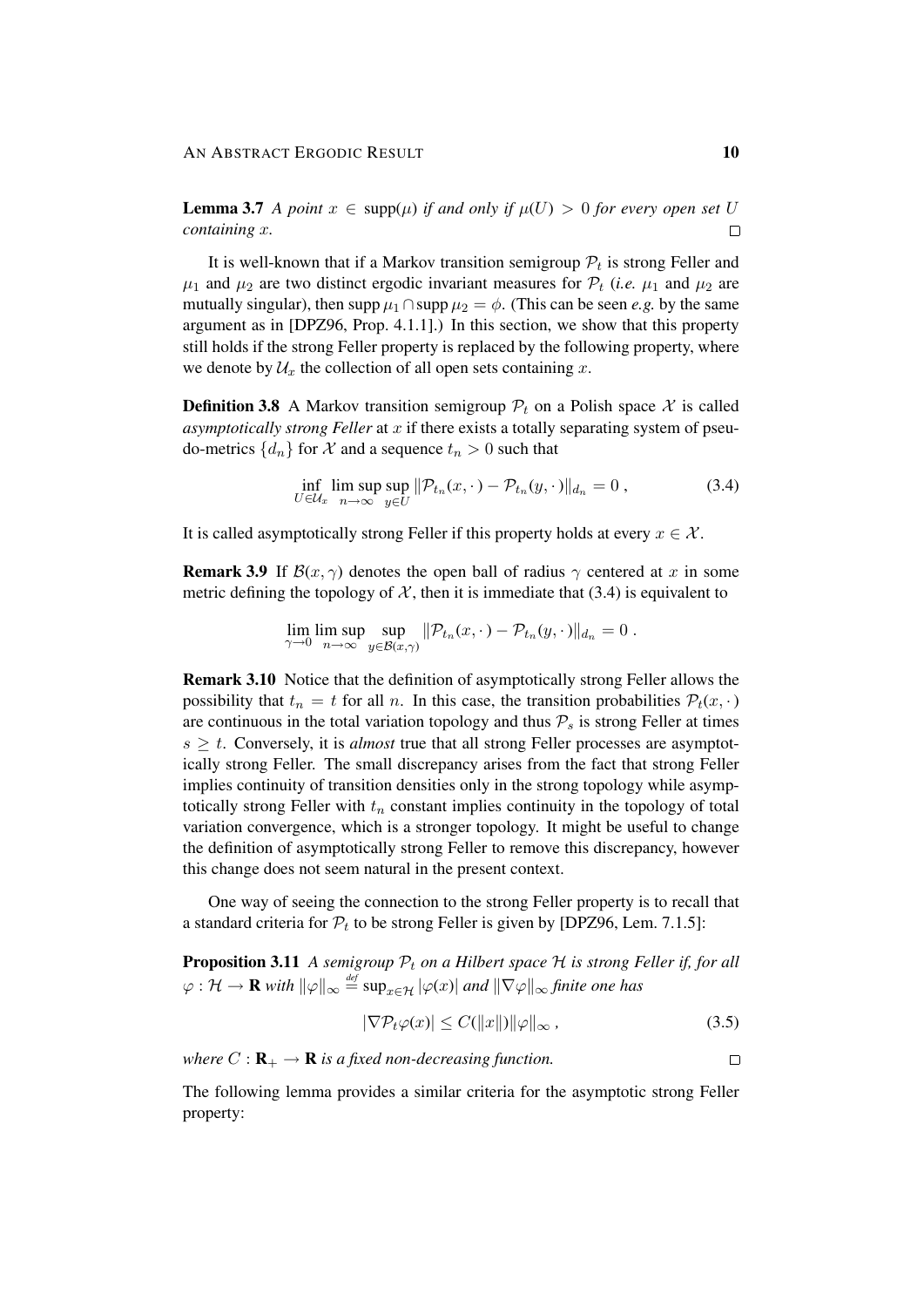**Proposition 3.12** Let  $t_n$  and  $\delta_n$  be two positive sequences with  $\{t_n\}$  non-decrea- $\sin g$  and  $\{\delta_n\}$  *converging to zero.* A semigroup  $\mathcal{P}_t$  *on a Hilbert space*  $\mathcal{H}$  *is asymptotically strong Feller if, for all*  $\varphi : \mathcal{H} \to \mathbf{R}$  *with*  $\|\varphi\|_{\infty}$  *and*  $\|\nabla \varphi\|_{\infty}$  *finite one has*

$$
|\nabla P_{t_n}\varphi(x)| \le C(||x||)(||\varphi||_{\infty} + \delta_n ||\nabla \varphi||_{\infty})
$$
\n(3.6)

*for all n, where*  $C: \mathbf{R}_{+} \to \mathbf{R}$  *is a fixed non-decreasing function.* 

*Proof.* For  $\varepsilon > 0$ , we define on H the distance  $d_{\varepsilon}(w_1, w_2) = 1 \wedge \varepsilon^{-1} ||w_1 - w_2||$ , and we denote by  $\|\cdot\|_{\varepsilon}$  the corresponding seminorms on functions and on measures given by (3.1) and (3.2). It is clear that if  $\delta_n$  is a decreasing sequence converging to 0,  $\{d_{\delta_n}\}$  is a totally separating system of metrics for  $\mathcal{H}$ .

It follows immediately from (3.6) that for every Fréchet differentiable function  $\varphi$  from H to **R** with  $\|\varphi\|_{\varepsilon} \leq 1$  one has

$$
\int_{\mathcal{H}} \varphi(w) \left( \mathcal{P}_{t_n}(w_1, dw) - \mathcal{P}_{t_n}(w_2, dw) \right) \leq ||w_1 - w_2||C(||w_1|| \vee ||w_2||) \left( 1 + \frac{\delta_n}{\varepsilon} \right).
$$
\n(3.7)

Now take a Lipschitz continuous function  $\varphi$  with  $\|\varphi\|_{\varepsilon} \leq 1$ . By applying to  $\varphi$  the semigroup at time  $1/m$  corresponding to a linear Strong Feller diffusion in  $H$ , one obtains [Cer99, DPZ96] a sequence  $\varphi_m$  of Fréchet differentiable approximations  $\varphi_m$  with  $\|\varphi_m\|_{\varepsilon} \leq 1$  and such that  $\varphi_m \to \varphi$  pointwise. Therefore, by the dominated convergence theorem, (3.7) holds for Lipschitz continuous functions  $\varphi$  and so

$$
\|\mathcal{P}_{t_n}(w_1,\cdot)-\mathcal{P}_{t_n}(w_2,\cdot)\|_{\varepsilon}\leq \|w_1-w_2\|C(\|w_1\|\vee\|w_2\|)\Big(1+\frac{\delta_n}{\varepsilon}\Big),\,
$$

Choosing  $\varepsilon = a_n =$  $\overline{\delta_n}$ , we obtain

$$
\|\mathcal{P}_{t_n}(w_1,\cdot)-\mathcal{P}_{t_n}(w_2,\cdot)\|_{a_n}\leq \|w_1-w_2\|C(\|w_1\|\vee\|w_2\|)(1+a_n),
$$

which in turn implies that  $P_t$  is asymptotically strong Feller since  $a_n \to 0$ .

Example 3.13 Consider the SDE

$$
dx = -x dt + dW(t), \qquad dy = -y dt.
$$

Then, the corresponding Markov semigroup  $P_t$  on  $\mathbb{R}^2$  is not strong Feller, but it is asymptotically strong Feller. To see that  $\mathcal{P}_t$  is not strong Feller, let  $\varphi(x, y) =$ sgn(y) and observe that  $P_t\varphi = \varphi$  for all  $t \in [0,\infty)$ . Since  $\varphi$  is bounded but not continuous, the system is not strong Feller. To see that the system is asymptotically strong Feller observe that for any differentiable  $\varphi : \mathbb{R}^2 \to \mathbb{R}$  and any direction  $\xi \in \mathbf{R}^2$  with  $\|\xi\| = 1$ , one has

$$
|(\nabla \mathcal{P}_t \varphi)(x_0, y_0) \cdot \xi| = |\mathbf{E}_{(x_0, y_0)}(\nabla \varphi)(x_t, y_t) \cdot (u_t, v_t)|
$$
  
\n
$$
\leq ||\nabla \varphi||_{\infty} \mathbf{E} |(u_t, v_t)| \leq ||\nabla \varphi||_{\infty} e^{-t},
$$

where  $(u_t, v_t)$  is the linearized flow starting from  $\xi$ . In other words  $(u_0, v_0) = \xi$ ,  $du = -udt$ , and  $dv = -vdt$ . This is a particularly simple example because the flow is globally contractive.

 $\Box$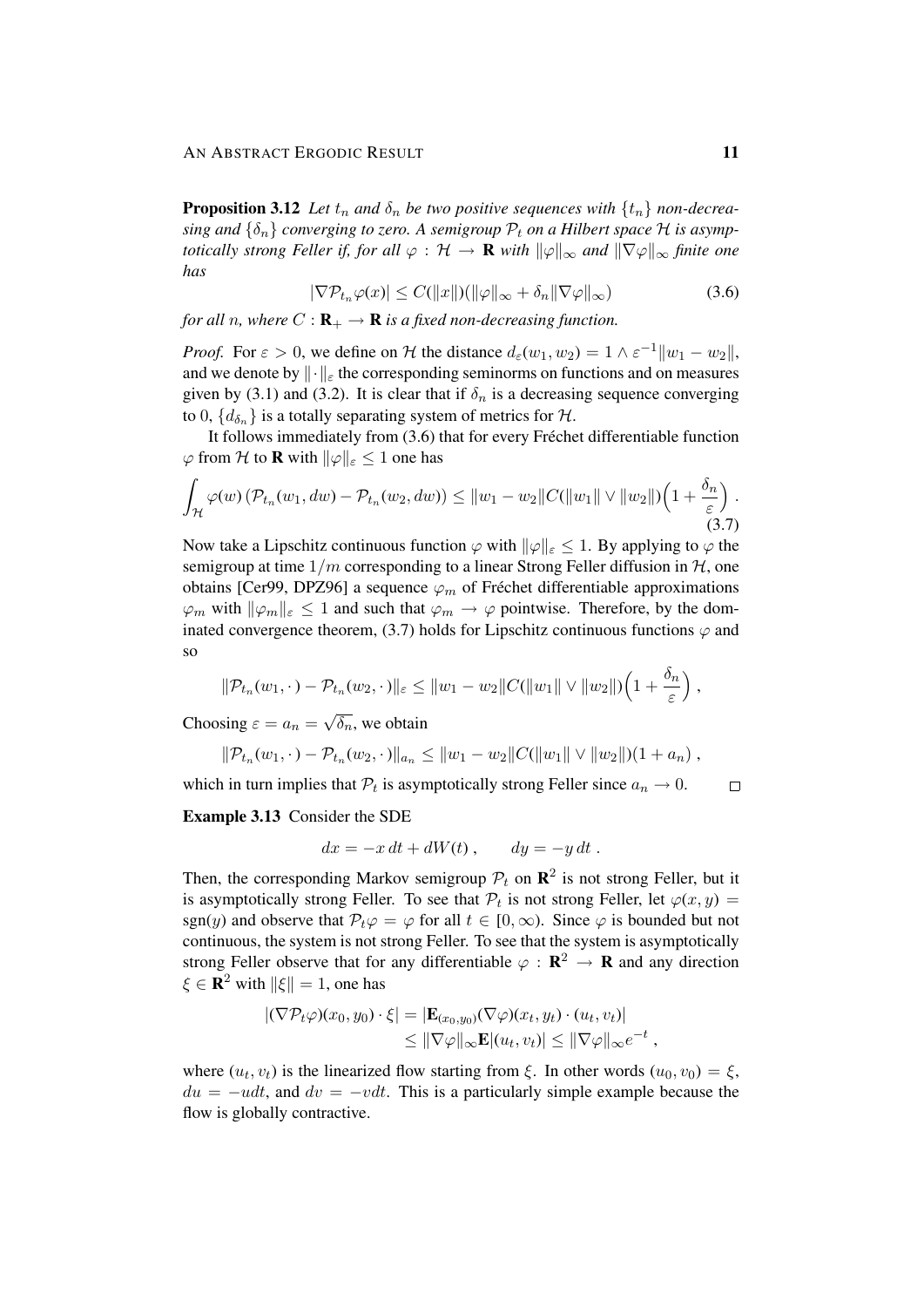Example 3.14 Now consider the SDE

$$
dx = (x - x3) dt + dW(t), \qquad dy = -y dt.
$$

Again the function  $\varphi(x, y) = \text{sgn}(y)$  is invariant under  $\mathcal{P}_t$  implying that the system is not strong Feller. It is however not globally contractive as in the previous example. As in the previous example, let  $\xi = (\xi_1, \xi_2) \in \mathbb{R}^2$  with and  $\|\xi\| = 1$ and now let  $(u_t, v_t)$  denote the linearizion of this equation with  $(u_0, v_0) = \xi$ . Let  $\mathcal{P}_t^x$  denote the Markov transition semigroup of the  $x_t$  process. It is a classical fact that for such a uniformly elliptic diffusion with a unique invariant measure one has  $|\partial_x \mathcal{P}_t^x \varphi(x, y)| \leq C(|x|) ||\varphi||_{\infty}$  for some non-decreasing function C and all  $t \geq 1$ . Hence differentiating with respect to both initial conditions produces

$$
|(\nabla \mathcal{P}_t \varphi)(x_0, y_0) \cdot \xi| = |(\partial_x \mathcal{P}_t^x \varphi(x, y)\xi_1) + \mathbf{E}((\partial_y \varphi)(x_t, \tilde{y}_t)v_t)|
$$
  
\n
$$
\leq C(|x|) \|\varphi\|_{\infty} + \mathbf{E}|v_t| \|\nabla \varphi\|_{\infty}
$$
  
\n
$$
\leq (C(|x|) + 1) (\|\varphi\|_{\infty} + e^{-t} \|\nabla \varphi\|_{\infty})
$$

for  $t \geq 1$  which implies that the system is asymptotically strong Feller.

Example 3.15 In infinite dimensions, even a seemingly non-degenerate diffusion can suffer from a similar problem. Consider the following infinite dimensional Ornstein-Uhlenbeck process  $u(x,t) = \sum \hat{u}(k,t) \exp(ikx)$  written in terms of its complex Fourier coefficients. We take  $x \in \mathbb{T} = [-\pi, \pi]$ ,  $k \in \mathbb{Z}$  and

$$
d\hat{u}(k,t) = -(1+|k|^2)\hat{u}(k,t) dt + \exp(-|k|^3) d\beta_k(t) , \qquad (3.8)
$$

where the  $\beta_k$  are independent standard complex Brownian motions. The Markov transition densities  $\mathcal{P}_t(x, \cdot)$  and  $\mathcal{P}_t(y, \cdot)$  are singular for all finite times if  $x-y$  is not sufficiently smooth. This implies that the diffusion (3.8) in  $\mathcal{H} = L^2([-\pi, \pi])$  is *not* strong Feller since by Lemma 7.2.1 of [DPZ96] the strong Feller property is equivalent to  $\mathcal{P}_t(y, \cdot)$  being equivalent to  $\mathcal{P}_t(x, \cdot)$  for all x and y. Another equivalent characterization of the strong Feller property is that the image( $S_t$ ) ⊂ image( $Q_t$ ) where  $S_t$  is the linear semigroup generated by the deterministic part for the equation defined by  $(S_t u)(k) = e^{-(1+|k|^2)t} u(k,0)$  and  $Q_t = \int_0^t S_r G S_r^* dr$  where G is the covariance operator of the noise defined by  $(Gu)(k) = \exp(-2|k|^3)u(k)$ . This captures the fact that the mean, controlled by  $S_t$ , is moving towards zero too slowly relative to the decay of the noise's covariance structure. However, one can easily check that the example is asymptotically strong Feller since the entire flow is pathwise contractive like in the first example.

The classical strong Feller property captures well the smoothing due to the random effects. When combined with irreducibility in the same topology, it implies that the transition densities starting from different points are mutually absolutely continuous. As the examples show, this is often not true in infinite dimensions. We see that the asymptotic strong Feller property better incorporates the smoothing due to the pathwise contraction of the dynamics. Comparing Proposition 3.11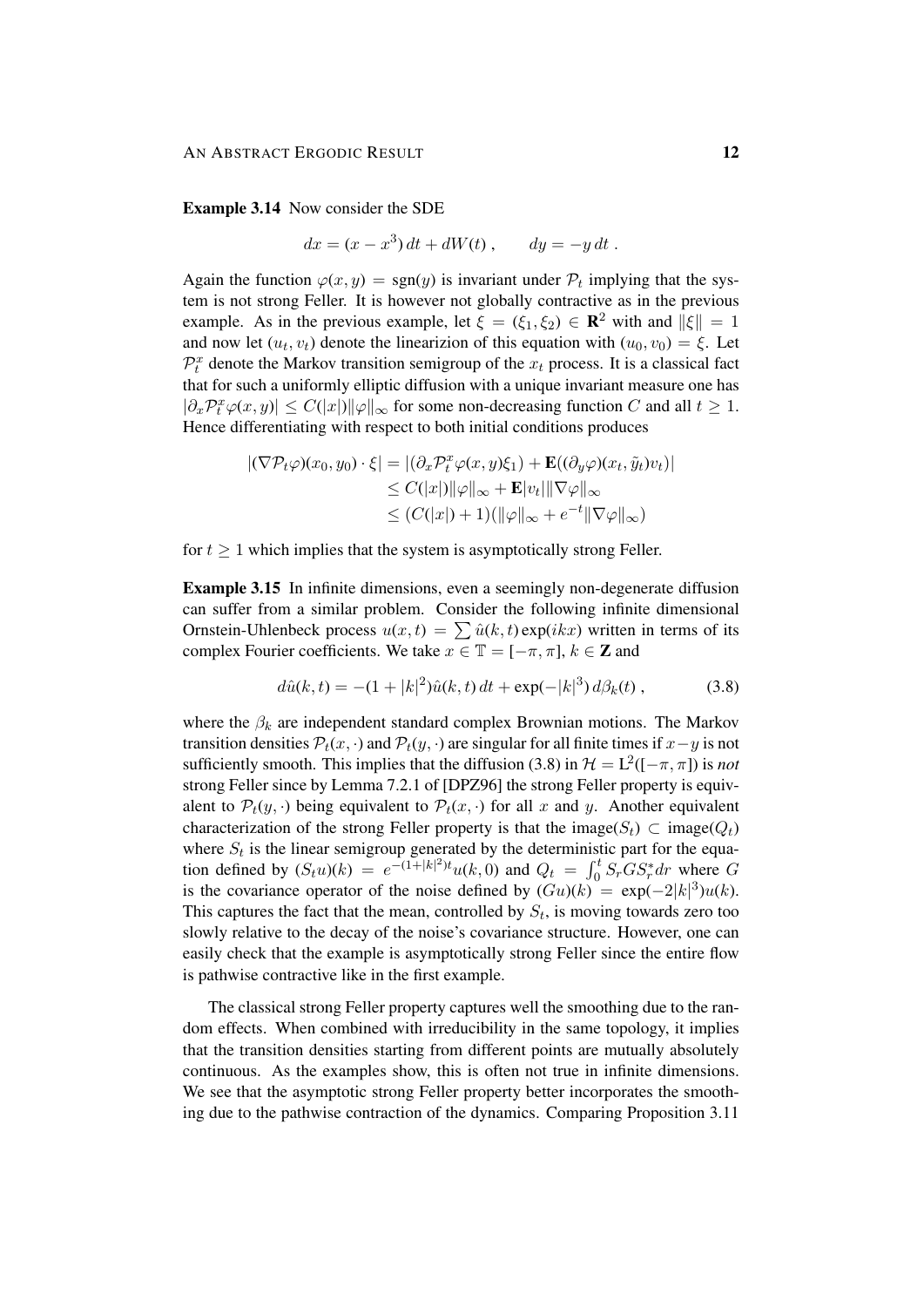with Proposition 3.12, one sees that the second term in Proposition 3.12 allows one to capture the progressive smoothing in time from the pathwise dynamics. This becomes even clearer when one examines the proofs of Proposition 4.3 and Proposition 4.11 later in the text. There one sees that the first term comes from shifting a derivative from the test function to the Wiener measure and the second is controlled using in an essential way the contraction due to the spatial Laplacian.

The usefulness of the asymptotic strong Feller property is seen in the following theorem and its accompanying corollary which are the main results of this section.

**Theorem 3.16** Let  $P_t$  be a Markov semigroup on a Polish space X and let u and  $\nu$  be two distinct ergodic invariant probability measures for  $\mathcal{P}_t$ . If  $\mathcal{P}_t$  is asymptoti*cally strong Feller at x, then*  $x \notin \text{supp } \mu \cap \text{supp } \nu$ .

*Proof.* Using Corollary 3.5, the proof of this result is a simple rewriting of the proof of the corresponding result for strong Feller semigroups.

For every measurable set A, every  $t > 0$ , and every pseudo-metric d on X with  $d \leq 1$ , the triangle inequality for  $|| \cdot ||_d$  implies

$$
\|\mu - \nu\|_d \le 1 - \min\{\mu(A), \nu(A)\} \Big(1 - \max_{y, z \in A} \|\mathcal{P}_t(z, \cdot) - \mathcal{P}_t(y, \cdot)\|_d\Big) . \tag{3.9}
$$

To see this, set  $\alpha = \min\{\mu(A), \nu(A)\}\$ . If  $\alpha = 0$  there is nothing to prove so assume  $\alpha > 0$ . Clearly there exist probability measures  $\bar{\nu}$ ,  $\bar{\mu}$ ,  $\nu_A$ , and  $\mu_A$  such that  $\nu_A(A) = \mu_A(A) = 1$  and such that  $\mu = (1 - \alpha)\overline{\mu} + \alpha\mu_A$  and  $\nu = (1 - \alpha)\overline{\nu} + \alpha\nu_A$ . Using the invariance of the measures  $\mu$  and  $\nu$  and the triangle inequality implies

$$
\|\mu - \nu\|_d = \|\mathcal{P}_t\mu - \mathcal{P}_t\nu\|_d \le (1 - \alpha) \|\mathcal{P}_t\bar{\mu} - \mathcal{P}_t\bar{\nu}\|_d + \alpha \|\mathcal{P}_t\mu_A - \mathcal{P}_t\nu_A\|_d
$$
  
\n
$$
\le (1 - \alpha) + \alpha \int_A \int_A \|\mathcal{P}_t(z, \cdot) - \mathcal{P}_t(y, \cdot)\|_d \mu_A(dz) \nu_A(dy)
$$
  
\n
$$
\le 1 - \alpha \Big(1 - \max_{y, z \in A} \|\mathcal{P}_t(z, \cdot) - \mathcal{P}_t(y, \cdot)\|_d\Big).
$$

Continuing with the proof of the corollary, by the definition of the asymptotic strong Feller property, there exist constants  $N > 0$ , a sequence of totally separating pseudo-metrics  $\{d_n\}$ , and an open set U containing x such that  $\|\mathcal{P}_{t_n}(z, \cdot) \mathcal{P}_{t_n}(y, \cdot) \|_{d_n} \leq 1/2$  for every  $n > N$  and every  $y, z \in U$ . (Note that by the definition of totally separating pseudo-metrics  $d_n \leq 1$ .)

Assume by contradiction that  $x \in \text{supp } \mu \cap \text{supp } \nu$  and therefore that  $\alpha =$  $min(\mu(U), \nu(U)) > 0$ . Taking  $A = U$ ,  $d = d_n$ , and  $t = t_n$  in (3.9), we then get  $\|\mu - \nu\|_{d_n} \leq 1 - \frac{\alpha}{2}$  $\frac{\alpha}{2}$  for every  $n > N$ , and therefore  $\|\mu - \nu\|_{TV} \leq 1 - \frac{\alpha}{2}$  $rac{\alpha}{2}$  by Corollary 3.5, thus leading to a contradiction.  $\Box$ 

As an immediate corollary, we have

**Corollary 3.17** If  $\mathcal{P}_t$  is an asymptotically strong Feller Markov semigroup and *there exists a point* x *such that*  $x \in \text{supp }\mu$  *for every invariant probability measure*  $\mu$  of  $\mathcal{P}_t$ , then there exists at most one invariant probability measure for  $\mathcal{P}_t$ .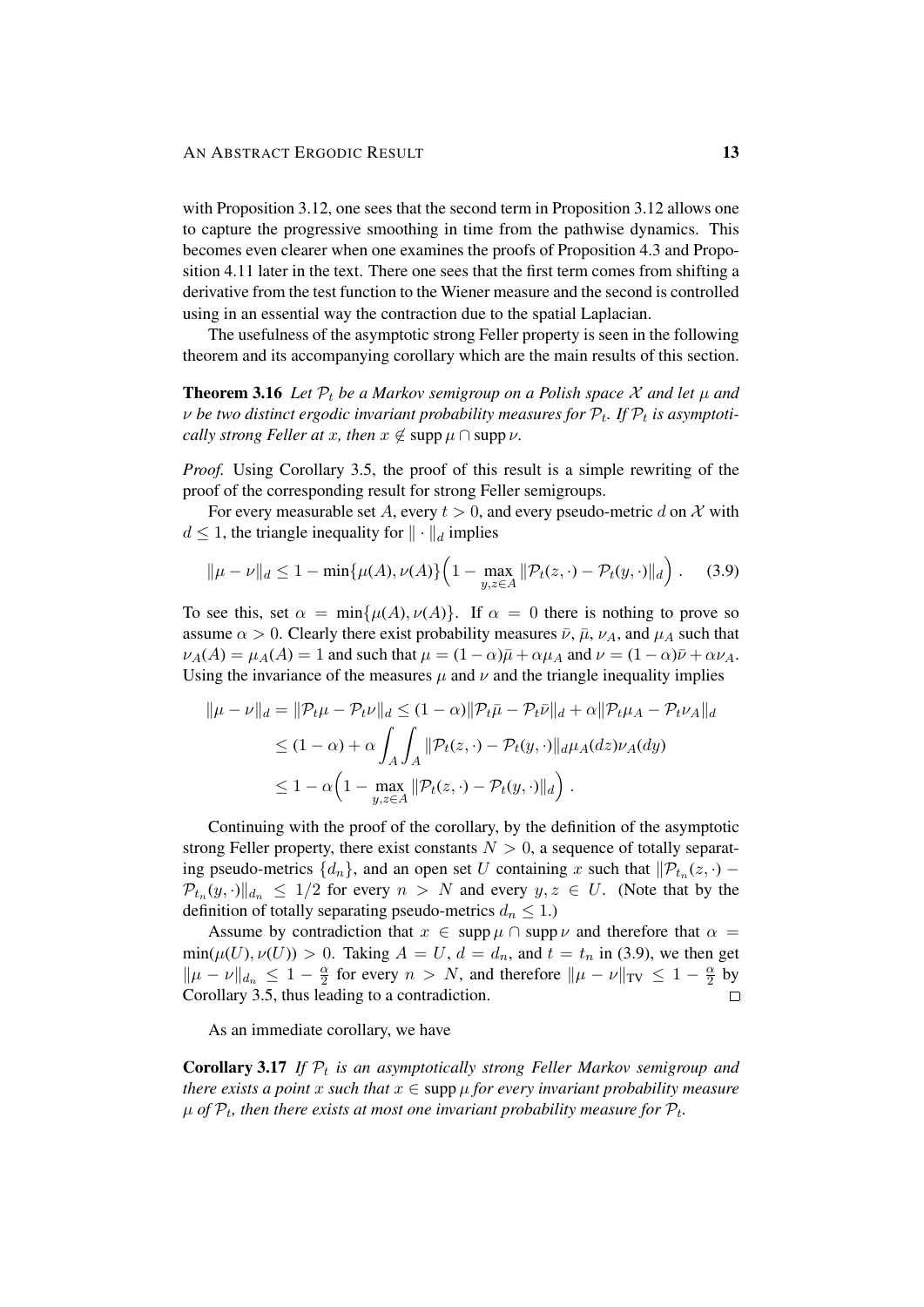## 4 Applications to the Stochastic 2D Navier-Stokes Equations

To state the general ergodic result for the two-dimensional Navier-Stokes equations, we begin by looking at the algebraic structure of the Navier-Stokes nonlinearity written in Fourier space.

Remember that  $\mathcal{Z}_0$  as given in (2.3) denotes the set of forced Fourier modes for (2.1). In view of Equation 2.2, it is natural to consider the set  $\mathcal{Z}_{\infty}$ , defined as the smallest subset of  $\mathbb{Z}^2$  containing  $\mathcal{Z}_0$  and satisfying that for every  $\ell, j \in \tilde{\mathcal{Z}}_{\infty}$  such that  $\langle \ell^{\perp}, j \rangle \neq 0$  and  $|j| \neq |\ell|$ , one has  $j + \ell \in \tilde{\mathcal{Z}}_{\infty}$  (see [EM01]). Denote by  $\tilde{\mathcal{H}}$ the closed subspace of  $H$  spanned by the Fourier basis vectors corresponding to elements of  $\mathcal{Z}_{\infty}$ . Then,  $\mathcal{H}$  is invariant under the flow defined by (2.1).

Since we would like to make use of the existing results, we recall the sequence of subsets  $\mathcal{Z}_n$  of  $\mathbb{Z}^2$  defined recursively in [MP04] by

$$
\mathcal{Z}_n = \left\{ \ell + j \, \Big| \, j \in \mathcal{Z}_0, \ell \in \mathcal{Z}_{n-1} \text{ with } \langle \ell^{\perp}, j \rangle \neq 0, |j| \neq |\ell| \right\},\
$$

as well as  $\mathcal{Z}_{\infty} = \bigcup_{n=1}^{\infty} \mathcal{Z}_n$ . The two sets  $\mathcal{Z}_{\infty}$  and  $\tilde{\mathcal{Z}}_{\infty}$  are the same even though from the definitions we only see  $\mathcal{Z}_{\infty} \subset \tilde{\mathcal{Z}}_{\infty}$ . The other inclusion follows from the characterization of  $\mathcal{Z}_{\infty}$  given in Proposition 4.4 below.

The following theorem is the principal result of this article.

**Theorem 4.1** *The transition semigroup on*  $\tilde{\mathcal{H}}$  *generated by the solutions to* (2.1) *is asymptotically strong Feller.*

An almost immediate corollary of Theorem 4.1 is

Corollary 4.2 *There exists exactly one invariant probability measure for (2.1) restricted to*  $H$ *.* 

*Proof of Corollary 4.2.* The existence of an invariant probability measure  $\mu$  for (2.1) is a standard result [Fla94, DPZ96, CK97]. By Corollary 3.17 it suffices to show that the support of every invariant measure contains the element 0. Applying Itô's formula to  $||w||^2$  yields for every invariant measure  $\mu$  the *a-priori* bound

$$
\int_{\mathcal{H}} \|w\|^2 \, \mu(dw) \leq \frac{C\mathcal{E}_0}{\nu}
$$

.

(See [EMS01] Lemma B.1.) Therefore, denoting by  $\mathcal{B}(\rho)$  the ball of radius  $\rho$  centered at 0, there exists  $\tilde{C}$  such that  $\mu(\mathcal{B}(\tilde{C})) > \frac{1}{2}$  $\frac{1}{2}$  for every invariant measure  $\mu$ . On the other hand, [EM01, Lemma 3.1] shows that, for every  $\gamma > 0$  there exists a time  $T_{\gamma}$  such that

$$
\inf_{w \in \mathcal{B}(\tilde{C})} \mathcal{P}_{T_{\gamma}}(w, \mathcal{B}(\gamma)) > 0.
$$

(Note, though [EM01, Lemma 3.1] was about Galerkin approximations, inspection of the proof reveals that it holds equally for the full solution.) Therefore,  $\mu(\mathcal{B}(\gamma))$ 0 for every  $\gamma > 0$  and every invariant measure  $\mu$ , which implies that  $0 \in \text{supp}(\mu)$ by Lemma 3.7. $\Box$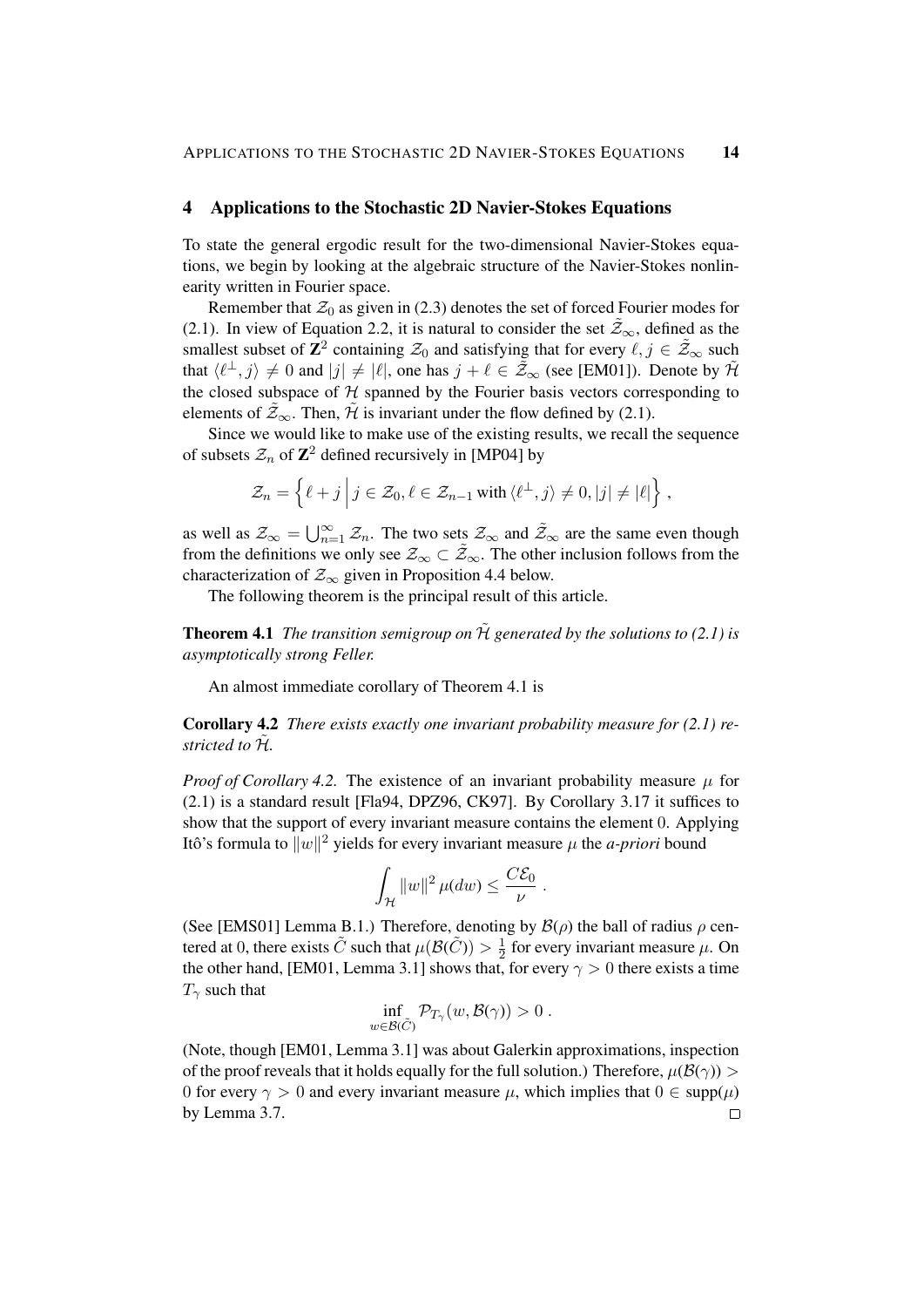The crucial ingredient in the proof of Theorem 4.1 is the following result:

**Proposition 4.3** *For every*  $\eta > 0$ *, there exist constants*  $C, \delta > 0$  *such that for every Fréchet differentiable function*  $\varphi$  *from*  $\tilde{\mathcal{H}}$  *to* **R** *one has the bound* 

$$
\|\nabla \mathcal{P}_n \varphi(w)\| \le C \exp(\eta \|w\|^2) (\|\varphi\|_{\infty} + \|\nabla \varphi\|_{\infty} e^{-\delta n}), \tag{4.1}
$$

*for every*  $w \in \tilde{\mathcal{H}}$  *and*  $n \in \mathbb{N}$ *.* 

The proof of Proposition 4.3 is the content of Section 4.6 below. Theorem 4.1 then follows from this proposition and from Proposition 3.12 with the choices  $t_n = n$  and  $\delta_n = e^{-\delta n}$ . Before we turn to the proof of Proposition 4.3, we characterize  $\mathcal{Z}_{\infty}$  and give an informal introduction to Malliavin calculus adapted to our framework, followed by a brief discussion on how it relates to the strong Feller property.

## 4.1 The Structure of  $\mathcal{Z}_{\infty}$

In this section, we give a complete characterization of the set  $\mathcal{Z}_{\infty}$ . We start by defining  $\langle \mathcal{Z}_0 \rangle$  as the subset of  $\mathbf{Z}^2\backslash \{(0,0)\}$  generated by integer linear combinations of elements of  $\mathcal{Z}_0$ . With this notation, we have

**Proposition 4.4** If there exist  $a_1, a_2 \in \mathcal{Z}_0$  such that  $|a_1| \neq |a_2|$  and such that  $a_1$ *and*  $a_2$  *are not collinear, then*  $\mathcal{Z}_{\infty} = \langle \mathcal{Z}_0 \rangle$ *. Otherwise,*  $\mathcal{Z}_{\infty} = \mathcal{Z}_0$ *. In either case, one always has that*  $\mathcal{Z}_{\infty} = \tilde{\mathcal{Z}}_{\infty}$ *.* 

This also allows us to characterize the main case of interest:

**Corollary 4.5** *One has*  $\mathcal{Z}_{\infty} = \mathbb{Z}^2 \setminus \{(0,0)\}$  *if and only if the following holds:* 

- 1. Integer linear combinations of elements of  $\mathcal{Z}_0$  generate  $\mathbb{Z}^2$ .
- 2. *There exist at least two elements in*  $\mathcal{Z}_0$  *with non-equal Euclidean norm.*

*Proof of Proposition 4.4.* It is clear from the definitions that if the elements of  $\mathcal{Z}_0$ are all collinear or of the same Euclidean length, one has  $\mathcal{Z}_{\infty} = \mathcal{Z}_0 = \tilde{\mathcal{Z}}_{\infty}$ . In the rest of the proof, we assume that there exist two elements  $a_1$  and  $a_2$  of  $\mathcal{Z}_0$  that are neither collinear nor of the same length and we show that one has  $\mathcal{Z}_{\infty} = \langle \mathcal{Z}_0 \rangle$ . Since it follows from the definitions that  $\mathcal{Z}_{\infty} \subset \tilde{\mathcal{Z}}_{\infty} \subset \langle \mathcal{Z}_0 \rangle$ , this shows that  $\mathcal{Z}_{\infty}=\tilde{\mathcal{Z}}_{\infty}.$ 

Note that the set  $\mathcal{Z}_{\infty}$  consists exactly of those points in  $\mathbb{Z}^2$  that can be reached by a walk starting from the origin with steps drawn in  $\mathcal{Z}_0$  and which does not contain any of the following "forbidden steps":

**Definition 4.6** A step with increment  $\ell \in \mathcal{Z}_0$  starting from  $j \in \mathbb{Z}^2$  is *forbidden* if either  $|j| = |\ell|$  or j and  $\ell$  are collinear.

Our first aim is to show that there exists  $R > 0$  such that  $\mathcal{Z}_{\infty}$  contains every element of  $\langle Z_0 \rangle$  with Euclidean norm larger than R. In order to achieve this, we start with a few very simple observations.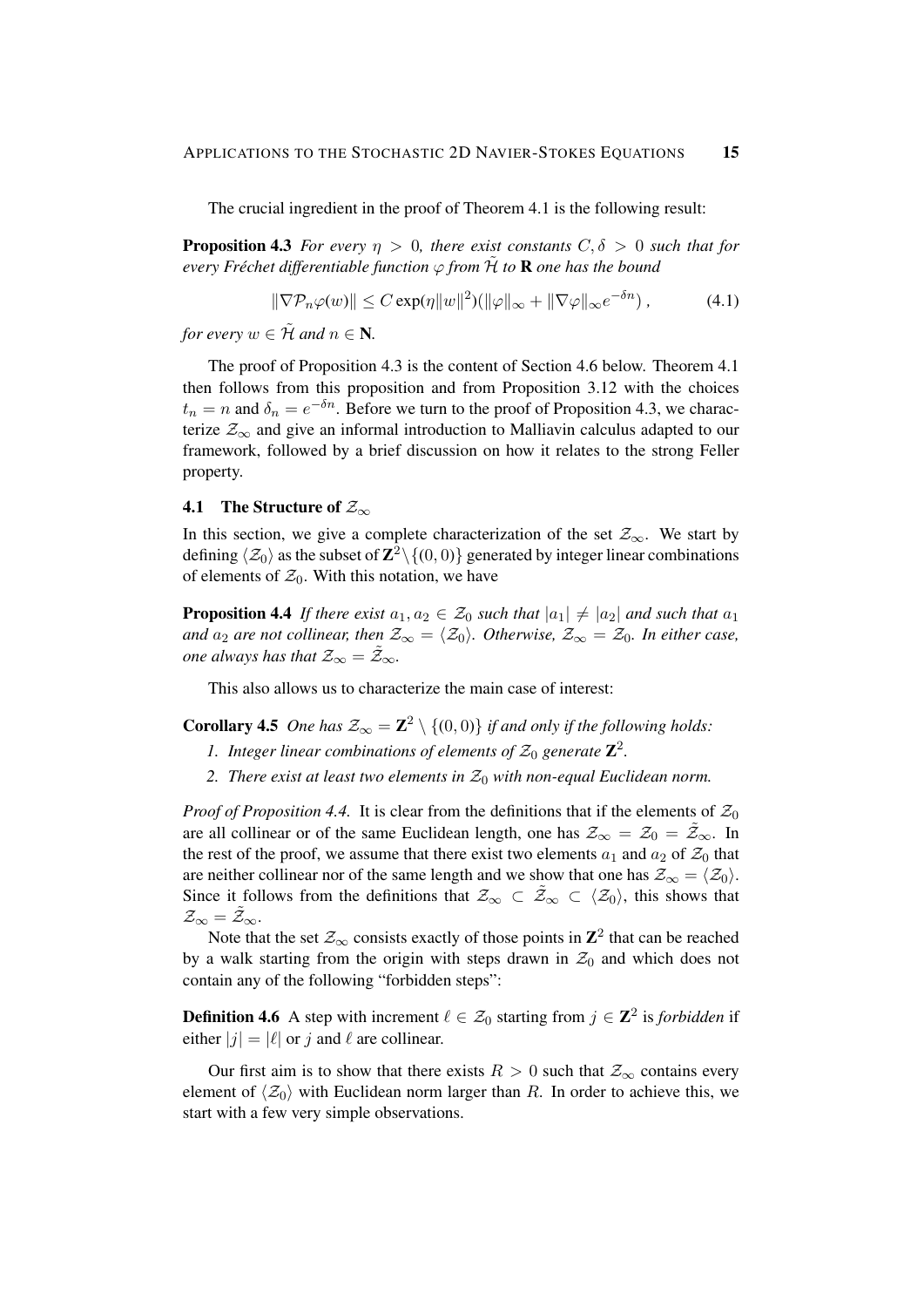

Figure 1: Construction from the proof of Proposition 4.4.

**Lemma 4.7** *For every*  $R_0 > 0$ *, there exists*  $R_1 > 0$  *such that every*  $j \in \langle Z_0 \rangle$  *with*  $|j| \leq R_0$  *can be reached from the origin by a path with steps in*  $\mathcal{Z}_0$  *(some steps may be forbidden) which never exits the ball of radius* R1*.*  $\Box$ 

**Lemma 4.8** *There exists*  $L > 0$  *such that the set*  $\mathcal{Z}_{\infty}$  *contains all elements of the form*  $n_1a_1 + n_2a_2$  *with*  $n_1$  *and*  $n_2$  *in*  $\mathbb{Z} \setminus [-L, L]$ *.* 

*Proof.* Assume without loss of generality that  $|a_1| > |a_2|$  and that  $\langle a_1, a_2 \rangle > 0$ . Choose L such that  $L\langle a_1, a_2 \rangle \geq |a_1|^2$ . By the symmetry of  $\mathcal{Z}_0$ , we can replace  $(a_1, a_2)$  by  $(-a_1, -a_2)$ , so that we can assume without loss of generality that  $n_2 >$ 0. We then make first one step in the direction  $a_1$  starting from the origin, followed by  $n_2$  steps in the direction  $a_2$ . Note that the assumptions we made on  $a_1, a_2$ , and  $n_2$  ensure that none of these steps is forbidden. From there, the condition  $n_2 > L$ ensures that we can make as many steps as we want into either the direction  $a_1$  or the direction  $-a_1$  without any of them being forbidden.  $\Box$ 

Denote by Z the set of elements of the form  $n_1a_1 + n_2a_2$  considered in Lemma 4.8. It is clear that there exists  $R_0 > 0$  such that every element in  $\langle Z_0 \rangle$  is at distance less than  $R_0$  of an element of Z. Given this value  $R_0$ , we now fix  $R_1$  as given from Lemma 4.7. Let us define the set

$$
A = \mathbf{Z}^2 \cap (\{\alpha j \mid \alpha \in \mathbf{R}, j \in \mathcal{Z}_0\} \cup \{k \mid \exists j \in \mathcal{Z}_0 \text{ with } |j| = |k|\})\,,
$$

which has the property that there is no forbidden step starting from  $\mathbb{Z}^2 \setminus A$ . Define furthermore

$$
B = \{j \in \langle \mathcal{Z}_0 \rangle \mid \inf_{k \in A} |k - j| > R_1 \}.
$$

By Lemma 4.7 and the definition of  $B$ , every element of  $B$  can be reached by a path from Z containing no forbidden steps, therefore  $B \subset \mathcal{Z}_{\infty}$ . On the other hand,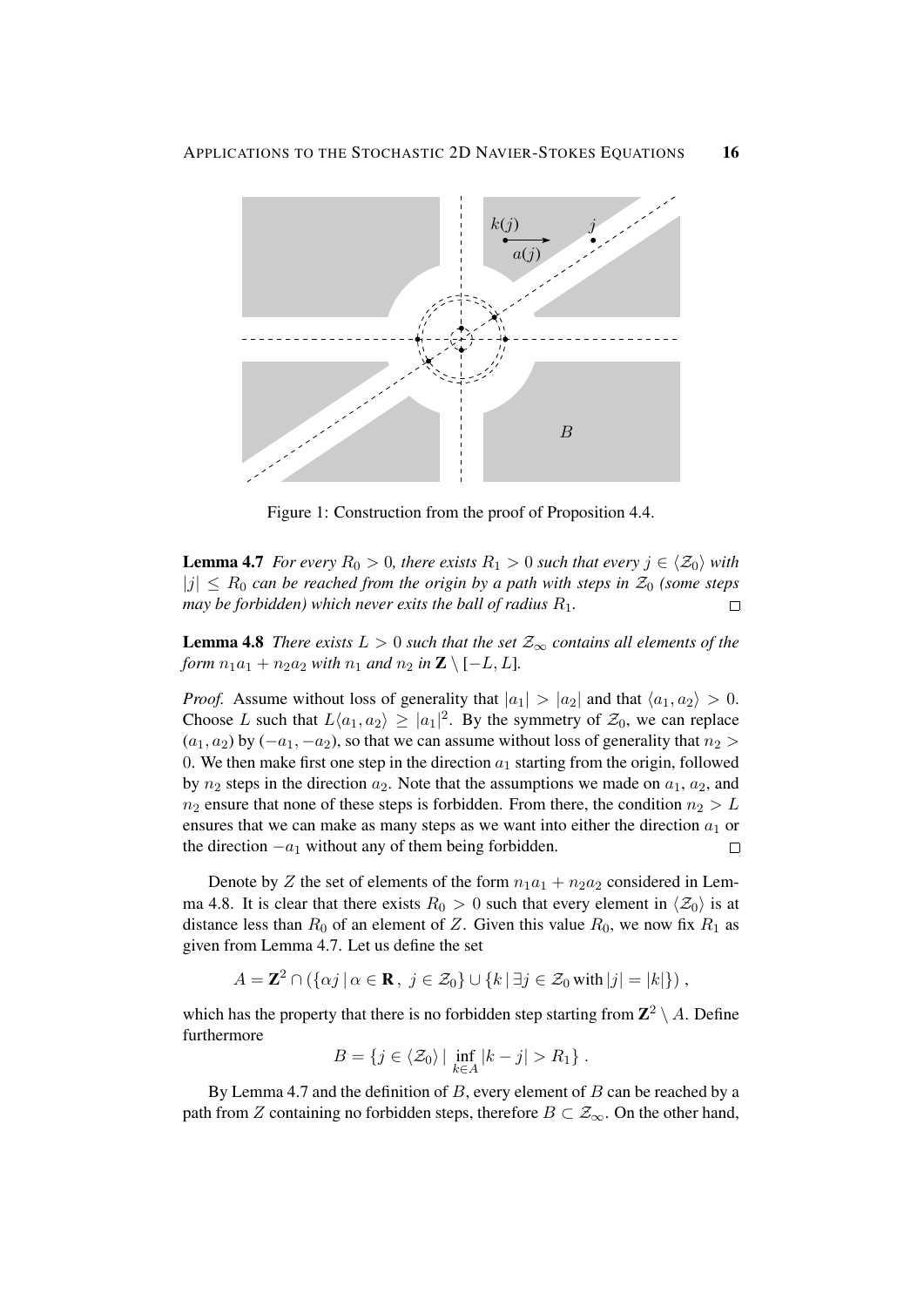it is easy to see that there exists  $R > 0$  such that for every element of  $j \in \langle Z_0 \rangle \setminus B$ with  $|j| > R$ , there exists an element  $a(j) \in \mathcal{Z}_0$  and an element  $k(j) \in B$  such that j can be reached from  $k(j)$  with a finite number of steps in the direction  $a(j)$ . Furthermore, if  $R$  is chosen sufficiently large, none of these steps crosses  $A$ , and therefore none of them is forbidden. We have thus shown that there exists  $R > 0$ such that  $\mathcal{Z}_{\infty}$  contains  $\{j \in \langle \mathcal{Z}_0 \rangle | |j|^2 \geq R\}.$ 

In order to help visualizing this construction, Figure 1 shows the typical shapes of the sets A (dashed lines) and B (gray area), as well as a possible choice of  $a(j)$ and  $k(j)$ , given j. (The black dots on the intersections of the circles and the lines making up A depict the elements of  $\mathcal{Z}_0$ .)

We can (and will from now on) assume that  $R$  is an integer. The last step in the proof of Proposition 4.4 is

**Lemma 4.9** Assume that there exists an integer  $R > 1$  such that  $\mathcal{Z}_{\infty}$  contains  $\{j \in \langle Z_0 \rangle | |j|^2 \ge R\}$ *. Then*  $\mathcal{Z}_{\infty}$  also contains  $\{j \in \langle Z_0 \rangle | |j|^2 \ge R - 1\}$ *.* 

*Proof.* Assume that the set  $\{j \in \langle Z_0 \rangle | |j|^2 = R - 1\}$  is non-empty and choose an element j from this set. Since  $\mathcal{Z}_0$  contains at least two elements that are not collinear, we can choose  $k \in \mathcal{Z}_0$  such that k is not collinear to j. Since  $\mathcal{Z}_0$  is closed under the operation  $k \mapsto -k$ , we can assume that  $\langle j, k \rangle \geq 0$ . Consequently, one has  $|j + k|^2 \ge R$ , and so  $j + k \in \mathcal{Z}_{\infty}$  by assumption. The same argument shows that  $|j + k|^2 \ge |k|^2 + 1$ , so the step  $-k$  starting from  $j + k$  is not forbidden and therefore  $k \in \mathcal{Z}_{\infty}$ .  $\Box$ 

This shows that  $\mathcal{Z}_{\infty} = \langle \mathcal{Z}_0 \rangle$  and therefore completes the proof of Proposition 4.4.  $\Box$ 

#### 4.2 Malliavin Calculus and the Navier-Stokes Equations

In this section, we give a brief introduction to some elements of Malliavin calculus applied to equation (2.1) to help orient the reader and fix notation. We refer to [MP04] for a longer introduction in the setting of equation (2.1) and to [Nua95, Bel87] for a more general introduction.

Recall from section 2, that  $\Phi_t$ :  $C([0, t]; \mathbb{R}^m) \times \mathcal{H} \to \mathcal{H}$  was the map so that  $w_t = \Phi_t(W, w_0)$  for initial condition  $w_0$  and noise realization W. Given a  $v \in$  $L^2_{loc}(\mathbf{R}_+,\mathbf{R}^m)$ , the Malliavin derivative of the H-valued random variable  $w_t$  in the direction v, denoted  $\mathscr{D}^v w_t$ , is defined by

$$
\mathscr{D}^v w_t = \lim_{\varepsilon \to 0} \frac{\Phi_t(W + \varepsilon V, w_0) - \Phi_t(W, w_0)}{\varepsilon},
$$

where the limit holds almost surely with respect to the Wiener measure and where we set  $V(t) = \int_0^t v(s) ds$ . Note that we allow v to be random and possibly nonadapted to the filtration generated by the increments of W.

Defining the symmetrized nonlinearity  $B(w, v) = B(\mathcal{K}w, v) + B(\mathcal{K}v, w)$ , we use the notation  $J_{s,t}$  with  $s \leq t$  for the derivative flow between times s and t, *i.e.*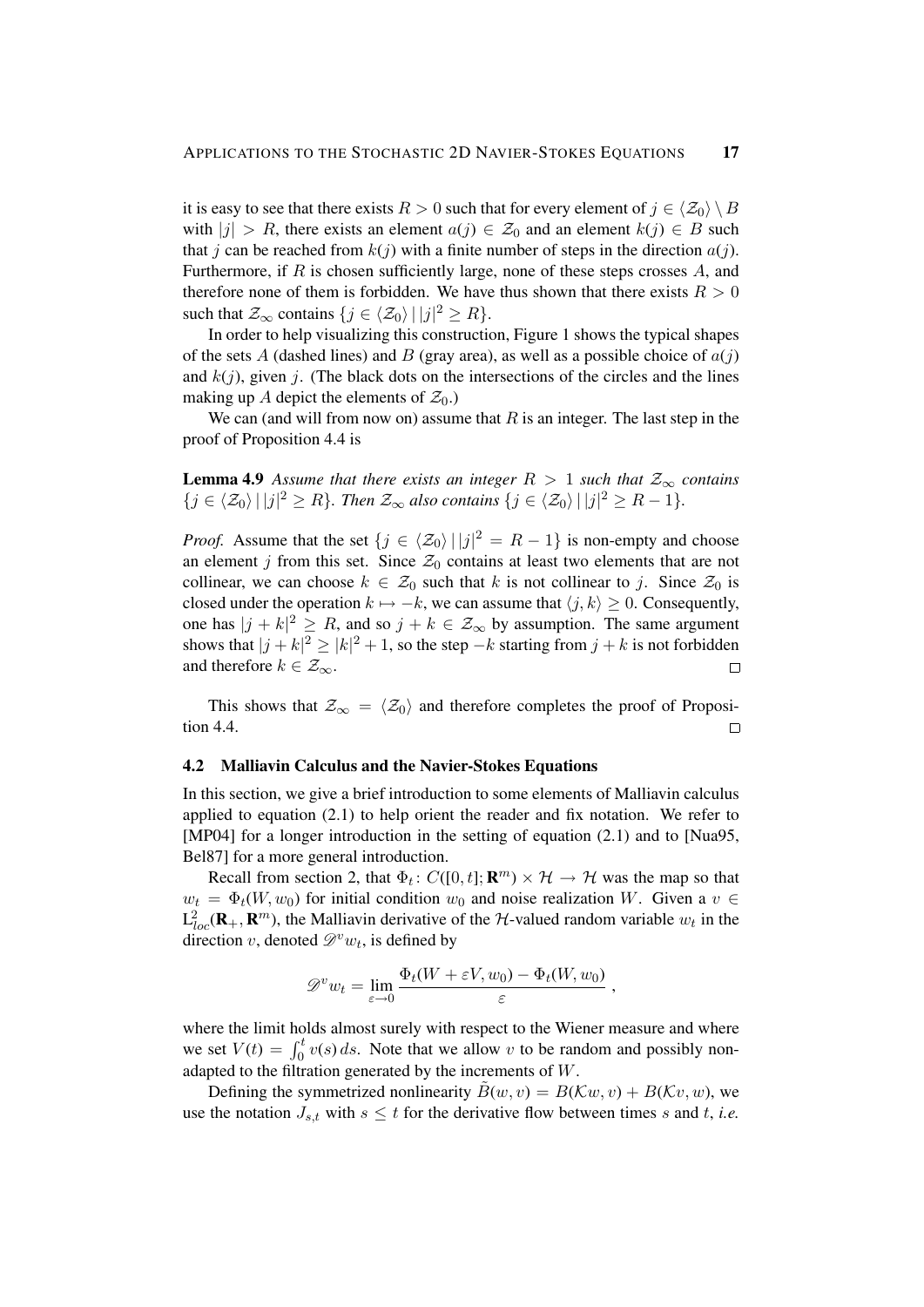for every  $\xi \in \mathcal{H}$ ,  $J_{s,t}\xi$  is the solution of

$$
\partial_t J_{s,t} \xi = \nu \Delta J_{s,t} \xi + \tilde{B}(w_t, J_{s,t} \xi) \quad t > s \,, \quad J_{s,s} \xi = \xi \,. \tag{4.2}
$$

Note that we have the important cocycle property  $J_{s,t} = J_{r,t} J_{s,r}$  for  $r \in [s, t]$ .

Observe that  $\mathscr{D}^v w_t = A_{0,t} v$  where the random operator  $A_{s,t} : L^2([s,t], \mathbf{R}^m) \to$  $H$  is given by

$$
A_{s,t}v = \int_s^t J_{r,t}Qv(r) dr.
$$

To summarize,  $J_{0,t}\xi$  is the effect on  $w_t$  of an infinitesimal perturbation of the initial condition in the direction  $\xi$  and  $A_{0,t}v$  is the effect on  $w_t$  of an infinitesimal perturbation of the Wiener process in the direction of  $V(s) = \int_0^s v(r) dr$ .

Two fundamental facts we will use from Malliavin calculus are embodied in the following equalities. The first amounts to the chain rule, the second is integration by parts. For a smooth function  $\varphi : \mathcal{H} \to \mathbf{R}$  and a (sufficiently regular) process v,

$$
\mathbf{E}\langle (\nabla \varphi)(w_t), \mathscr{D}^v w_t \rangle = \mathbf{E}\Big(\mathscr{D}^v(\varphi(w_t))\Big) = \mathbf{E}\Big(\varphi(w_t)\int_0^t \langle v(s), dW_s \rangle\Big) . \tag{4.3}
$$

The stochastic integral appearing in this expression is an Itô integral if the process v is adapted to the filtration  $\mathcal{F}_t$  generated by the increments of W and a Skorokhod integral otherwise.

We also need the adjoint  $A_{s,t}^*$ :  $\mathcal{H} \rightarrow L^2([s,t], \mathbb{R}^m)$  defined by the duality relation  $\langle A_{s,t}^* \xi, v \rangle = \langle \xi, A_{s,t} v \rangle$ , where the first scalar product is in  $L^2([s,t], \mathbf{R}^m)$ and the second one is in H. Note that one has  $(A_{s,t}^*(\xi)(r)) = Q^* J_{r,t}^* \xi$ , where  $J_{r,t}^*$  is the adjoint in H of  $J_{r,t}$ .

One of the fundamental objects in the study of hypoelliptic diffusions is the Malliavin matrix  $M_{s,t} \stackrel{\text{def}}{=} A_{s,t} A_{s,t}^*$ . A glimpse of its importance can be seen from the following. For  $\xi \in \mathcal{H}$ , one sees that

$$
\langle M_{0,t}\xi,\xi\rangle = \sum_{i=1}^m \int_0^t \langle J_{s,t}Qe_i,\xi\rangle^2 ds.
$$

Hence the quadratic form  $\langle M_{0,t} \xi, \xi \rangle$  is zero for a direction  $\xi$  only if no variation whatsoever in the Wiener process at times  $s \leq t$  could cause a variation in  $w_t$  with a non-zero component in the direction  $\xi$ .

We also recall that the second derivative  $K_{s,t}$  of the flow is the bilinear map solving

$$
\partial_t K_{s,t}(\xi, \xi') = \nu \Delta K_{s,t}(\xi, \xi') + \tilde{B}(w_t, K_{s,t}(\xi, \xi')) + \tilde{B}(J_{s,t}\xi', J_{s,t}\xi) ,
$$
  

$$
K_{s,s}(\xi, \xi') = 0 .
$$

It follows from the variation of constants formula that  $K_{s,t}(\xi, \xi')$  is given by

$$
K_{s,t}(\xi,\xi') = \int_s^t J_{r,t} \tilde{B}(J_{s,r}\xi',J_{s,r}\xi) dr . \qquad (4.4)
$$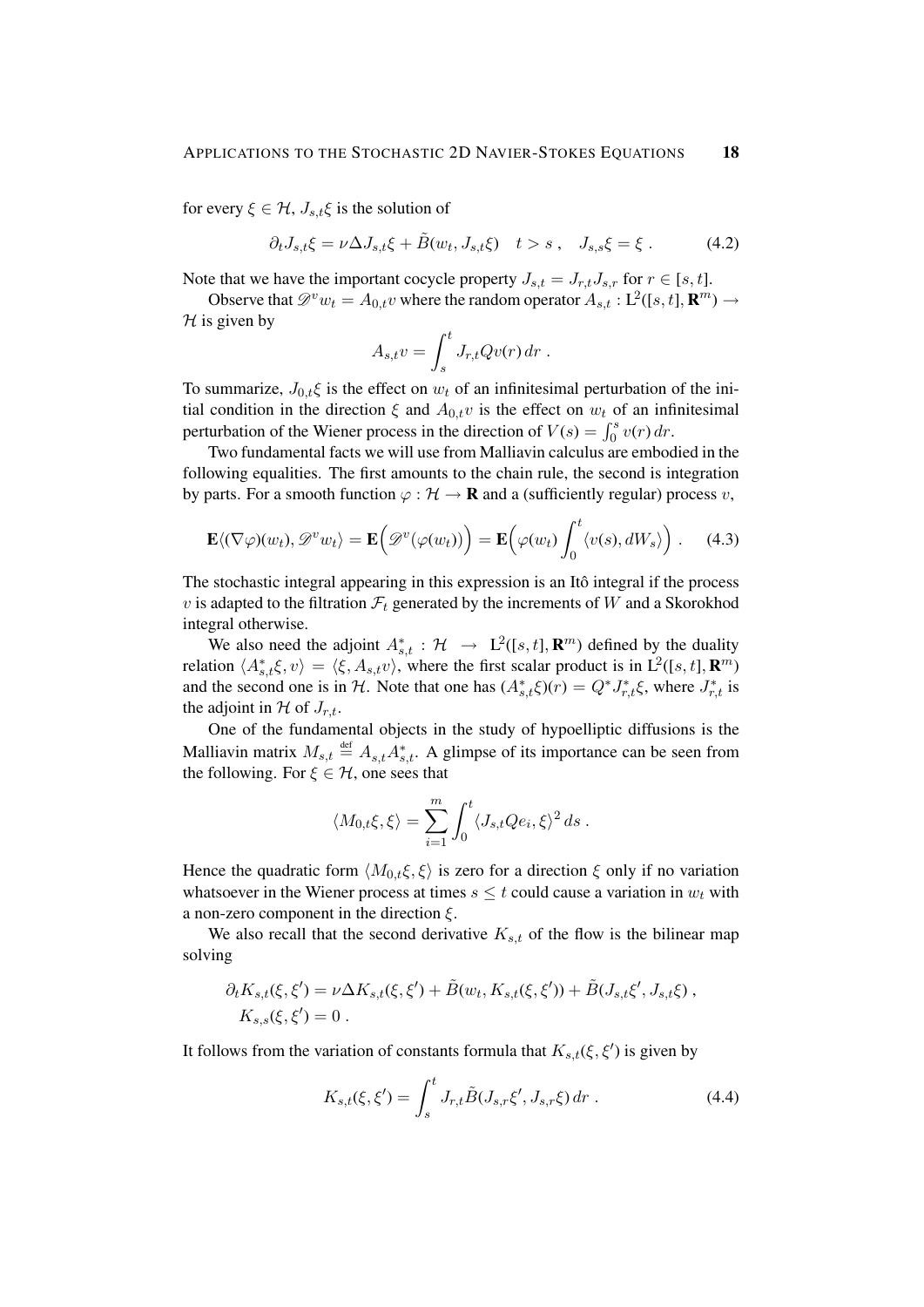#### 4.3 Motivating Discussion

It is instructive to proceed formally pretending that  $M_{0,t}$  is invertible as an operator on  $H$ . This is probably not true for the problem considered here and we will certainly not attempt to prove it in this article, but the proof presented in Section 4.6 is a modification of the argument in the invertible case and hence it is instructive to start there.

Setting  $\xi_t = J_{0,t} \xi$ ,  $\xi_t$  can be interpreted as the perturbation of  $w_t$  caused by a perturbation  $\xi$  in the initial condition of  $w_t$ . Our goal is to find an infinitesimal variation in the Wiener path  $W$  over the interval  $[0, t]$  which produces the same perturbation at time  $t$  as the shift in the initial condition. We want to choose the variation which will change the value of the density the least. In other words, we choose the path with the least action with respect to the metric induced by the inverse of Malliavin matrix. The least squares solution to this variational problem is easily seen to be, at least formally,  $v = A_{0,t}^* M_{0,t}^{-1} \xi_t$  where  $v \in L^2([0,t], \mathbf{R}^m)$ . Observe that  $\mathscr{D}^v w_t = A_{0,t} v = J_{0,t} \xi$ . Considering the derivative with respect to the initial condition w of the Markov semigroup  $P_t$  acting on a smooth function  $\varphi$ , we obtain

$$
\langle \nabla \mathcal{P}_t \varphi(w), \xi \rangle = \mathbf{E}_w((\nabla \varphi)(w_t) J_{0,t} \xi) = \mathbf{E}_w((\nabla \varphi)(w_t) \mathcal{D}^v w_t)
$$
(4.5)  

$$
= \mathbf{E}_w \left( \varphi(w_t) \int_0^t v(s) dW_s \right) \le ||\varphi||_{\infty} \mathbf{E}_w \left| \int_0^t v(s) dW_s \right|,
$$

were the penultimate estimate follows from the integration by parts formula (4.3). Since the last term in the chain of implications holds for functions which are simply bounded and measurable, the estimate extends by approximation to that class of  $\varphi$ . Furthermore since the constant  $\mathbf{E}_w | \int_0^t v(s) dW_s$  is independent of  $\varphi$ , if one can show it is finite and bounded independently of  $\xi \in \tilde{\mathcal{H}}$  with  $\|\xi\| = 1$ , we have proved that  $\|\nabla \mathcal{P}_t \varphi\|$  is bounded and thus that  $\mathcal{P}_t$  is strong Feller in the topology of  $H$ . Ergodicity then follows from this statement by means of Corollary 3.17. In particular, the estimate in (4.1) would hold.

In a slightly different language, since  $v$  is the infinitesimal shift in the Wiener path equivalent to the infinitesimal variation in the initial condition  $\xi$ , one can write down, via the Cameron-Martin theorem, the infinitesimal change in the Radon-Nikodym derivative of the "shifted" measure with respect to the original Wiener measure. This is not trivial since in order to compute the shift  $v$ , one uses information on  $\{w_s\}_{s \in [0,t]}$ , so it is in general not adapted to the Wiener process  $W_s$ . This non-adaptedness can be overcome as section 4.8 demonstrates. However the assumption in the above calculation that  $M_{0,t}$  is invertible is more serious. We will overcome this by using the ideas and understanding which begin in [Mat98, Mat99, EMS01, KS00, BKL01].

The difficulty in inverting  $M_{0,t}$  partly lies in our incomplete understanding of the natural space in which (2.1) lives. The knowledge needed to identify on what domain  $M_{0,t}$  can be inverted seems equivalent to identifying the correct reference measure against which to write the transition densities. By "reference measure,"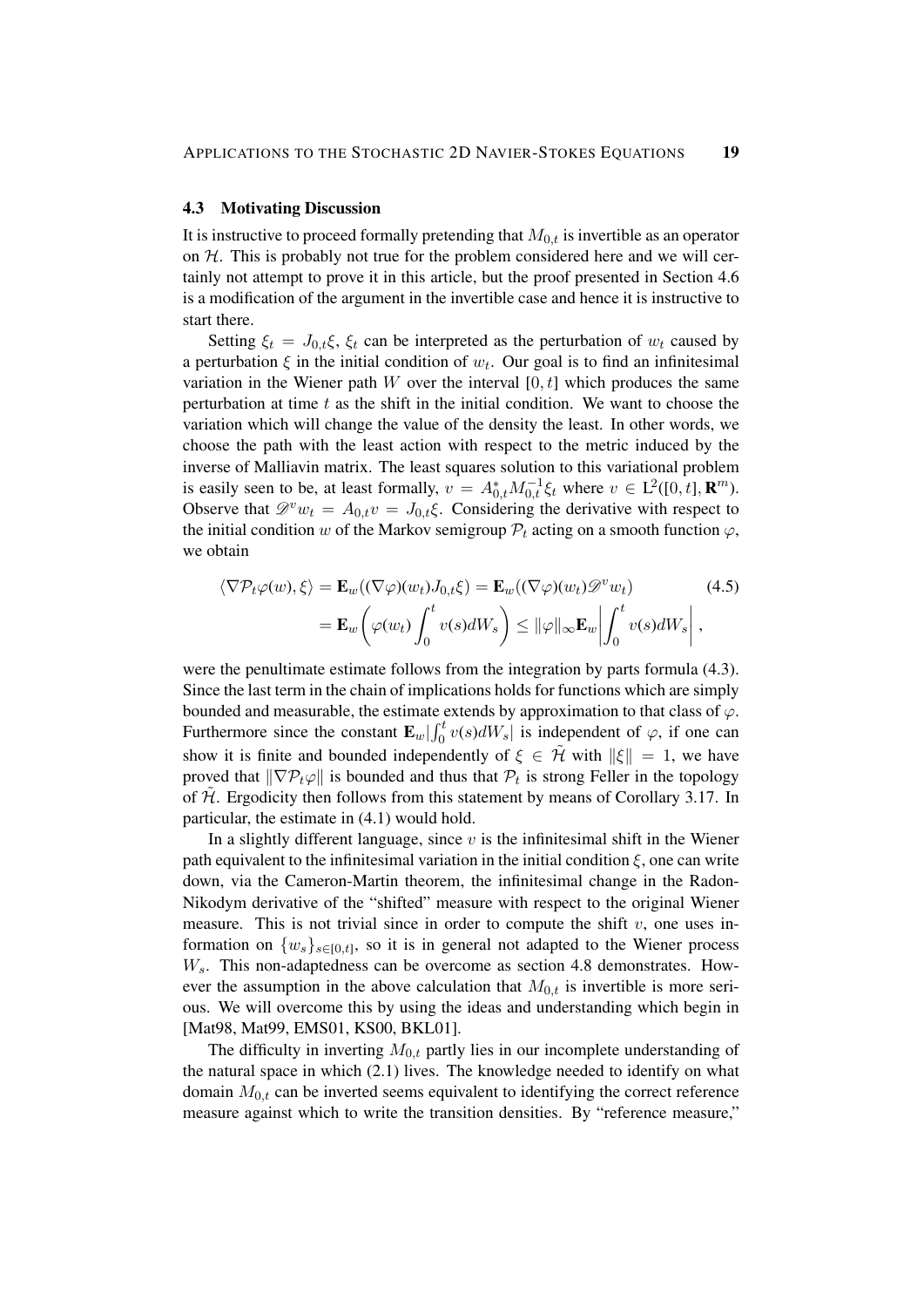we mean a replacement for the role of Lebesgue measure from finite dimensional diffusion theory. This is a very difficult proposition. An alternative was given in the papers [Mat98, Mat99, KS00, EMS01, BKL01, Mat02b, BKL02, Hai02, MY02]. The idea was to use the pathwise contractive properties of the flow at small scales due to the presence of the spatial Laplacian. Roughly speaking, the system has finitely many unstable directions and infinitely many stable directions. One can then use the noise to steer the unstable directions together and let the dynamics cause the stable directions to contract. This requires the small scales to be enslaved to the large scales in some sense. A stochastic version of such a determining modes statement (cf [FP67]) was developed in [Mat98]. Such an approach to prove ergodicity requires looking at the entire future to  $+\infty$  (or equivalently the entire past) as the stable dynamics only brings solutions together asymptotically. In the first works in the continuous time setting [EMS01, Mat02b, BKL02], Girsanov's theorem was used to bring the unstable directions together completely, [Hai02] demonstrated the effectiveness of only steering all of the modes together asymptotically. Since all of these techniques used Girsanov's theorem, they required that all of the unstable directions be directly forced. This is a type of partial ellipticity assumption, which we will refer to as "effective ellipticity." The main achievement of this text is to remove this restriction. We also make another innovation which simplifies the argument considerably. We work infinitesimally, employing the linearization of the solution rather than looking at solutions starting from two different starting points.

## 4.4 Preliminary Calculations and Discussion

Throughout this and the following sections we fix once and for all the initial condition  $w_0 \in \tilde{\mathcal{H}}$  for (2.1) and denote by  $w_t$  the stochastic process solving (2.1) with initial condition  $w_0$ . By E we mean the expectation starting from this initial condition unless otherwise indicated. Recall also the notation  $\mathcal{E}_0 = \text{tr} \, Q Q^* = \sum |q_k|^2$ . The following lemma provides us with the auxiliary estimates which will be used to control various terms during the proof of Proposition 4.3.

Lemma 4.10 *The solution of the 2D Navier-Stokes equations in the vorticity formulation (2.1) satisfies the following bounds:*

*1. There exist positive constants* C *and* η0*, depending only on* Q *and* ν*, such that*

$$
\mathbf{E} \exp \left( \eta \sup_{t \ge s} \left( \|w_t\|^2 + \nu \int_s^t \|w_r\|_1^2 dr - \mathcal{E}_0(t - s) \right) \right) \le C \exp(\eta e^{-\nu s} \|w_0\|^2), \quad (4.6)
$$

*for every*  $s \geq 0$  *and for every*  $\eta \leq \eta_0$ *. Here and in the sequel, we use the notation*  $||w||_1 = ||\nabla w||$ .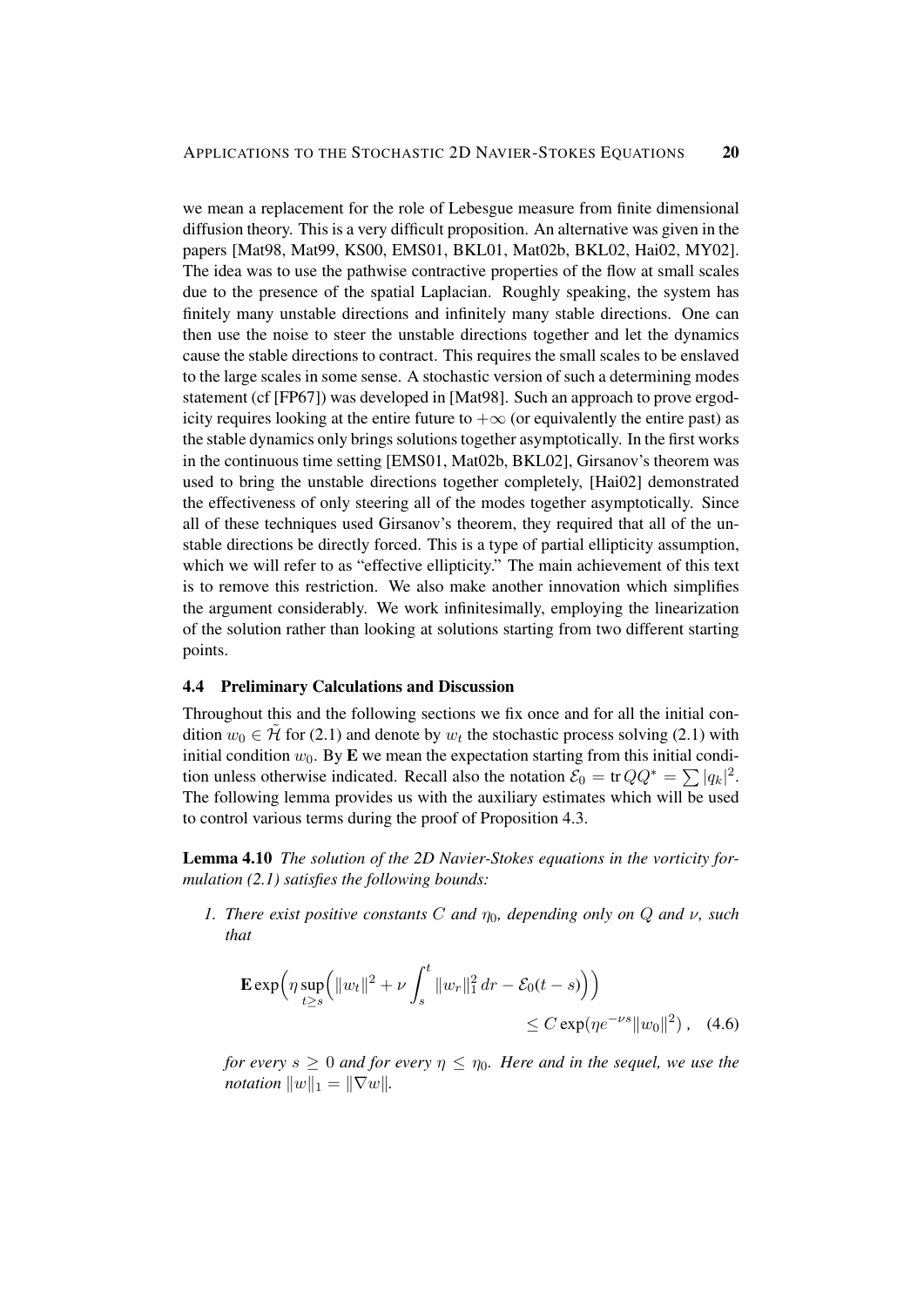*2. There exist constants*  $\eta_1, a, \gamma > 0$ , depending only on  $\mathcal{E}_0$  and  $\nu$ , such that

$$
\mathbf{E} \exp\left(\eta \sum_{n=0}^{N} ||w_n||^2 - \gamma N\right) \le \exp(a\eta ||w_0||^2) , \qquad (4.7)
$$

*holds for every*  $N > 0$ , every  $\eta \leq \eta_1$ , and every initial condition  $w_0 \in \mathcal{H}$ .

*3. For every*  $\eta > 0$ , there exists a constant  $C = C(\mathcal{E}_0, \nu, \eta) > 0$  such that the *Jacobian* J0,t *satisfies almost surely*

$$
||J_{0,t}|| \le \exp\left(\eta \int_0^t ||w_s||_1^2 ds + Ct\right), \tag{4.8}
$$

*for every*  $t > 0$ *.* 

*4. For every*  $\eta > 0$  *and every*  $p > 0$ *, there exists*  $C = C(\mathcal{E}_0, \nu, \eta, p) > 0$  *such that the Hessian satisfies*

$$
\mathbf{E}||K_{s,t}||^p \leq C \exp(\eta ||w_0||^2),
$$

*for every*  $s > 0$  *and every*  $t \in (s, s + 1)$ *.* 

The proof of Lemma 4.10 is postponed to Appendix A.

We now show how to modify the discussion in Section 4.3 to make use of the pathwise contractivity on small scales to remove the need for the Malliavin covariance matrix to be invertible on all of  $\mathcal{H}$ .

The point is that since the Malliavin matrix is not invertible, we are not able to construct a  $v \in L^2([0,T], \mathbf{R}^m)$  for a fixed value of T that produces the same infinitesimal shift in the solution as an (arbitrary but fixed) perturbation  $\xi$  in the initial condition. Instead, we will construct a  $v \in L^2([0,\infty), \mathbb{R}^m)$  such that an infinitesimal shift of the noise in the direction v produces *asymptotically* the same effect as an infinitesimal perturbation in the direction  $\xi$ . In other words, one has  $||J_{0,t}\xi - A_{0,t}v_{0,t}|| \rightarrow 0$  as  $t \rightarrow \infty$ , where  $v_{0,t}$  denotes the restriction of v to the interval  $[0, t]$ .

Set  $\rho_t = J_{0,t} \xi - A_{0,t} v_{0,t}$ , the residual error for the infinitesimal variation in the Wiener path W given by v. Then we have from (4.3) the *approximate* integration by parts formula:

$$
\langle \nabla \mathcal{P}_t \varphi(w), \xi \rangle = \mathbf{E}_w \Big( \langle \nabla (\varphi(w_t)), \xi \rangle \Big) = \mathbf{E}_w \Big( (\nabla \varphi)(w_t) J_{0,t} \xi \Big)
$$
  
\n
$$
= \mathbf{E}_w \Big( (\nabla \varphi)(w_t) A_{0,t} v_{0,t} \Big) + \mathbf{E}_w ((\nabla \varphi)(w_t) \rho_t)
$$
  
\n
$$
= \mathbf{E}_w \Big( \mathscr{D}^{v_{0,t}} \varphi(w_t) \Big) + \mathbf{E}_w ((\nabla \varphi)(w_t) \rho_t)
$$
  
\n
$$
= \mathbf{E}_w \Big( \varphi(w_t) \int_0^t v(s) dW(s) \Big) + \mathbf{E}_w ((\nabla \varphi)(w_t) \rho_t)
$$
  
\n
$$
\leq ||\varphi||_{\infty} \mathbf{E}_w \Big| \int_0^t v(s) dW(s) \Big| + ||\nabla \varphi||_{\infty} \mathbf{E}_w || \rho_t ||. \qquad (4.9)
$$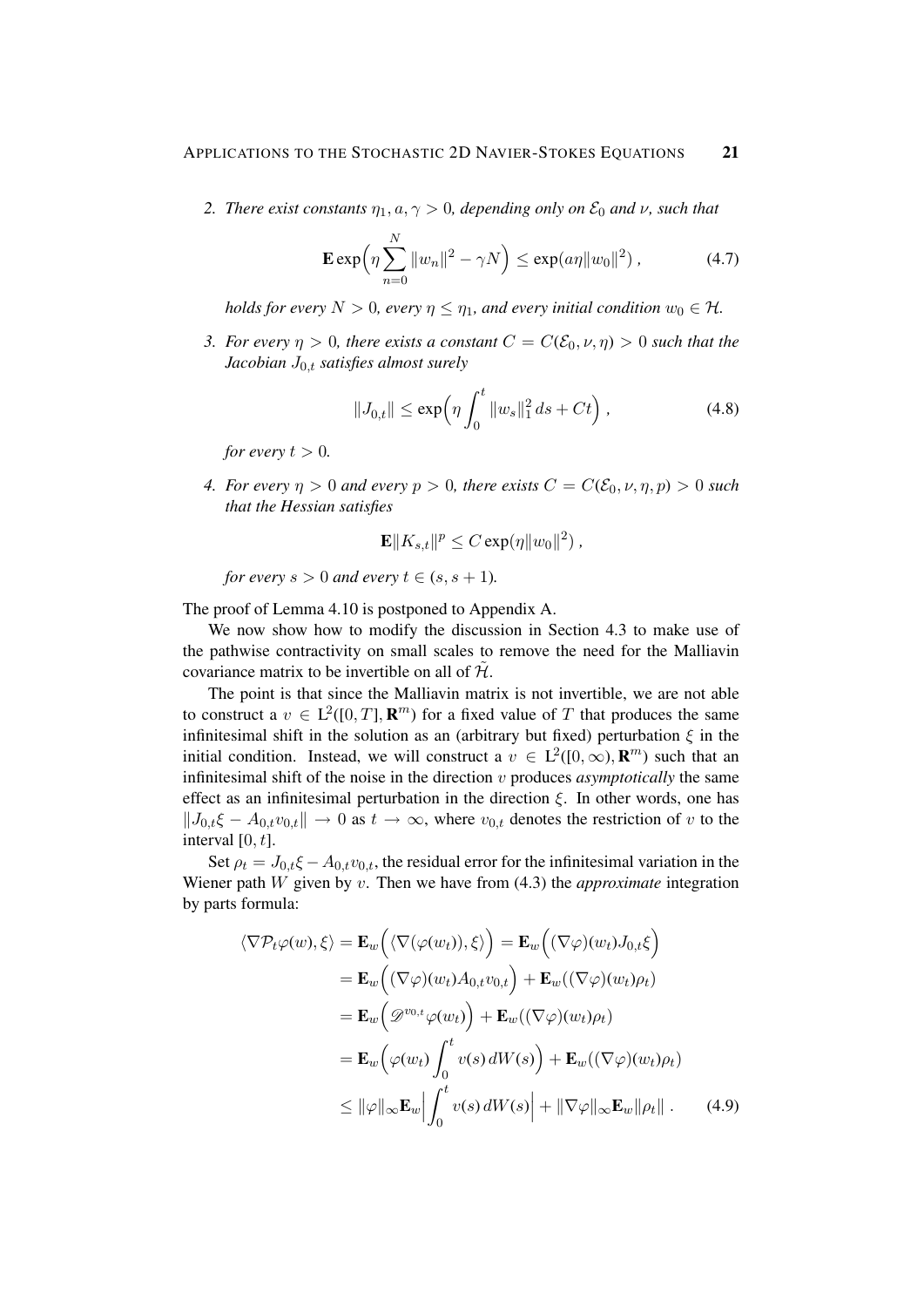This formula should be compared with  $(4.5)$ . Again if the process v is not adapted to the filtration generated by the increments of the Wiener process  $W(s)$ , the integral must be taken to be a Skorokhod integral otherwise Itô integration can be used. Note that the residual error satisfies the equation

$$
\partial_t \rho_t = \nu \Delta \rho_t + \tilde{B}(w_t, \rho_t) - Qv(t) , \quad \rho_0 = \xi , \qquad (4.10)
$$

which can be interpreted as a control problem, where v is the control and  $\|\rho_t\|$  is the quantity that one wants to drive to 0.

If we can find a v so that  $\rho_t \to 0$  as  $t \to \infty$  and  $\mathbf{E} \left| \int_0^\infty v(s) dW(s) \right| < \infty$  then (4.9) and Proposition 3.12 would imply that  $w_t$  is asymptotically strong Feller. A natural way to accomplish this would be to take  $v(t) = Q^{-1} \tilde{B}(w_t, \rho_t)$ , so that  $\partial_t \rho_t = \nu \Delta \rho_t$  and hence  $\rho_t \to 0$  as  $t \to \infty$ . However for this to make sense it would require that  $\tilde{B}(w_t, \rho_t)$  takes values in the range of Q. If the number of Brownian motions m is finite this is impossible. Even if  $m = \infty$ , this is still a delicate requirement which severely limits the range of applicability of the results obtained (see [FM95, Fer97, MS03]).

To overcome these difficulties, one needs to better incorporate the pathwise smoothing which the dynamics possesses at small scales. Though our ultimate goal is to prove Theorem 4.1, which covers (2.1) in a fundamentally hypoelliptic setting, we begin with what might be called the "essentially elliptic" setting. This allows us to outline the ideas in a simpler setting.

## 4.5 Essentially Elliptic Setting

To help to clarify the techniques used in the sections which follow and to demonstrate their applications, we sketch the proof of the following proposition which captures the main results of the earlier works on ergodicity, translated into the framework of the present paper.

**Proposition 4.11** Let  $\mathcal{P}_t$  denote the semigroup generated by the solutions to (2.1) *on* H. There exists an  $N_* = N_*(\mathcal{E}_0, \nu)$  such that if  $\mathcal{Z}_0$  contains  $\{k \in \mathbb{Z}^2, 0 \leq k \leq k \}$  $|k| \leq N_*$ *}, then for any*  $\eta > 0$  *there exist positive constants c and*  $\gamma$  *so that* 

$$
|\nabla P_t \varphi(w)| \leq c \exp(\eta \|w\|^2) \Big( \|\varphi\|_{\infty} + e^{-\gamma t} \|\nabla \varphi\|_{\infty} \Big) .
$$

This result translates the ideas in [EMS01, Mat02b, Hai02] to our present setting. (See also [Mat03] for more discussion.) The result does differ from the previous analysis in that it proceeds infinitesimally. However, both approaches lead to proving the system has a unique ergodic invariant measure.

The condition on the range of  $Q$  can be understood as a type of "effective ellipticity." We will see that the dynamics is contractive for directions orthogonal to the range of  $Q$ . Hence if the noise smooths in these directions, the dynamics will smooth in the other directions. What directions are contracting depends fundamentally on a scale set by the balance between  $\mathcal{E}_0$  and  $\nu$  (see [EMS01, Mat03]). Proposition 4.3 holds given a minimal non degeneracy condition independent of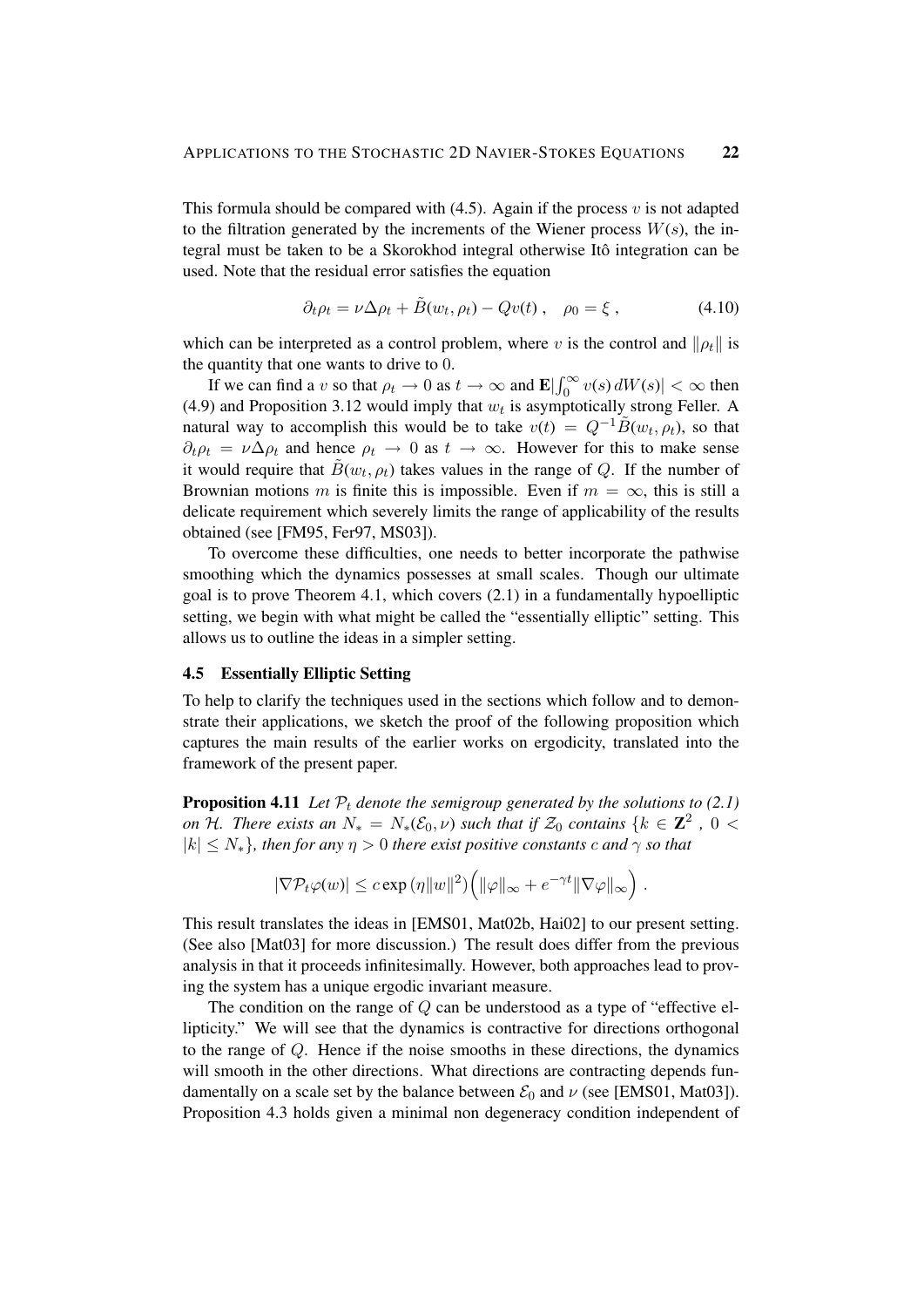the viscosity  $\nu$ , while Proposition 4.11 requires a non-degeneracy condition which depends on  $\nu$ .

*Proof of Proposition 4.11.* Let  $\pi_h$  be the orthogonal projection onto the span of  ${f_k : |k| \ge N}$  and  $\pi_\ell = 1 - \pi_h$ . We will fix N presently; however, we will proceed assuming  $\mathcal{H}_\ell \stackrel{\text{def}}{=} \pi_\ell \mathcal{H} \subset \text{Range}(Q)$  and that  $Q_\ell \stackrel{\text{def}}{=} \pi_\ell Q$  is invertible on  $\mathcal{H}_{\ell}$ . By (4.10) we therefore have full control on the evolution of  $\pi_{\ell} \rho_t$  by choosing  $v$  appropriately. This allows for an "adapted" approach which does not require the control  $v$  to use information about the future increments of the noise process  $W$ .

Our approach is to first define a process  $\zeta_t$  with the property that  $\pi_\ell \zeta_t$  is 0 after a finite time and  $\pi_h \zeta_t$  evolves according to the linearized evolution, and then choose v such that  $\rho_t = \zeta_t$ . Since  $\pi_\ell \zeta_t = 0$  after some time and the linearized evolution contracts the high modes exponentially, we readily obtain the required bounds on moments of  $\rho_t$ . One can in fact pick any dynamics which are convenient for the modes which are directly forced. In the case when all of the modes are forced, the choice  $\zeta_t = (1 - t/T)J_{0,t}\zeta$  for  $t \in [0,T]$  produces the well-known Bismut-Elworthy-Li formula [EL94]. However, this formula cannot be applied in the present setting as all of the modes are not necessarily forced.

For  $\xi \in \mathcal{H}$  with  $\|\xi\| = 1$ , define  $\zeta_t$  by

$$
\partial_t \zeta_t = -\frac{1}{2} \frac{\pi_\ell \zeta_t}{\|\pi_\ell \zeta_t\|} + \nu \Delta \pi_h \zeta_t + \pi_h \tilde{B}(w_t, \zeta_t) \,, \quad \zeta_0 = \xi \,. \tag{4.11}
$$

(With the convention that  $0/0 = 0$ .) Set  $\zeta_t^h = \pi_h \zeta_t$  and  $\zeta_t^\ell = \pi_\ell \zeta_t$ . We define the infinitesimal perturbation  $v$  by

$$
v(t) = Q_{\ell}^{-1} F_t , \quad F_t = \frac{1}{2} \frac{\zeta_{t}^{\ell}}{\|\zeta_{t}^{\ell}\|} + \nu \Delta \zeta_{t}^{\ell} + \pi_{\ell} \tilde{B}(w_t, \zeta_t) . \tag{4.12}
$$

Because  $F_t \in \mathcal{H}_{\ell}, Q_{\ell}^{-1}$  $\ell^{-1}F_t$  is well defined. It is clear from (4.10) and (4.12) that  $\rho_t$  and  $\zeta_t$  satisfy the same equation, so that indeed  $\rho_t = \zeta_t$ . Since  $\zeta_t^{\ell}$  satisfies  $\partial_t ||\zeta_t^{\ell}||^2 = -||\zeta_t^{\ell}||$ , one has  $||\zeta_t^{\ell}|| \le ||\zeta_0^{\ell}|| \le ||\xi|| = 1$ . Furthermore, for any initial condition  $w_0$  and any  $\xi$  with  $\|\xi\| = 1$ , one has  $\|\zeta_t^{\ell}\| = 0$  for  $t \ge 2$ . By calculations similar to those in Appendix A, there exists a constant C so that for any  $\eta > 0$ 

$$
\partial_t \|\zeta_t^h\|^2 \le -\Big(\nu N^2 - \frac{C}{\nu\eta^2} - \eta \|w_t\|_1^2\Big) \|\zeta_t^h\|^2 + \frac{C}{\nu} \|w_t\|_1^2 \|\zeta_t^\ell\|^2.
$$

Hence,

$$
\begin{aligned} \|\zeta_t^h\|^2 &\leq \|\zeta_0^h\|^2 \exp\left(-\left[\nu N^2 - \frac{C}{\nu\eta^2}\right]t + \eta \int_0^t \|w_s\|_1^2 ds\right) \\ &+ C \exp\left(-\left[\nu N^2 - \frac{C}{\nu\eta^2}\right]\left[t - 2\right] + \eta \int_0^t \|w_r\|_1^2 dr\right) \int_0^2 \|w_s\|_1^2 ds \; . \end{aligned}
$$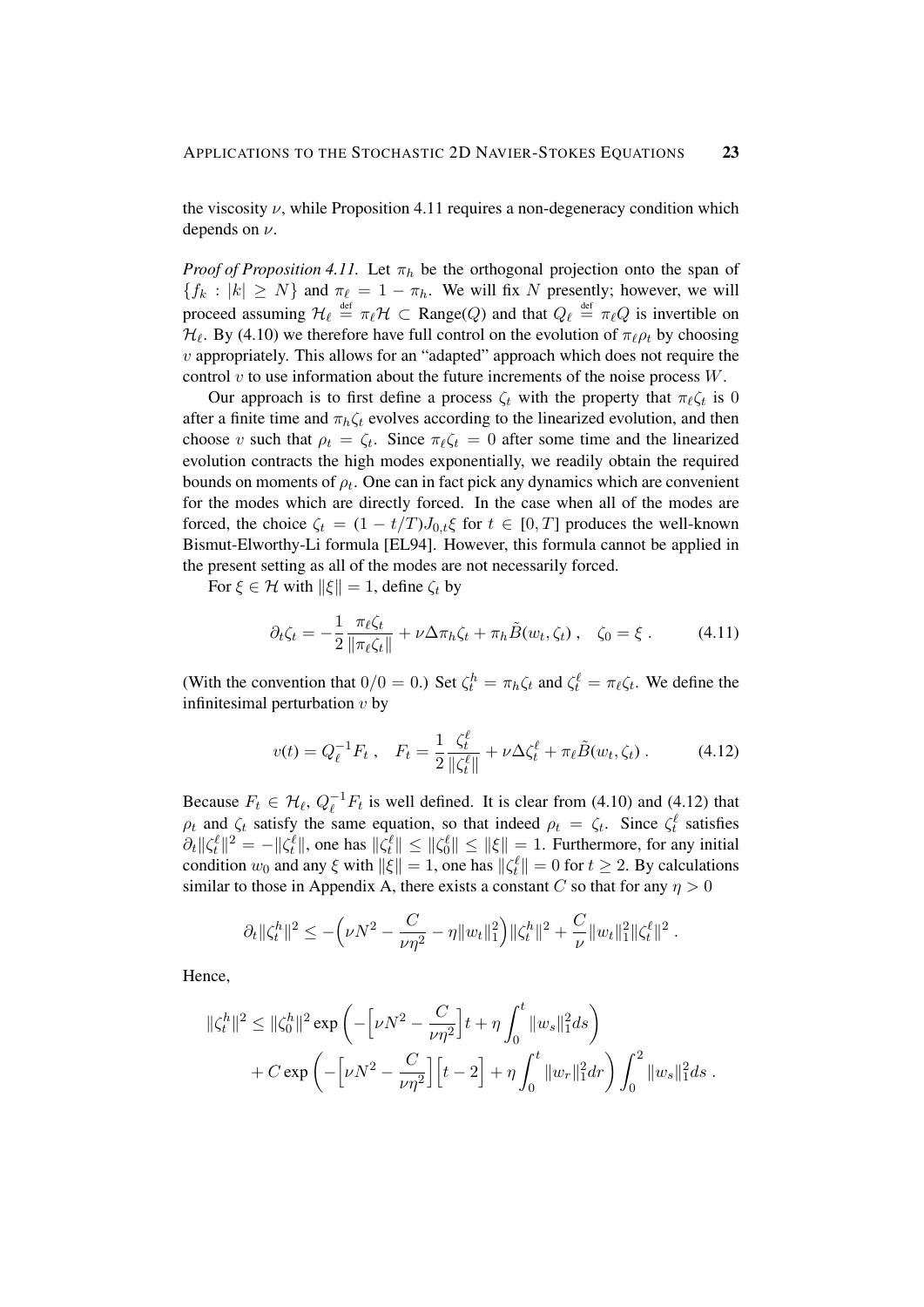By Lemma 4.10, for any  $\eta > 0$  and  $p \ge 1$  there exist positive constants C and  $\gamma$  so that for all  $N$  sufficiently large

$$
\mathbf{E} \|\zeta_t^h\|^p \le C(1 + \|\zeta_0^h\|^p) e^{\eta \|w_0\|^2} e^{-\gamma t} = 2C e^{\eta \|w_0\|^2} e^{-\gamma t} . \tag{4.13}
$$

It remains to get control over the size of the perturbation  $v$ . Since  $v$  is adapted to the Wiener path,

$$
\left(\mathbf{E}\Big|\int_0^t v(s)\,dW(s)\Big|\right)^2 \leq \int_0^t \mathbf{E}\|v(s)\|^2\,ds \leq C\int_0^t \mathbf{E}\|F_s\|^2\,ds.
$$

Now since  $\|\pi_{\ell}\tilde{B}(u, w)\| \le C \|u\| \|w\|$  (see [EMS01] Lemma A.4),  $\|\zeta_t^{\ell}\| \le 1$  and  $\|\zeta_t^{\ell}\| = 0$  for  $t \geq 2$ , we see from (4.12) that there exists a  $C = C(N)$  such that for all  $s > 0$ 

$$
\mathbf{E} ||F_s||^2 \leq C \Big( 1_{\{s \leq 2\}} + \mathbf{E} ||w_s||^4 \mathbf{E} ||\zeta_s||^4 \Big)^{1/2}
$$

By using (4.13) with  $p = 4$ , Lemma A.1 from the appendix to control  $\mathbf{E} \| w_s \|^4$ , and picking N sufficiently large, we obtain that for any  $\eta > 0$  there is a constant  $C$  such that

$$
\mathbf{E}\left|\int_0^\infty v(s)\,dW(s)\right| \le C\exp(\eta \|w_0\|^2) \,.
$$
 (4.14)

.

Plugging (4.13) and (4.14) into (4.9), the result follows.

### $\Box$

## 4.6 Truly Hypoelliptic Setting: Proof of Proposition 4.3

We now turn to the truly hypoelliptic setting. Unlike in the previous section, we allow for unstable directions which are not directly forced by the noise. However, Proposition 4.4 shows that the randomness can reach all of the unstable modes of interest, *i.e.* those in  $\tilde{\mathcal{H}}$ . In order to show (4.1), we fix from now on  $\xi \in \tilde{\mathcal{H}}$  with  $\|\xi\| = 1$  and we obtain bounds on  $\langle \nabla \mathcal{P}_n \varphi(w), \xi \rangle$  that are independent of  $\xi$ .

The basic structure of the argument is the same as in the preceding section on the essentially elliptic setting. We will construct an infinitesimal perturbation of the Wiener path over the time interval  $[0, t]$  to approximately match the effect on the solution  $w_t$  of an infinitesimal perturbation of the initial condition in an arbitrary direction  $\xi \in \mathcal{H}$ .

However, since not all of the unstable directions are in the range of Q, we can no longer infinitesimally correct the effect of the perturbation in the low mode space as we did in (4.12). We rather proceed in a way similar to the start of section 4.3. However, since the Malliavin matrix is not invertible, we will regularize it and thus construct a v which compensates for the perturbation  $\xi$  only asymptotically as  $t \to \infty$ . Our construction produces a v which is *not adapted* to the Brownian filtration, which complicates a little bit the calculations analogous to (4.14). A more fundamental difficulty is that the Malliavin matrix is not invertible on any space which is easily identifiable or manageable, certainly not on  $L_0^2$ . Hence, the way of constructing  $v$  is not immediately obvious.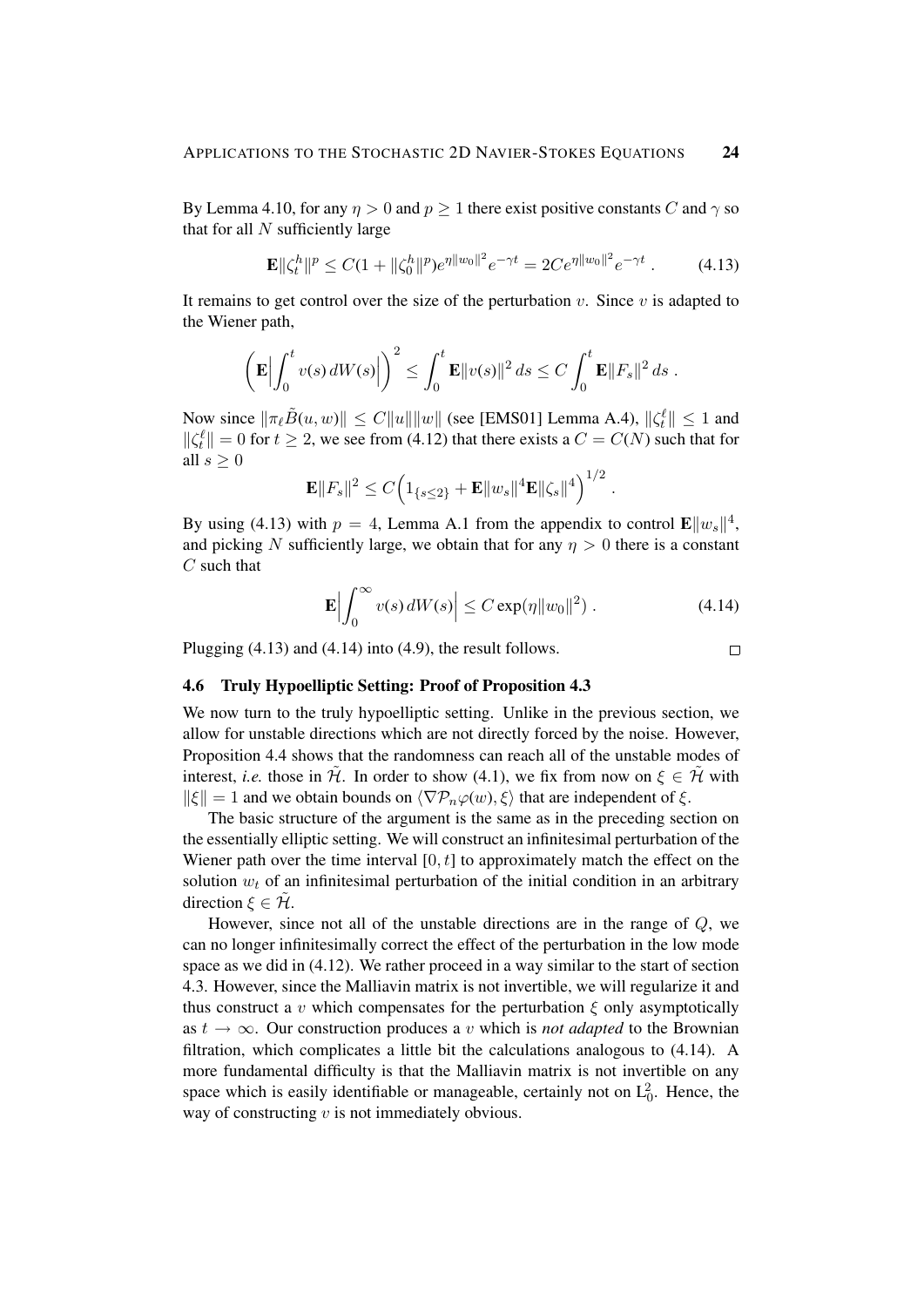The main idea for the construction of  $v$  is to work with a regularized version  $\widetilde{M}_{s,t} \triangleq M_{s,t} + \beta$  of the Malliavin matrix  $M_{s,t}$ , for some very small parameter β to be determined later. The resulting  $\widetilde{M}^{-1}$  will be an inverse "up to a scale" depending on  $\beta$ . By this we mean that  $\widetilde{M}^{-1}$  should not simply be thought of as an approximation of  $M^{-1}$ . It is an approximation with a very particular form. Theorem 4.12 which is taken from [MP04] shows that the eigenvectors with small eigenvalues are concentrated in the small scales with high probability. This means that  $\widetilde{M}^{-1}$  is very close to  $M^{-1}$  on the large scales and very close to the identity times  $\beta^{-1}$  on the small scales. Hence  $\widetilde{M}^{-1}$  will be effective in controlling the large scales but, as we will see, something else will have to be done for the small scales.

To be more precise, define for integer values of  $n$  the following objects:

$$
\hat{J}_n = J_{n,n+\frac{1}{2}}
$$
,  $\check{J}_n = J_{n+\frac{1}{2},n+1}$ ,  $A_n = A_{n,n+\frac{1}{2}}$ ,  $M_n = A_n A_n^*$ ,  $\widetilde{M}_n = \beta + M_n$ .

We will then work with a perturbation  $v$  which is given by 0 on all intervals of the type  $[n + \frac{1}{2}]$  $\frac{1}{2}$ ,  $n+1$ ], and by  $v_n \in L^2([n, n + \frac{1}{2})$  $\frac{1}{2}$ ], **R**<sup>*m*</sup>) on the remaining intervals.

We define the infinitesimal variation  $v_n$  by

$$
v_n = A_n^* \widetilde{M}_n^{-1} \hat{J}_n \rho_n , \qquad (4.15)
$$

where we denote as before by  $\rho_n$  the residual of the infinitesimal displacement at time  $n$ , due to the perturbation in the initial condition, which has not yet been compensated by v, *i.e.*  $\rho_n = J_{0,n} \xi - A_{0,n} v_{0,n}$ . From now on, we will make a slight abuse of notation and write  $v_n$  for the perturbation of the Wiener path on [ $n, n+\frac{1}{2}$ ]  $rac{1}{2}$ ] and its extension (by 0) to the interval  $[n, n + 1]$ .

We claim that it follows from (4.15) that  $\rho_n$  is given recursively by

$$
\rho_{n+1} = \tilde{J}_n \beta \widetilde{M}_n^{-1} \hat{J}_n \rho_n , \qquad (4.16)
$$

with  $\rho_0 = \xi$ . To see the claim observe that (4.16) implies  $J_{n,n+1}\rho_n = \check{J}_n\hat{J}_n\rho_n =$  $\check{J}_n A_n v_n + \rho_{n+1}$ . Using this and the definitions of the operators involved, it is straightforward to see that indeed

$$
A_{0,N}v_{0,N} = \sum_{n=0}^{N-1} J_{(n+1),N} \check{J}_n A_n v_n = \sum_{n=0}^{N-1} (J_{n,N}\rho_n - J_{(n+1),N}\rho_{n+1})
$$
  
=  $J_{0,N}\xi - \rho_N$ .

Thus we see that at time N, the infinitesimal variation in the Wiener path  $v_{0,N}$ corresponds to the infinitesimal perturbation in the initial condition  $\xi$  up to an error  $\rho_N$ .

It therefore remains to show that this choice of  $v$  has desirable properties. In particular we need to demonstrate properties similar to (4.13) and (4.14). The analogous statements are given by the next two propositions whose proofs will be the content of sections 4.7 and 4.8. Both of these propositions rely heavily on the following theorem obtained in [MP04, Theorem 6.2].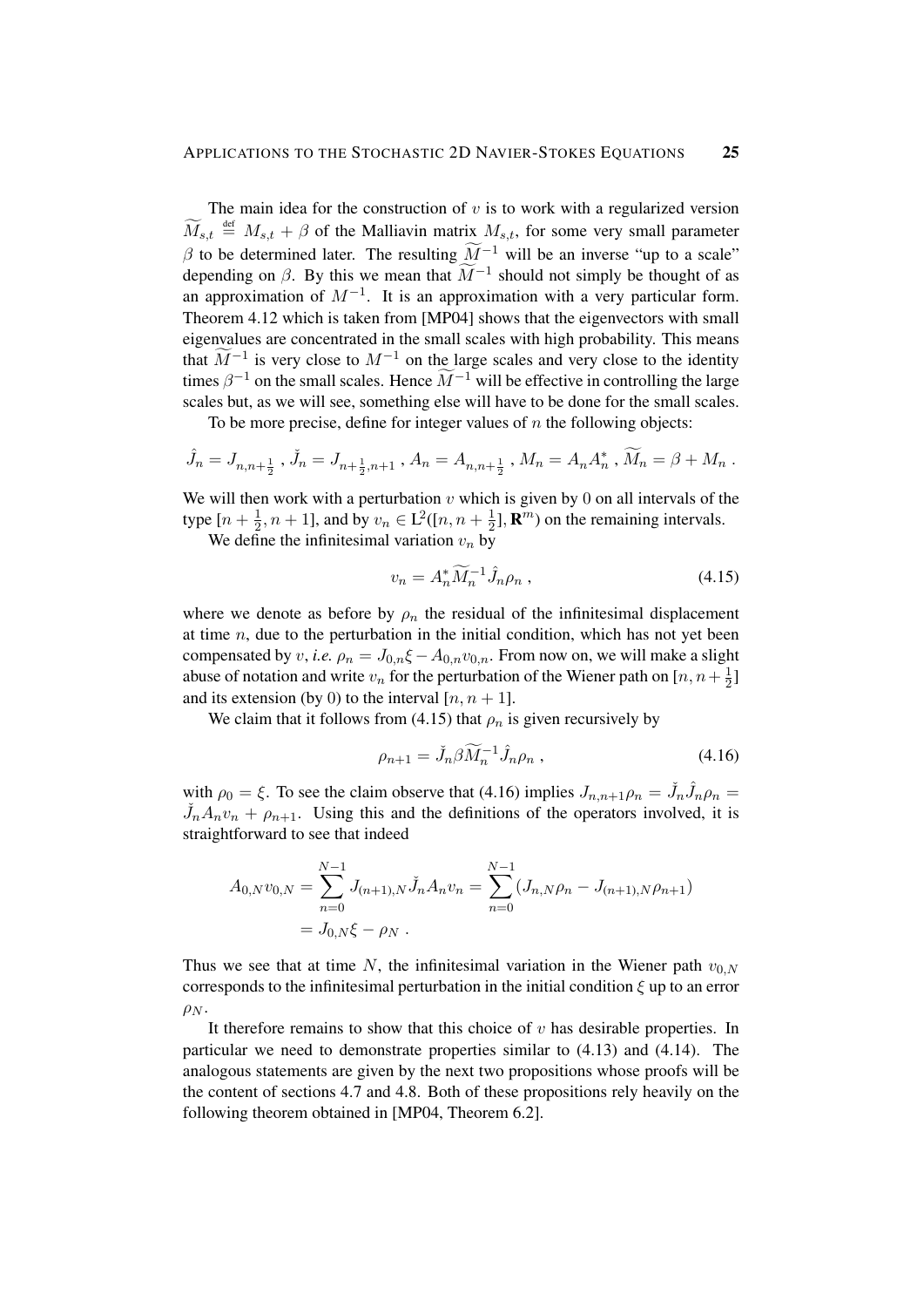**Theorem 4.12** Denote by M the Malliavin matrix over the time interval [0,  $\frac{1}{2}$ ]  $\frac{1}{2}$ ] and *define*  $\tilde{\mathcal{H}}$  *as above. For every*  $\alpha$ *, η, p and every orthogonal projection*  $\pi$   $\ell$  *on a finite number of Fourier modes, there exists*  $\tilde{C}$  *such that* 

$$
\mathbf{P}(\langle M\varphi, \varphi \rangle < \varepsilon ||\varphi||_1^2) \le \tilde{C} \varepsilon^p \exp(\eta ||w_0||^2) \,, \tag{4.17}
$$

*holds for every (random) vector*  $\varphi \in \tilde{\mathcal{H}}$  *satisfying*  $\|\pi_\ell \varphi\| \geq \alpha \|\varphi\|_1$  *almost surely, for every*  $\varepsilon \in (0, 1)$ *, and for every*  $w_0 \in \tilde{\mathcal{H}}$ *.* 

The next proposition shows that we can construct a  $v$  which has the desired effect of driving the error  $\rho_t$  to zero as  $t \to \infty$ .

**Proposition 4.13** *For any*  $\eta > 0$ *, there exist constants*  $\beta > 0$  *and*  $C > 0$  *such that* 

$$
\mathbf{E} \|\rho_N\|^{10} \le \frac{C \exp(\eta \|w_0\|^2)}{2^N} \,, \tag{4.18}
$$

*holds for every*  $N > 0$ . (Note that by increasing  $\beta$  further, the  $2^N$  in the denomi*nator could be replaced by*  $K^N$  *for an arbitrary*  $K \geq 2$  *without altering the value of* C*.)*

However for the above result to be useful, the "cost" of shifting the noise by  $v$  (*i.e.* the norm of  $v$  in the Cameron-Martin space) must be finite. Since the time horizon is infinite, this is not a trivial requirement. In the "essentially elliptic" setting, it was demonstrated in (4.14). In the "truly hypoelliptic" setting, we obtain

**Proposition 4.14** *For any*  $\eta > 0$ *, there exists a constant* C *so that* 

$$
\mathbf{E} \Big| \int_0^N v_{0,s} \, dW(s) \Big|^2 \le \frac{C}{\beta^2} e^{\eta \|w_0\|^2} \sum_{n=0}^\infty (\mathbf{E} \|\rho_n\|^{10})^{\frac{1}{5}} \tag{4.19}
$$

*(Note that the power* 10 *in this expression is arbitrary and can be brought as close to* 2 *as one wishes.)*

Plugging these estimates into (4.9), we obtain Proposition 4.3. Note that even though Proposition 4.3 is sufficient for the present article, small modifications of (4.9) produce the following stronger bound.

**Proposition 4.15** *For every*  $\eta > 0$  *and every*  $\gamma > 0$ *, there exist constants*  $C_{\eta,\gamma}$  *such that for every Fréchet differentiable function*  $\varphi$  *from*  $\hat{H}$  *to* **R** *one has the bound* 

$$
\|\nabla \mathcal{P}_n \varphi(w)\| \le \exp(\eta \|w\|^2) \Big(C_{\eta,\gamma} \sqrt{(\mathcal{P}_n |\varphi|^2)(w)} + \gamma^n \sqrt{(\mathcal{P}_n \|\nabla \varphi\|^2)(w)}\Big) ,
$$

*for every*  $w \in \tilde{\mathcal{H}}$  *and*  $n \in \mathbb{N}$ *.*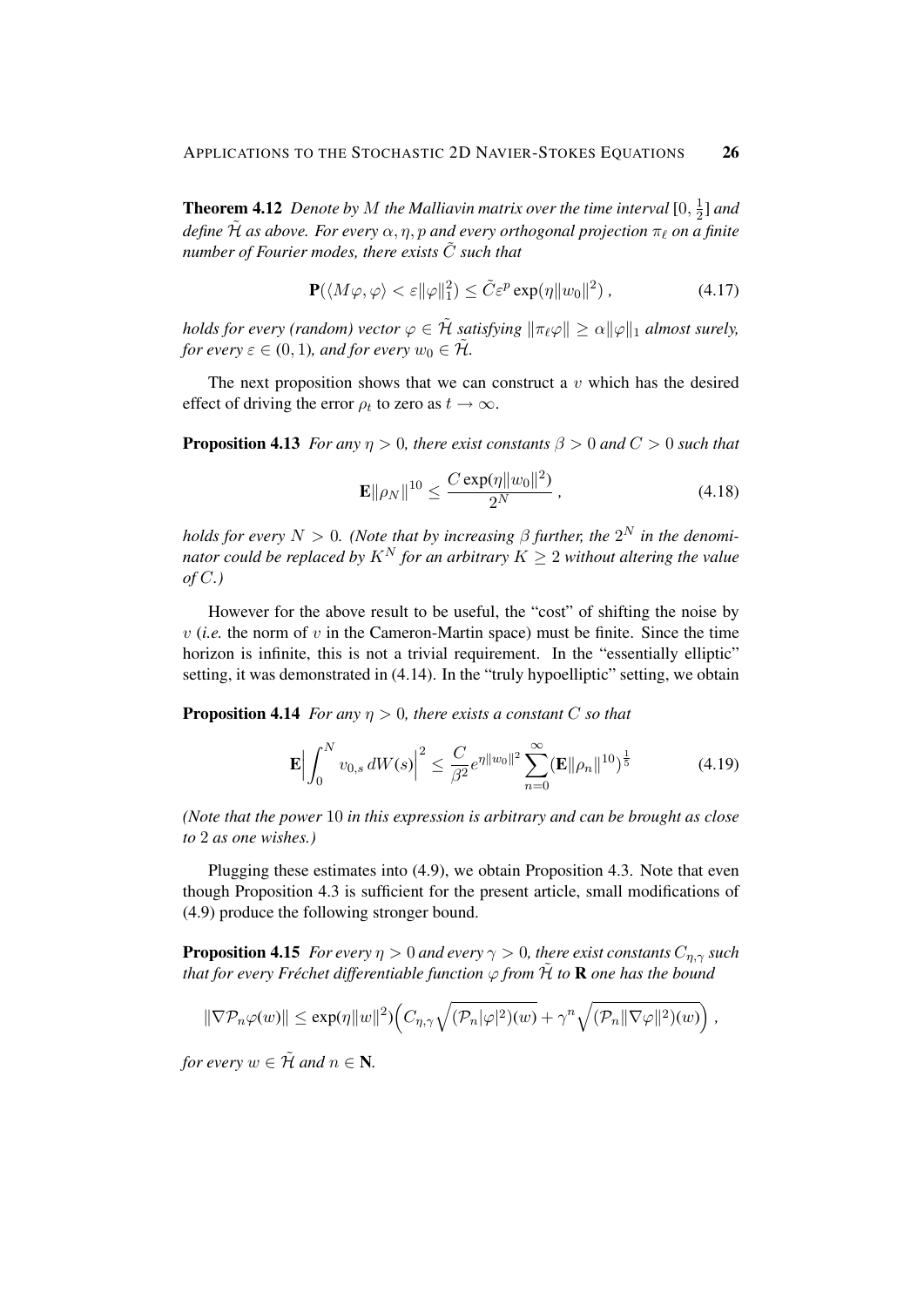*Proof.* Applying Cauchy-Schwarz to the terms on the right-hand side of the penultimate line of (4.9) one obtains

$$
|\langle \nabla \mathcal{P}_n \varphi, \xi \rangle| \leq \left(\mathbf{E} \Big| \int_0^n v_{0,s} \, dW(s) \Big|^2 \mathcal{P}_n |\varphi|^2 \right)^{1/2} + \left(\mathbf{E} \|\rho_n\|^{10} \mathcal{P}_n \|\nabla \varphi\|^2\right)^{1/2}.
$$

It now suffices to use the bounds from the above propositions and to note that the right-hand side is independent of the choice of  $\xi$  provided  $\|\xi\| = 1$ .  $\Box$ 

## 4.7 Controlling the Error: Proof of Proposition 4.13

Before proving Proposition 4.13, we state the following lemma, which summarizes the effect of our control on the perturbation and shall be proved at the end of this section.

**Lemma 4.16** *For every two constants*  $\gamma, \eta > 0$  *and every*  $p > 1$ *, there exists a constant*  $\beta_0 > 0$  *such that* 

$$
\mathbf{E}(\|\rho_{n+1}\|^p \,|\, \mathcal{F}_n) \leq \gamma e^{\eta \|w_n\|^2} \|\rho_n\|^p
$$

*holds almost surely whenever*  $\beta \leq \beta_0$ *.* 

*Proof of Proposition 4.13.* Define

$$
C_n = \frac{\|\rho_{n+1}\|^{10}}{\|\rho_n\|^{10}},
$$

with the convention that  $C_n = 0$  if  $\rho_n = 0$ . Note that since  $\|\rho_0\| = 1$ , one has  $\|\rho_N\|^{10} = \prod_{n=0}^{N-1} C_n$ . We begin by establishing some properties of  $C_n$  and then use them to prove the proposition.

Note that  $\|\beta \widetilde{M}_n^{-1}\| \leq 1$  and so, by (4.8) and (4.16), for every  $\eta > 0$  there exists a constant  $C_n > 0$  such that

$$
C_n \leq \|\tilde{J}_n\beta \widetilde{M}_n^{-1} \hat{J}_n\|^{10} \leq \|\tilde{J}_n\|^{10} \|\hat{J}_n\|^{10} \leq \exp\left(\eta \int_n^{n+1} \|w_s\|_1^2 ds + C_\eta\right),\tag{4.20}
$$

almost surely. Note that this bound is independent of  $\beta$ . Next, for given values of  $\eta$  and  $R > 0$ , we define

$$
C_{n,R} = \begin{cases} e^{-\eta R} & \text{if } ||w_n||^2 \ge 2R, \\ e^{\eta R} C_n & \text{otherwise.} \end{cases}
$$

Obviously both  $C_n$  and  $C_{n,R}$  are  $\mathcal{F}_{n+1}$ -measurable. Lemma 4.16 shows that for every  $R > \eta^{-1}$ , one can find a  $\beta > 0$  such that

$$
\mathbf{E}(C_{n,R}^2 \,|\, \mathcal{F}_n) \le \frac{1}{2}, \quad \text{almost surely}. \tag{4.21}
$$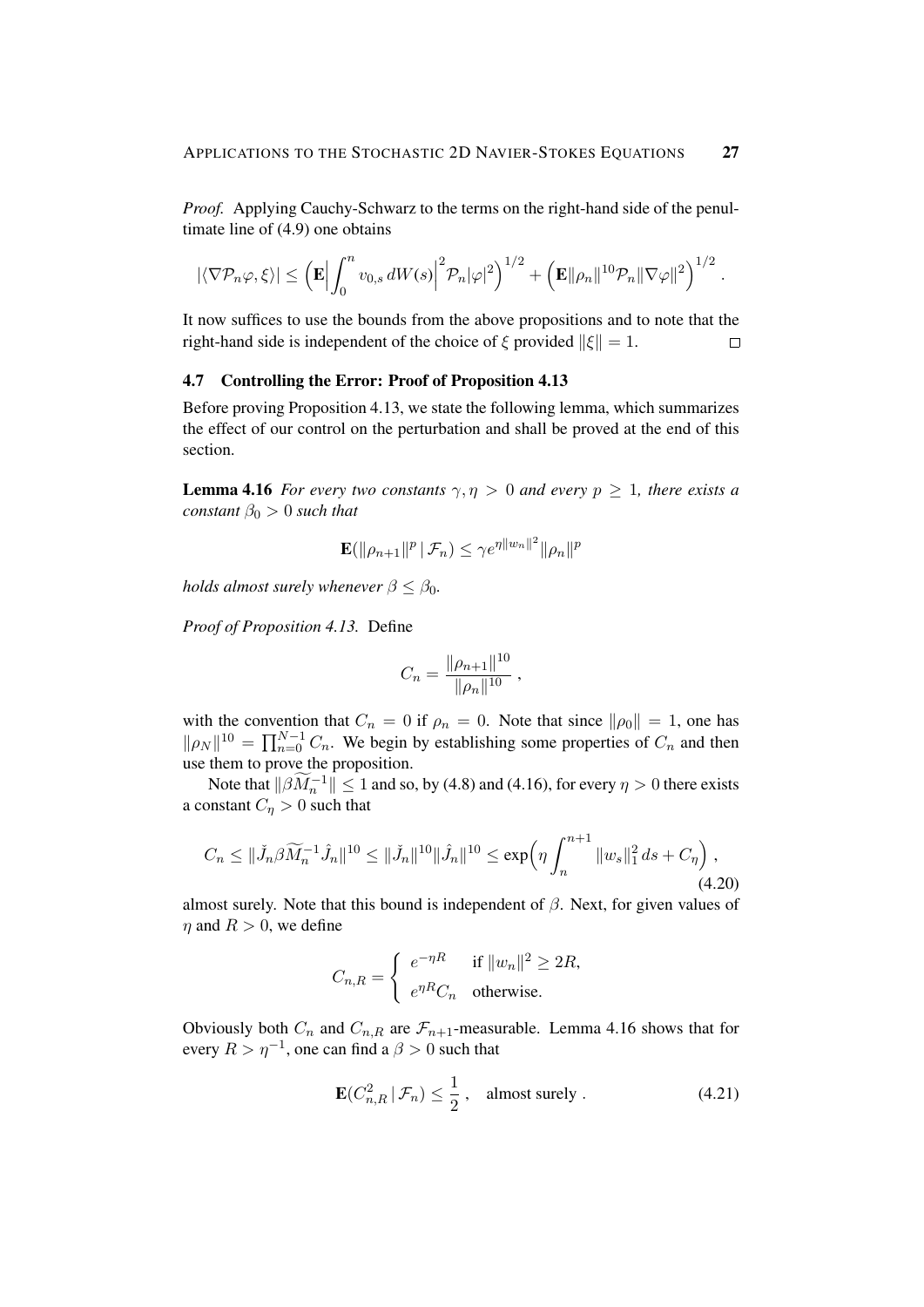Note now that (4.20) and the definition of  $C_{n,R}$  immediately imply that

$$
C_n \leq C_{n,R} \exp\left(\eta \int_n^{n+1} \|w_s\|_1^2 ds + \eta \|w_n\|^2 + C_\eta - \eta R\right),\tag{4.22}
$$

almost surely. This in turn implies that

$$
\prod_{n=0}^{N-1} C_n \le \prod_{n=0}^{N-1} C_{n,R}^2 + \prod_{n=0}^{N-1} \exp\Big(2\eta \int_n^{n+1} \|w_s\|_1^2 ds + 2\eta \|w_n\|^2 + 2C_\eta - 2\eta R\Big)
$$
  

$$
\le \prod_{n=0}^{N-1} C_{n,R}^2 + \exp\Big(4\eta \sum_{n=0}^{N-1} \|w_n\|^2 + 2N(C_\eta - \eta R)\Big)
$$
  

$$
+ \exp\Big(4\eta \int_0^N \|w_s\|_1^2 ds + 2N(C_\eta - \eta R)\Big).
$$

Now fix  $\eta > 0$  (not too large). In light of (4.6) and (4.7), we can then choose R sufficiently large so that the two last terms satisfy the required bounds. Then, we choose  $\beta$  sufficiently small so that (4.21) holds and the estimate follows.  $\Box$ 

To prove Lemma 4.16, we will use the following two lemmas. The first is simply a consequence of the dissipative nature of the equation. Because of the Laplacian, the small scale perturbations are strongly damped.

**Lemma 4.17** *For every*  $p \geq 1$ *, every*  $T > 0$ *, and every two constants*  $\gamma, \eta > 0$ *, there exists an orthogonal projector*  $\pi$ <sub> $\ell$ </sub> *onto a finite number of Fourier modes such that*

$$
\mathbf{E} \|(1 - \pi_{\ell}) J_{0,T} \|^p \le \gamma \exp(\eta \|w_0\|^2), \tag{4.23}
$$

$$
\mathbf{E}||J_{0,T}(1-\pi_{\ell})||^{p} \leq \gamma \exp(\eta ||w_{0}||^{2}). \tag{4.24}
$$

The proof of the above lemma is postponed to the appendix. The second lemma is central to the hypoelliptic results in this paper. It is the analog of (4.14) from the essentially elliptic setting and provides the key to controlling the "low modes" when they are not directly forced and Girsanov's theorem cannot be used directly. This result makes use of the results in [MP04] which contains the heart of the analysis of the structure of the Malliavin matrix for equation (2.1) in the hypoelliptic setting.

**Lemma 4.18** *Fix*  $\xi \in \tilde{\mathcal{H}}$  *and define* 

$$
\zeta = \beta(\beta + M_0)^{-1}\hat{J}_0\xi.
$$

*Then, for every two constants*  $\gamma$ ,  $\eta > 0$  *and every low-mode orthogonal projector*  $\pi_{\ell}$ , there exists a constant  $\beta > 0$  such that

$$
\mathbf{E} \|\pi_\ell \zeta\|^p \leq \gamma e^{\eta \|w_0\|^2} \|\xi\|^p.
$$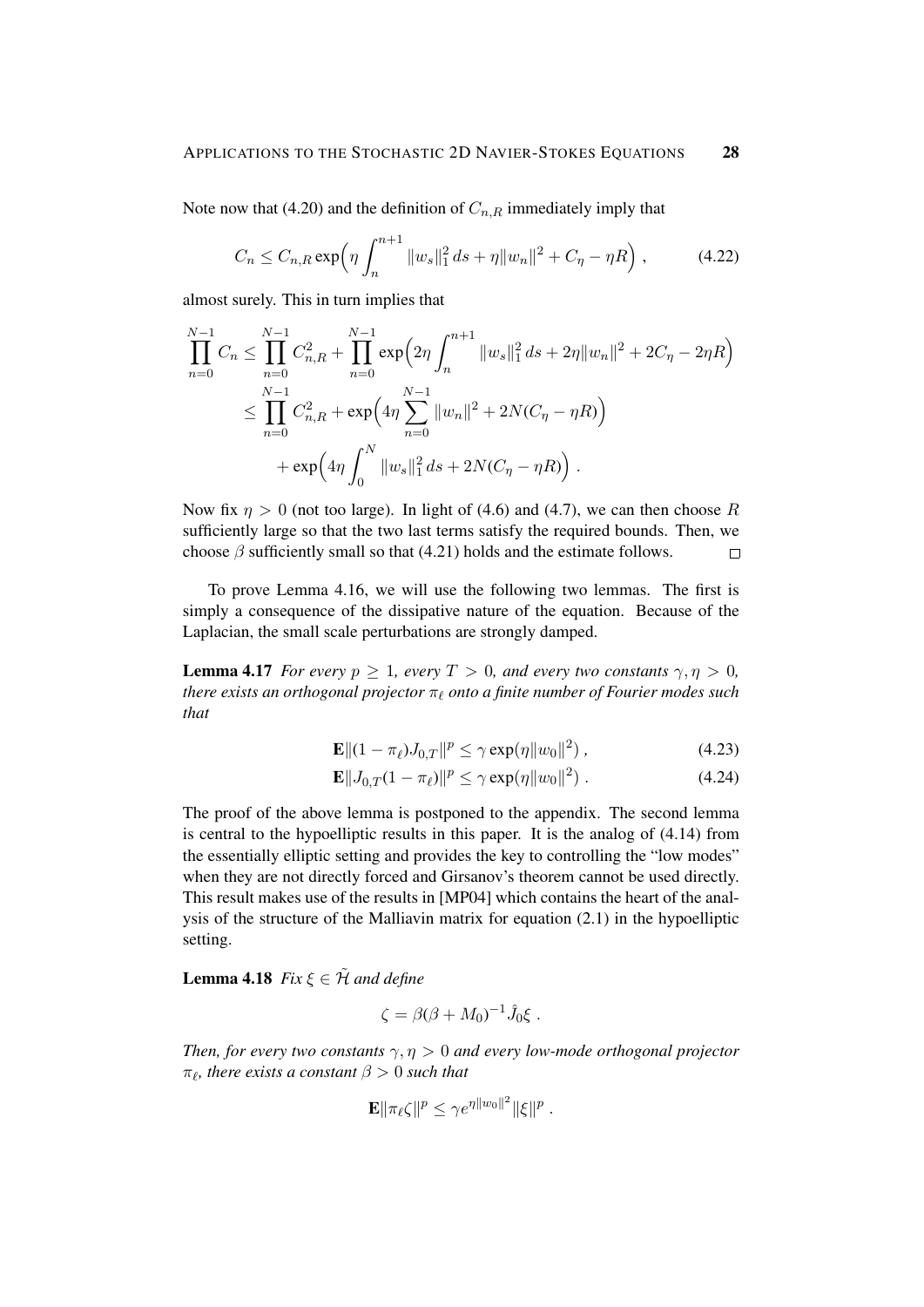**Remark 4.19** Since one has obviously that  $\|\zeta\| \leq \|\hat{J}_0\xi\|$ , this lemma tells us that applying the operator  $\beta(\beta + M_0)^{-1}$  (with a very small value of  $\beta$ ) to a vector in  $\tilde{\mathcal{H}}$  either reduces its norm drastically or transfers most of its "mass" into the high modes (where the cutoff between "high" and "low" modes is arbitrary but influences the possible choices of  $\beta$ ). This explains why the control v is set to 0 for half of the time in Section 4.6: In order to ensure that the norm of  $\rho_n$  gets really reduced after one step, we choose the control in such a way that  $\beta(\beta + M_n)^{-1} \hat{J}_n$ is composed by  $\check{J}_n$ , using the fact embodied in Lemma 4.17 that the Jacobian will contract the high modes before the low modes start to grow out of control.

*Proof of Lemma 4.18.* For  $\alpha > 0$ , let  $A_{\alpha}$  denote the event  $\|\pi_{\beta}\zeta\| > \alpha \|\zeta\|_1$ . We also define the random vectors

$$
\zeta_\alpha(\omega) = \zeta(\omega) \chi_{A_\alpha}(\omega) , \quad \bar{\zeta}_\alpha(\omega) = \zeta(\omega) - \zeta_\alpha(\omega) , \quad \omega \in \Omega ,
$$

where  $\omega$  is the chance variable and  $\chi_A$  is the characteristic function of a set A. It is clear that

$$
\mathbf{E} \|\pi_\ell \bar{\zeta}_\alpha\|^p \leq \alpha^p \mathbf{E} \|\zeta\|_1^p.
$$

Using the bounds (4.8) and (4.6) on the Jacobian and the fact that  $M_0$  is a bounded operator from  $H_1$  (the Sobolev space of functions with square integrable derivatives) into  $\mathcal{H}_1$ , we get

$$
\mathbf{E} \|\pi_{\ell}\bar{\zeta}_{\alpha}\|^{p} \leq \alpha^{p} \mathbf{E} \|\zeta\|_{1}^{p} \leq \alpha^{p} \mathbf{E} \|\hat{J}_{0}\xi\|_{1}^{p} \leq \frac{\gamma}{2} e^{\eta \|w_{0}\|^{2}} \|\xi\|^{p} ,\qquad (4.25)
$$

(with  $\eta$  and  $\gamma$  as in the statement of the proposition) for sufficiently small  $\alpha$ . From now on, we fix  $\alpha$  such that (4.25) holds. One has the chain of inequalities

$$
\langle \zeta_{\alpha}, M_0 \zeta_{\alpha} \rangle \le \langle \zeta, M_0 \zeta \rangle \le \langle \zeta, (M_0 + \beta) \zeta \rangle = \beta \langle \hat{J}_0 \xi, \beta (M_0 + \beta)^{-1} \hat{J}_0 \xi \rangle \le \beta ||\hat{J}_0 \xi||^2.
$$
 (4.26)

From Theorem 4.12, we furthermore see that, for every  $p_0 > 0$ , there exists a constant  $\tilde{C}$  such that

$$
\mathbf{P}(\langle M_0\zeta_\alpha,\zeta_\alpha\rangle<\varepsilon||\zeta_\alpha||_1^2)\leq \tilde{C}\varepsilon^{p_0}\exp(\eta||w_0||^2)\;,
$$

holds for every  $w_0 \in \tilde{\mathcal{H}}$  and every  $\varepsilon \in (0, 1)$ . Consequently, we have

$$
\mathbf{P}\Big(\frac{\|\zeta_{\alpha}\|_1^2}{\|\hat{J}_0\xi\|^2} > \frac{1}{\varepsilon}\Big) \leq \mathbf{P}(\langle M_0\zeta_{\alpha},\zeta_{\alpha}\rangle < \varepsilon\beta\|\zeta_{\alpha}\|_1^2) \leq \tilde{C}\beta^{p_0}\varepsilon^{p_0}\exp(\eta\|w_0\|^2) ,
$$

where we made use of  $(4.26)$  to get the first inequality. This implies that, for every  $p, q \geq 1$ , there exists a constant C such that

$$
\mathbf{E}\Big(\frac{\|\zeta_{\alpha}\|_{1}^{p}}{\|\hat{J}_{0}\xi\|^{p}}\Big) \leq \tilde{C}\beta^{q} \exp(\eta \|w_{0}\|^{2}). \tag{4.27}
$$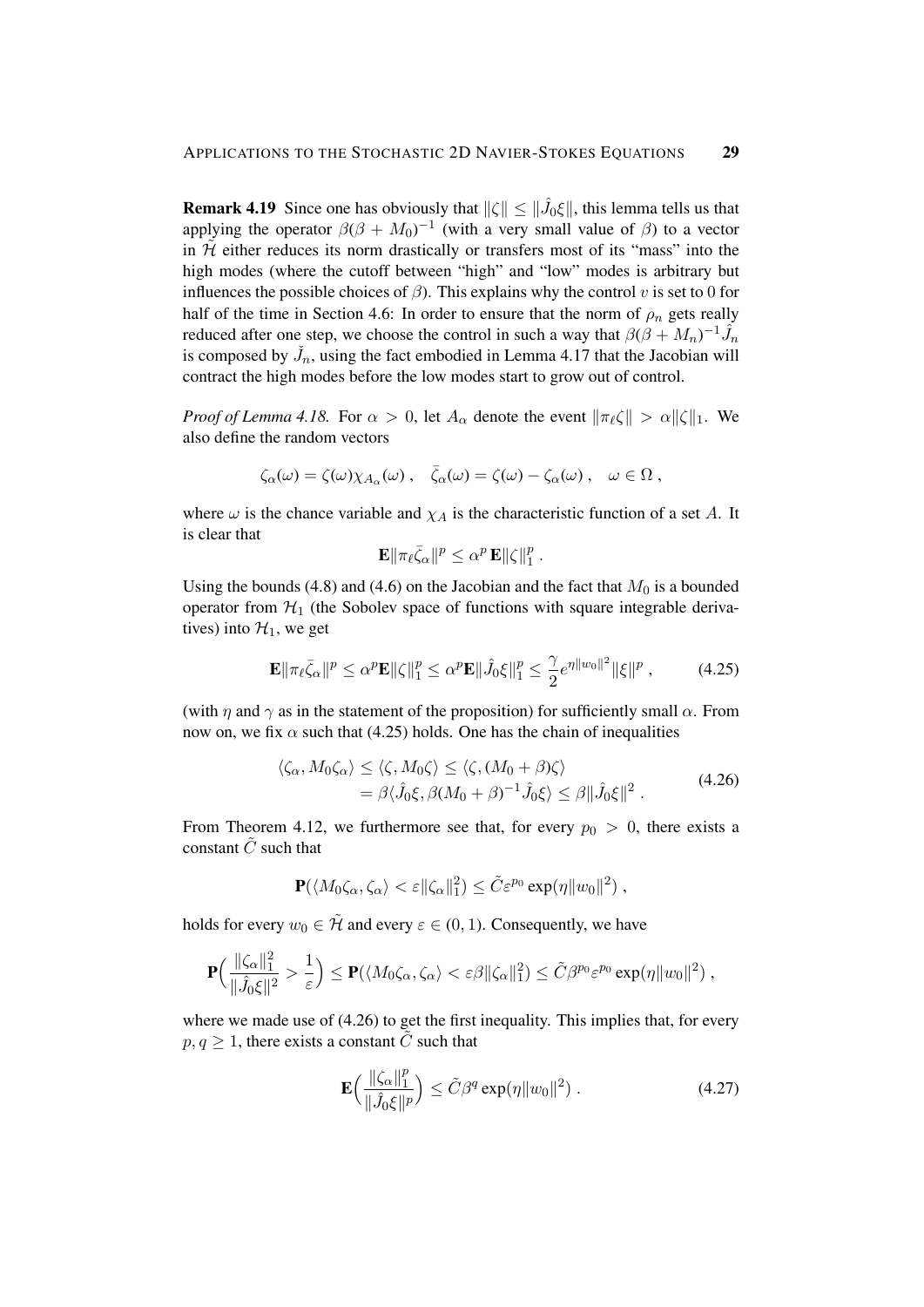Since  $\|\pi_{\ell}\zeta_{\alpha}\| \leq \|\zeta_{\alpha}\|_1$  and

$$
\mathbf{E}\|\zeta_\alpha\|_1^p \leq \sqrt{\mathbf{E}\Big(\frac{\|\zeta_\alpha\|_1^{2p}}{\|\hat{J}_0\xi\|^{2p}}\Big)\mathbf{E}\|\hat{J}_0\xi\|^{2p}}\,,
$$

it follows from (4.27) and the bound (4.8) on the Jacobian that, by choosing  $\beta$ sufficiently small, one gets

$$
\mathbf{E} \|\pi_{\ell}\zeta_{\alpha}\|^{p} \leq \frac{\gamma}{2} e^{\eta \|w_{0}\|^{2}} \|\xi\|^{p} . \tag{4.28}
$$

Note that  $\mathbf{E} \|\pi_\ell \zeta \|^{p} = \mathbf{E} \|\pi_\ell \zeta_\alpha\|^p + \mathbf{E} \|\pi_\ell \bar{\zeta}_\alpha\|^p$  since only one of the previous two terms is nonzero for any given realization  $\omega$ . The claim thus follows from (4.25) and (4.28).  $\Box$ 

Using Lemma 4.17 and Lemma 4.18, we now give the

*Proof of Lemma 4.16.* Define  $\zeta_n = \beta \widetilde{M}_n^{-1} \hat{J}_n \rho_n$ , so that  $\rho_{n+1} = \check{J}_n \zeta_n$ . It follows from the definition of  $\tilde{M}_n$  and the bounds (4.8) and (4.6) on the Jacobian that there exists a constant  $C$  such that

$$
\mathbf{E}(\|\zeta_n\|^p \,|\, \mathcal{F}_n) \leq Ce^{\frac{\eta}{2}\|w_n\|^2} \|\rho_n\|^p,
$$

uniformly in  $\beta > 0$ . Applying (4.24) to this bound yields the existence of a projector  $\pi_{\ell}$  on a finite number of Fourier modes such that

$$
\mathbf{E}(\|\check{J}_n(1-\pi_{\ell})\zeta_n\|^p \,|\,\mathcal{F}_n) \leq \gamma e^{\eta \|w_n\|^2} \|\rho_n\|^p.
$$

Furthermore, Lemma 4.18 shows that, for an arbitrarily small value  $\tilde{\gamma}$ , one can choose  $\beta$  sufficiently small so that

$$
\mathbf{E}(\|\pi_{\ell}\zeta_n\|^p \,|\,\mathcal{F}_n) \leq \tilde{\gamma} e^{\frac{\eta}{2}\|w_n\|^2} \|\rho_n\|^p.
$$

Applying again the *a priori* estimates (4.8) and (4.6) on the Jacobian, we see that one can choose  $\tilde{\gamma}$  (and thus  $\beta$ ) sufficiently small so that

$$
\mathbf{E}(\|\tilde{J}_n\pi_{\ell}\zeta_n\|^p \,|\,\mathcal{F}_n) \leq \gamma e^{\eta \|w_n\|^2} \|\rho_n\|^p,
$$

 $\alpha = 2$ 

 $\Box$ 

and the result follows.

#### 4.8 Cost of the Control : Proof of Proposition 4.14

Since the process  $v_{0,s}$  is not adapted to the Wiener process  $W(s)$ , the integral must be taken to be a Skorokhod integral. We denote by  $\mathcal{D}_sF$  the Malliavin derivative of a random variable F at time  $s$  (see [Nua95] for definitions). Suppressing the dependence on the initial condition  $w$ , we obtain from the definition of the Skorokhod integral and from the corresponding Itô isometry (see *e.g.* [Nua95, p. 39])

$$
\mathbf{E}\Big|\int_0^N v(s)\,dW(s)\Big|^2 \leq \mathbf{E}\|v_{0,N}\|^2 + \sum_{n=0}^N \int_n^{n+\frac{1}{2}} \int_n^{n+\frac{1}{2}} \mathbf{E}\|\mathscr{D}_s v_n(t)\|^2\,ds\,dt.
$$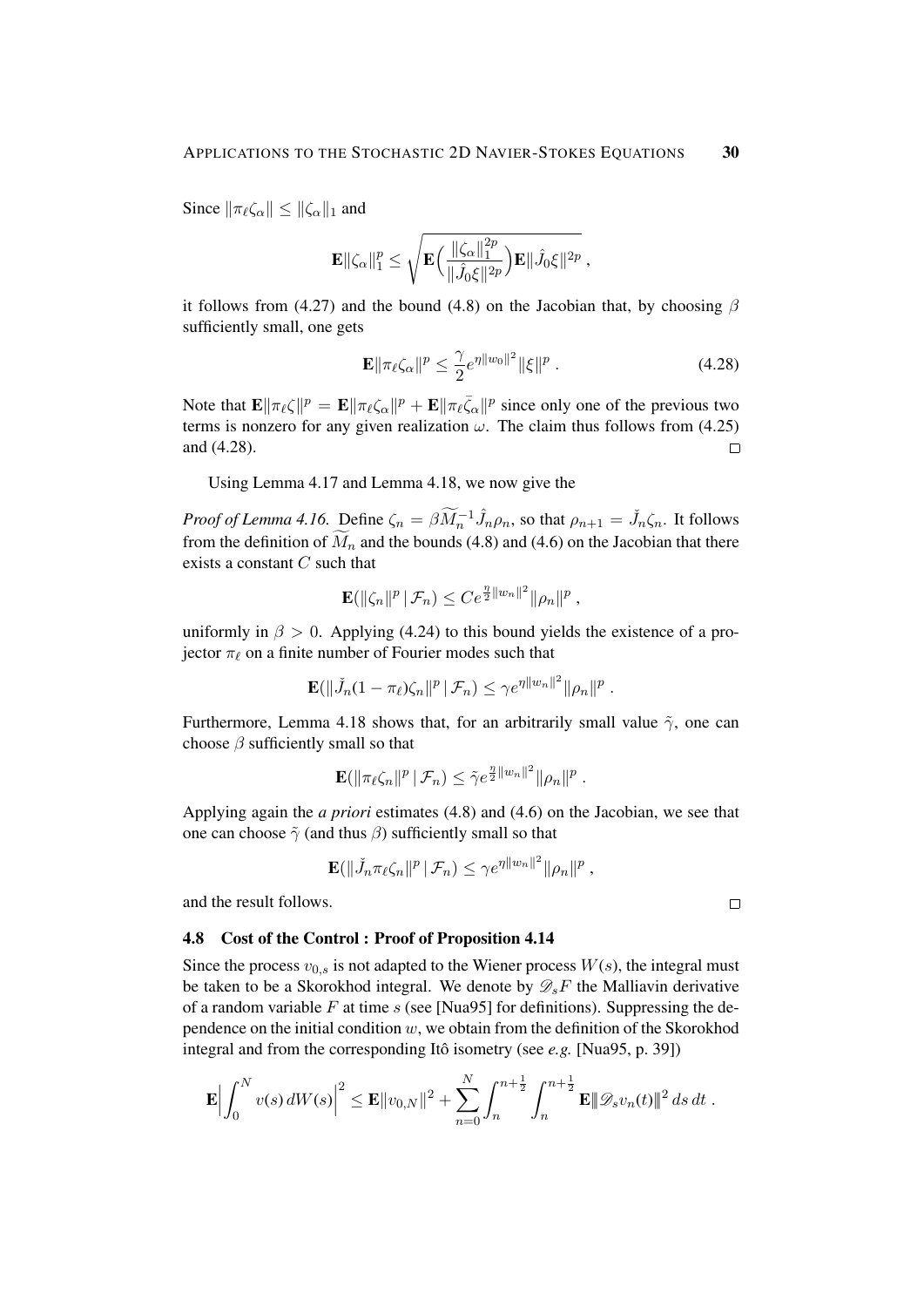(Remember that  $v_n(t) = 0$  on  $\left[ n + \frac{1}{2} \right]$  $\frac{1}{2}$ ,  $n + 1$ ].) In this expression, the norm  $\|\cdot\|$ denotes the Hilbert-Schmidt norm on  $m \times m$  matrices, so one has

$$
\int_n^{n+\frac{1}{2}} \int_n^{n+\frac{1}{2}} \mathbf{E} \|\mathscr{D}_s v_n(t)\|^2 ds dt = \sum_{i=1}^m \int_n^{n+\frac{1}{2}} \mathbf{E} \|\mathscr{D}_s^i v_n\|^2 ds,
$$

where the norm  $\|\cdot\|$  is in  $L^2([n, n+\frac{1}{2}$  $\frac{1}{2}$ ], **R**<sup>*m*</sup>) and  $\mathscr{D}_s^i$  denotes the Malliavin derivative with respect to the *i*th component of the noise at time *s*.

In order to obtain an explicit expression for  $\mathcal{D}_s^i v_n$ , we start by computing separately the Malliavin derivatives of the various expressions that enter into its construction. Recall from [Nua95] that  $\mathcal{D}_s^i w_t = J_{s,t} Q e_i$  for  $s < t$ . It follows from this and the expression (4.2) for the Jacobian that the Malliavin derivative of  $J_{s,t}\xi$ is given by

$$
\partial_t \mathscr{D}_r^i J_{s,t} \xi = \nu \Delta \mathscr{D}_r^i J_{s,t} \xi + \tilde{B}(w_t, \mathscr{D}_r^i J_{s,t} \xi) + \tilde{B}(J_{r,t} Q e_i, J_{s,t} \xi) .
$$

From the variation of constants formula and the expression  $(4.4)$  for the process K, we get

$$
\mathcal{D}_r^i J_{s,t} \xi = \begin{cases} K_{r,t}(Qe_i, J_{s,r}\xi) & \text{if } r \ge s, \\ K_{s,t}(J_{r,s}Qe_i, \xi) & \text{if } r \le s. \end{cases}
$$
(4.29)

In the remainder of this section, we will use the convention that if  $A : H_1 \to H_2$  is a random linear map between two Hilbert spaces, we denote by  $\mathscr{D}_s^i A : \mathcal{H}_1 \to \mathcal{H}_2$ the random linear map defined by

$$
(\mathscr{D}_s^i A)h = \langle \mathscr{D}_s (Ah), e_i \rangle .
$$

With this convention, (4.29) yields immediately

$$
\mathcal{D}_r^i \hat{J}_n w = K_{r,n+\frac{1}{2}}(J_{n,r} w, Qe_i) \quad \text{for } r \in [n, n+\frac{1}{2}]. \tag{4.30}
$$

Similarly, we see from (4.29) and the definition of  $A_n$  that the map  $\mathscr{D}_r^i A_n$  given by

$$
\mathcal{D}_r^i A_n h = \int_n^r K_{r, n+\frac{1}{2}}(J_{s,r}Qh(s), Qe_i) ds
$$
\n
$$
+ \int_r^{n+\frac{1}{2}} K_{r, n+\frac{1}{2}}(Qh(s), J_{r,s}Qe_i) ds.
$$
\n(4.31)

We denote its adjoint by  $\mathscr{D}_r^i A_n^*$ . Since  $\widetilde{M}_n = \beta + A_n A_n^*$ , we get from the chain rule

$$
\mathscr{D}_s^i \widetilde{M}_n^{-1} = -\widetilde{M}_n^{-1} \Big( (\mathscr{D}_s^i A_n) A_n^* + A_n (\mathscr{D}_s^i A_n^*) \Big) \widetilde{M}_n^{-1} .
$$

Since  $\rho_n$  is  $\mathcal{F}_n$ -measurable, one has  $\mathcal{D}_r^i \rho_n = 0$  for  $r \geq n$ . Therefore, combining the above expressions with the Leibniz rule applied to the definition (4.15) of  $v_n$ yields

$$
\mathscr{D}_s^i v_n = (\mathscr{D}_s^i A_n^*) \widetilde{M}_n^{-1} \widehat{J}_n \rho_n + A_n^* \widetilde{M}_n^{-1} (\mathscr{D}_s^i \widehat{J}_n) \rho_n
$$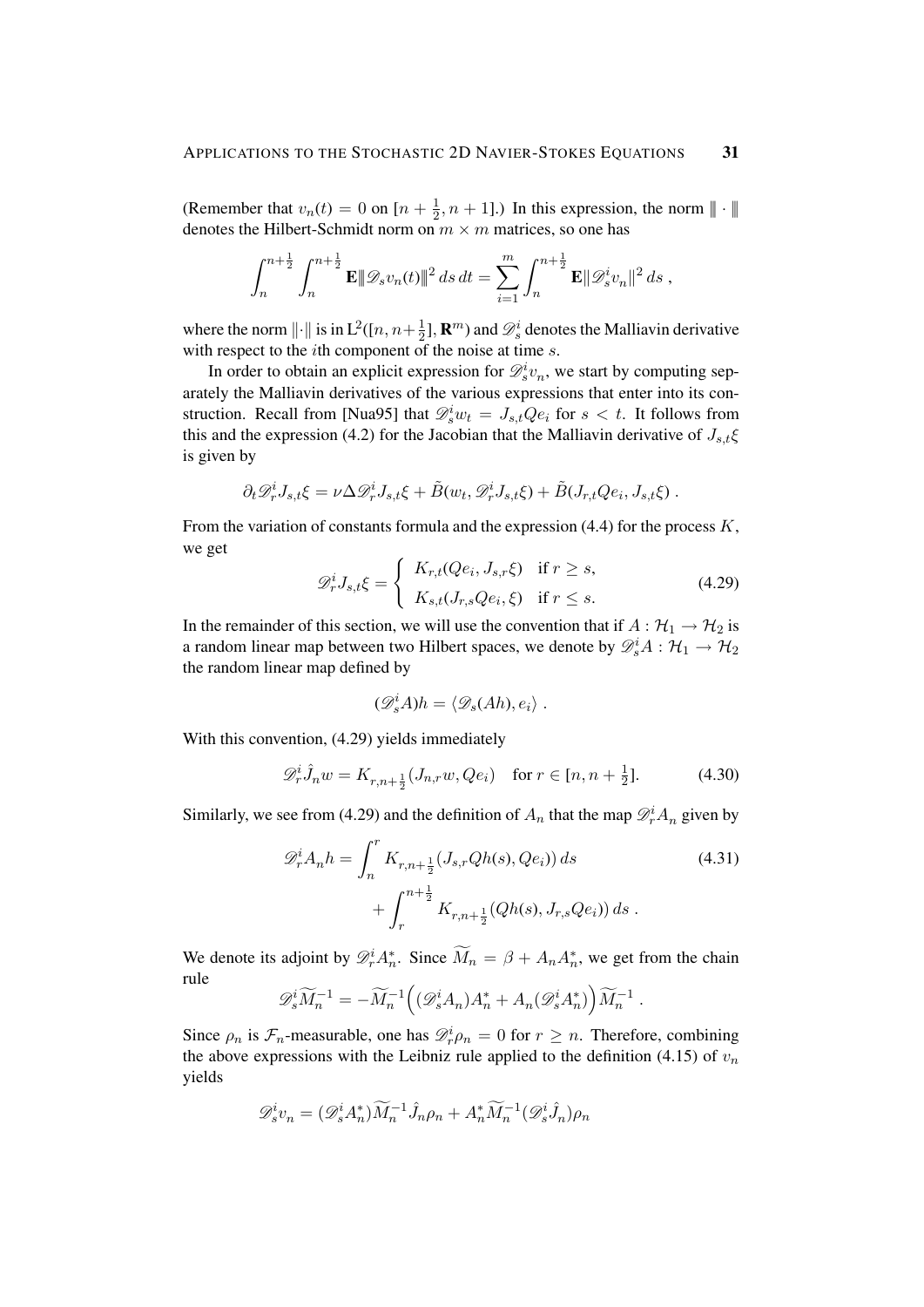$$
- A_n^* \widetilde{M}_n^{-1} \Big( (\mathscr{D}^i_s A_n) A_n^* + A_n (\mathscr{D}^i_s A_n^*) \Big) \widetilde{M}_n^{-1} \hat{J}_n \rho_n .
$$

Since  $\widetilde{M}_n = \beta + A_n A_n^*$ , one has the almost sure bounds

$$
||A_n^* \widetilde{M}_n^{-1/2}|| \le 1 \,, \quad ||\widetilde{M}_n^{-1/2} A_n|| \le 1 \,, \quad ||\widetilde{M}_n^{-1/2}|| \le \beta^{-1/2} \,.
$$

This immediately yields

$$
\|\mathscr{D}_s^i v_n\| \leq 3\beta^{-1} \|\mathscr{D}_s^i A_n\| \|\hat{J}_n\| \|\rho_n\| + \beta^{-1/2} \|\mathscr{D}_s^i \hat{J}_n\| \|\rho_n\|.
$$

Combining this with (4.31), (4.30), and Lemma 4.10, we obtain, for every  $\eta > 0$ , the existence of a constant  $C$  such that

$$
\mathbf{E} \|\mathscr{D}_s^i v_n\|^2 \leq Ce^{\eta \|w\|^2} \beta^{-2} (\mathbf{E} \|\rho_n\|^{10})^{\frac{1}{5}}.
$$

Applying Lemma 4.10 to the definition of  $v_n$  we easily get a similar bound for  $\mathbf{E} \Vert v_n \Vert^2$ , which then implies the quoted result.

## 5 Discussion and Conclusion

Even though the results obtained in this work are relatively complete, they still leave a few questions open.

Do the transition probabilities for (2.1) converge towards the invariant measure and at which rate? In other words, do the solutions to  $(2.1)$  have the mixing property? We expect this to be the case and plan to answer this question in a subsequent publication.

What happens if  $H \neq \tilde{H}$  and one starts the system with an initial condition  $w_0 \in \mathcal{H} \setminus \tilde{\mathcal{H}}$ ? If the viscosity is sufficiently large, we know that the component of  $w_t$  orthogonal to  $\tilde{\mathcal{H}}$  will decrease exponentially with time. This is however not expected to be the case when  $\nu$  is small. In this case, we expect to have (at least) one invariant measure associated to every (closed) subspace  $V$  invariant under the flow.

## Appendix A A Priori Estimates for the Navier-Stokes Equations

Note: The letter C denotes generic constants whose value can change from one line to the next even within the same equation. The possible dependence of  $C$  on the parameters of (2.1) should be clear from the context.

We define for  $\alpha \in \mathbf{R}$  and for w a smooth function on  $[0, 2\pi]^2$  with mean 0 the norm  $||w||_{\alpha}$  by

$$
||w||_{\alpha}^{2} = \sum_{k \in \mathbf{Z}^{2} \setminus \{0,0\}} |k|^{2\alpha} w_{k}^{2},
$$

where of course  $w_k$  denotes the Fourier mode with wavenumber k. Define furthermore  $(\mathcal{K}w)_k = -iw_k k^{\perp}/||k||^2$ ,  $B(u, v) = (u \cdot \nabla)v$  and  $S = \{s = (s_1, s_2, s_3) \in$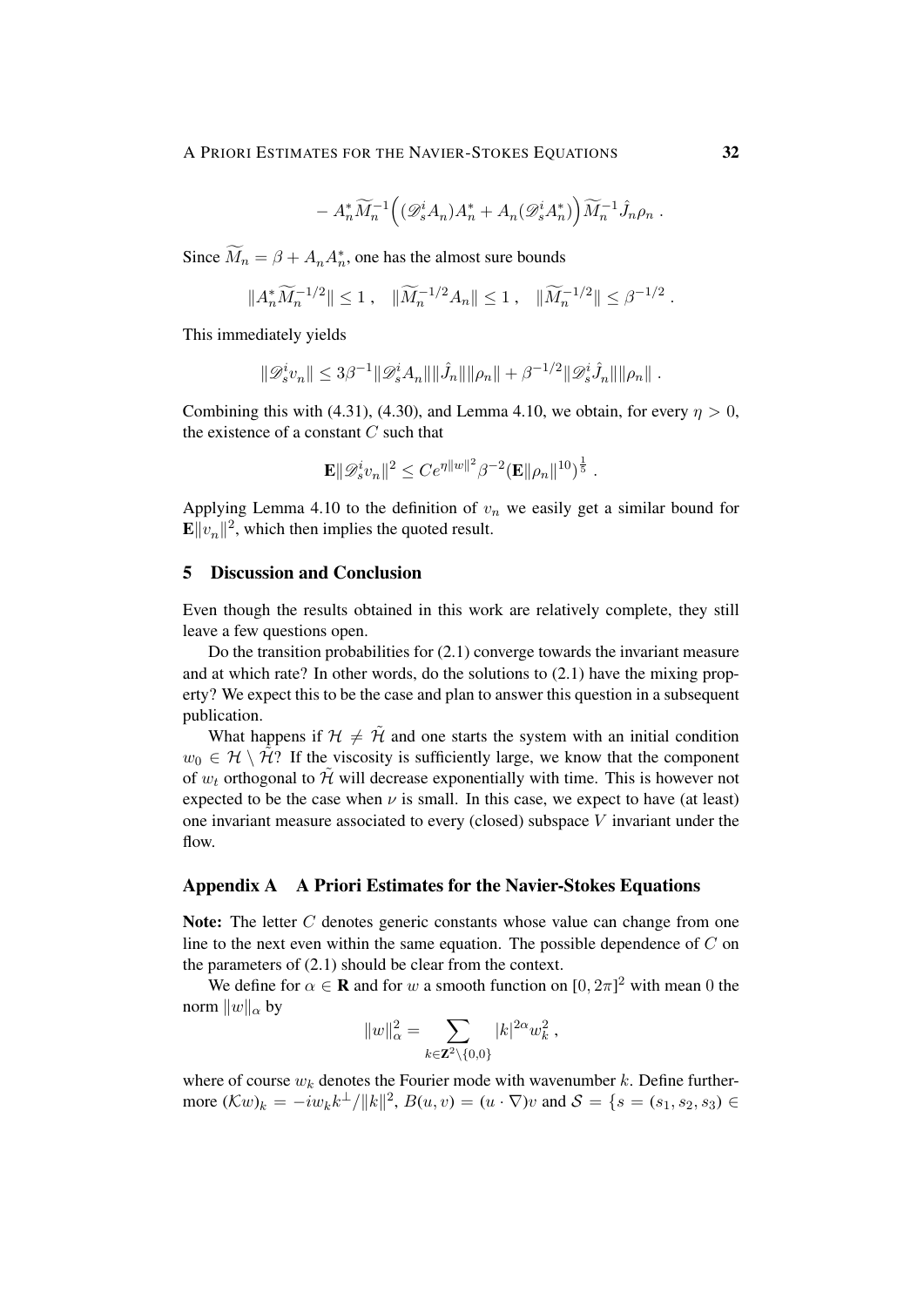$\mathbf{R}_+^3$ :  $\sum s_i \ge 1, s \ne (1, 0, 0), (0, 1, 0), (0, 0, 1)$ . Then the following relations are useful (cf. [CF88]):

$$
\langle B(u, v), w \rangle = -\langle B(u, w), v \rangle \qquad \text{if } \nabla \cdot u = 0 \tag{A.1}
$$

$$
|\langle B(u, v), w \rangle| \le C \|u\|_{s_1} \|v\|_{1+s_2} \|w\|_{s_3} \quad (s_1, s_2, s_3) \in \mathcal{S}
$$
 (A.2)

$$
\|\mathcal{K}u\|_{\alpha} = \|u\|_{\alpha-1} \tag{A.3}
$$

$$
||u||_{\beta}^{2} \leq \varepsilon ||u||_{\alpha}^{2} + \varepsilon^{-2\frac{\gamma-\beta}{\beta-\alpha}} ||u||_{\gamma}^{2} \quad \text{if } 0 \leq \alpha < \beta < \gamma \text{ and } \varepsilon > 0. \tag{A.4}
$$

Before we turn to the proof of Lemma 4.10, we give the following essential bound on the solutions of (2.1).

**Lemma A.1** *There exist constants*  $\eta_0 > 0$  *and*  $C > 0$ *, such that for every*  $t > 0$ *and every*  $\eta \in (0, \eta_0]$ *, the bound* 

$$
\mathbf{E} \exp(\eta \|w_t\|^2) \le C \exp(\eta e^{-\nu t} \|w_0\|^2) \tag{A.5}
$$

*holds.*

*Proof.* From  $(A.1)$  and Itôs formula, we obtain

$$
||w_t||^2 - ||w_0||^2 + 2\nu \int_0^t ||w_r||_1^2 dr = \int_0^t \langle w_r, Q dW(r) \rangle + \mathcal{E}_0 t,
$$

where we set  $\mathcal{E}_0 = \text{tr }QQ^*$ . Using the fact that  $||w_r||_1^2 \ge ||w_r||^2$ , we get

$$
||w_t||^2 \leq e^{-\nu t} ||w_0||^2 + \frac{\mathcal{E}_0}{\nu} + \int_0^t e^{-\nu(t-r)} \langle w_r, Q \, dW(r) \rangle - \nu \int_0^t e^{-\nu(t-r)} ||w_r||^2 \, dr.
$$

There exists a constant  $\alpha > 0$  such that  $\nu ||w_r||^2 > \frac{\alpha}{2}$  $\frac{\alpha}{2}$ || $Q^*w_r$ ||<sup>2</sup>, so that [Mat02a, Lemma A.1] implies

$$
\mathbf{P}\Big(\|w_t\|^2 - e^{-\nu t}\|w_0\|^2 - \frac{\mathcal{E}_0}{\nu} > \frac{K}{\alpha}\Big) \leq e^{-K}.
$$

Note now that if a random variable X satisfies  $P(X \ge C) \le 1/C^2$  for all  $C \ge 0$ , then  $EX \le 2$ . The bound (A.5) thus follows immediately with for example  $\eta_0 =$  $\alpha/2$  and  $C = 2 \exp(\frac{\alpha \mathcal{E}_0}{2\nu}).$  $\Box$ 

We now turn to the proof of Lemma 4.10.

*Proof of Lemma 4.10.* Point 1. From (A.1) and Itô's formula, for any  $\eta > 0$  we obtain

$$
\eta \|w_t\|^2 + \eta \nu \int_s^t \|w_r\|_1^2 dr - \eta \mathcal{E}_0(t - s)
$$
  
= 
$$
\eta \|w_s\|^2 + \eta \int_s^t \langle w_r, Q \, dW(r) \rangle - \eta \nu \int_s^t \|w_r\|_1^2 dr
$$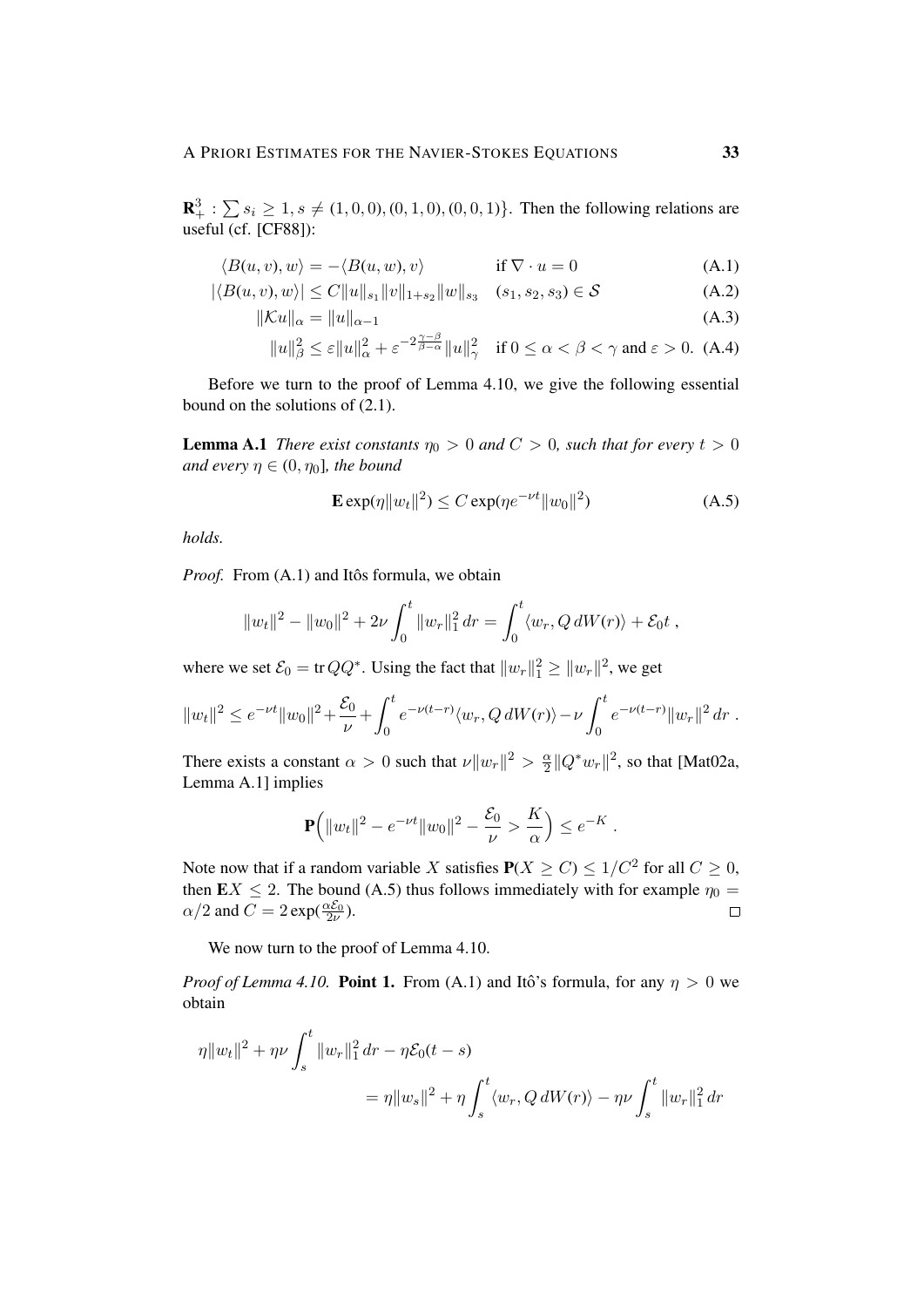where we set  $\mathcal{E}_0 = \text{tr }QQ^*$ . Denote by  $M(s, t)$  the first two terms on the right-hand side of the last expression and set  $N(s,t) = M(s,t) - \eta \nu \int_s^t ||w_r||_1^2 dr$ . Now observe that with  $\alpha$  as in the proof of Lemma A.1 above, one has  $N(s, t) \leq$  $M(s,t) - \frac{\alpha}{2s}$  $\frac{\alpha}{2\eta} \langle M \rangle$ (s, t) where  $\langle M \rangle$ (s, t) is the quadratic variation of the continuous  $L^2$ -martingale M. Hence by the standard exponential martingale estimate  $\mathbf{P}(\sup_{t\geq s} N(s,t) \geq K \,|\,\mathcal{F}_s) \leq \exp(\eta \|w_s\|^2 - \frac{\alpha K}{\eta})$  $\frac{dK}{\eta}$ ) for all  $s \geq 0$ . Here we use the notation  $\mathcal{F}_s$  to denote the filtration generated by the noise up to the time s. Thus, for all  $\eta \in (0, \alpha/2]$  and  $s \geq 0$ ,

$$
\mathbf{E} \exp \Big( \eta \sup_{t \ge s} \Big( \|w_t\|^2 + \nu \int_s^t \|w_r\|_1^2 dr - \mathcal{E}_0(t-s) \Big) \Big| \, \mathcal{F}_s \Big) \le 2 \exp(\eta \|w_s\|^2) \; .
$$

Choosing  $\eta_0$  as above and using Lemma A.1 to bound the expected value of the right-hand side completes the proof.

**Point 2.** Taking conditional expectations with respect to  $\mathcal{F}_{N-1}$  on the left hand side of (4.7) and applying Lemma A.1, one has

$$
\mathbf{E} \exp \left(\eta \sum_{n=0}^N \|w_n\|^2\right) \leq C \mathbf{E} \exp \left(\eta e^{-\nu} \|w_{N-1}\|^2 + \eta \sum_{n=0}^{N-1} \|w_n\|^2\right).
$$

Applying this procedure repeatedly, one obtains

$$
\mathbf{E} \exp\left(\eta \sum_{n=0}^N \|w_n\|^2\right) \leq C^N \exp(a\eta \|w_0\|^2),
$$

where  $a = \sum_{n=0}^{\infty} e^{-\nu n}$ . This computation is valid, provided  $a\eta$  is smaller than  $\eta_0$ , so the result follows by taking  $\eta_1 = \eta_0/a$ .

**Point 3.** We define  $\xi_t = J_{0,t} \xi_0$  for some  $\xi_0 \in \mathcal{H}$ . The evolution of  $\xi_t$  is then given by (4.2). We thus have for the  $H$ -norm of  $\xi$  the equation

$$
\partial_t ||\xi_t||^2 = -2\nu ||\nabla \xi_t||^2 + 2\langle B(\mathcal{K}\xi_t, w_t), \xi_t \rangle.
$$

Equation (A.1) yields the existence of a constant C such that  $2|\langle B(\mathcal{K}h, w), \zeta \rangle| \le$  $C||w||_1 ||h|| ||\zeta||_{1/2}$  for example. By interpolation, we get

$$
2|\langle B(Kh, w), \zeta \rangle| \le \nu \|\zeta\|_1^2 + \frac{C}{\eta^2 \nu} \|\zeta\|^2 + \frac{\eta}{2} \|w\|_1^2 \|h\|^2 , \tag{A.6}
$$

and therefore

$$
\partial_t \|\xi_t\|^2 \leq -\nu \|\nabla \xi_t\|^2 + \frac{C}{\eta^2 \nu} \|\xi_t\|^2 + \frac{\eta}{2} \|w_t\|_1^2 \|\xi_t\|^2 ,\tag{A.7}
$$

for every  $\eta > 0$ . This yields (4.8).

Point 4. This bound follows in a rather straightforward way from (A.8) which is in the next proof. Standard Sobolev estimates and interpolation inequalities give for the symmetrized nonlinearity  $\ddot{B}$  the bound

$$
\|\tilde{B}(u,w)\| \le C(\|u\|_{1/2}\|w\|_1 + \|u\|_1\|w\|_{1/2})
$$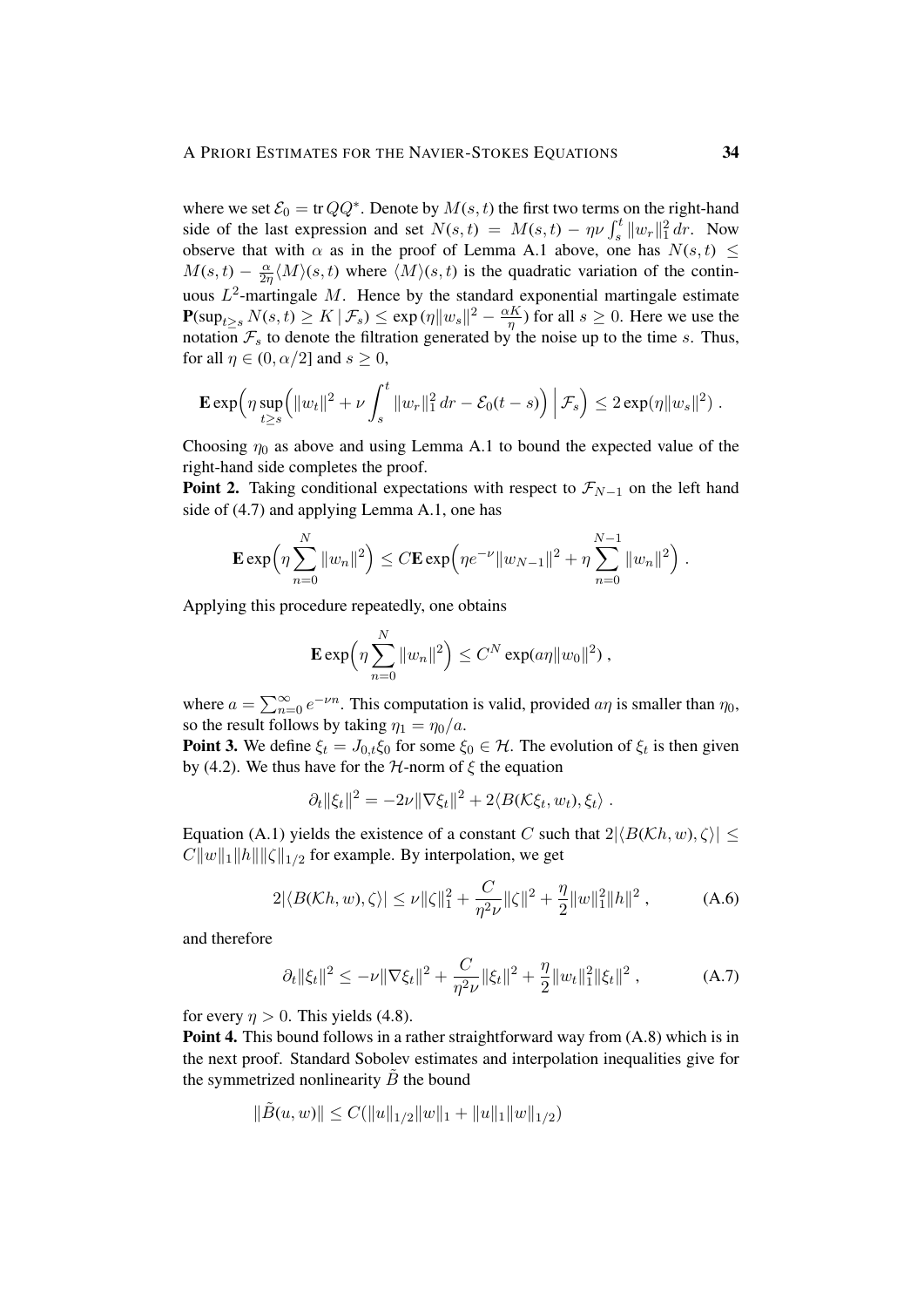$$
\leq C(||u||^{1/2}||u||_1^{1/2}||w||_1+||w||^{1/2}||w||_1^{1/2}||u||_1).
$$

Combining this with the definition (4.4) of  $K_{s,t}$  and bound (A.8) yields for  $s, t \in$  $[0, 1]$ 

$$
||K_{s,t}|| \leq C \int_s^t ||J_{r,t}|| ||J_{s,r}||_1^{3/2} ||J_{s,r}||^{1/2} dr
$$
  

$$
\leq C \exp\left(\eta \int_0^1 ||w_r||_1^2 dr\right),
$$

where we used the integrability of  $|r - s|^{-3/4}$  in the second step. This concludes the proof of Lemma 4.10.  $\Box$ 

*Proof of Lemma 4.17.* In order to get (4.23), we show that with the above notations, one can get bounds on  $\|\xi_t\|_1$  as well. To achieve this we define, for a constant  $\varepsilon > 0$  to be fixed later,  $\zeta_t = ||\xi_t||^2 + t\varepsilon ||\xi_t||_1^2$ . Using (A.7) to bound the derivative of the first term and combining  $(A.2)$  with  $(A.3)$  for the other terms, we then get in a straightforward way

$$
\partial_t \zeta_t \leq (\varepsilon - \nu) \|\nabla \xi_t\|^2 + \frac{C}{\eta^2 \nu} \|\xi_t\|^2 + \frac{\eta}{2} \|w_t\|_1^2 \|\xi_t\|^2
$$
  
-  $2t \varepsilon \nu \|\xi_t\|_2^2 + 2t \varepsilon C \|w_t\|_1 \|\xi_t\|_2 \|\xi_t\|_{1/2},$ 

By  $(A.4)$ , we get

$$
2C||w||_1||\xi||_2||\xi||_{1/2} \le 2\sqrt{\eta\nu}||w||_1||\xi||_2||\xi||_1 + \frac{C}{\eta\nu}||w||_1||\xi||_2||\xi||
$$
  

$$
\le \nu ||\xi||_2^2 + \eta ||w||_1^2||\xi||_1^2 + \frac{C}{\eta^2\nu^3}||w||_1^2||\xi||^2.
$$

this immediately yields

$$
\partial_t \zeta_t \leq (\varepsilon - \nu) \|\xi_t\|_1^2 + \frac{C}{\eta^2 \nu} \|\xi_t\|^2 + \left(\frac{\eta}{2} + \frac{t\varepsilon C}{\eta^2 \nu^3}\right) \|w_t\|_1^2 \|\xi_t\|^2
$$

$$
- t\varepsilon \nu \|\xi_t\|_2^2 + t\varepsilon \eta \|w_t\|_1^2 \|\xi_t\|_1^2.
$$

If we take  $\varepsilon$  sufficiently small (of the order  $\eta^3 \nu^3$ ), we get

$$
\partial_t \zeta_t \le \Big(\frac{C}{\eta^2 \nu} + \eta \|w_t\|_1^2\Big)\zeta_t , \quad \text{for } t \in [0, 1],
$$

and therefore

$$
||J_t \xi_0||_1^2 \le \frac{\tilde{C}}{t} \exp\left(\eta \int_0^1 ||w_s||_1^2 ds\right) ||\xi_0||^2 , \qquad (A.8)
$$

for some (possibly rather large) constant  $\tilde{C}$ . If we now define  $\pi_N$  as the orthogonal projection on the set of Fourier modes with  $|k| \ge N$ , we have

$$
\|\pi_N \xi_t\| \leq \frac{1}{N} \|\xi_t\|_1.
$$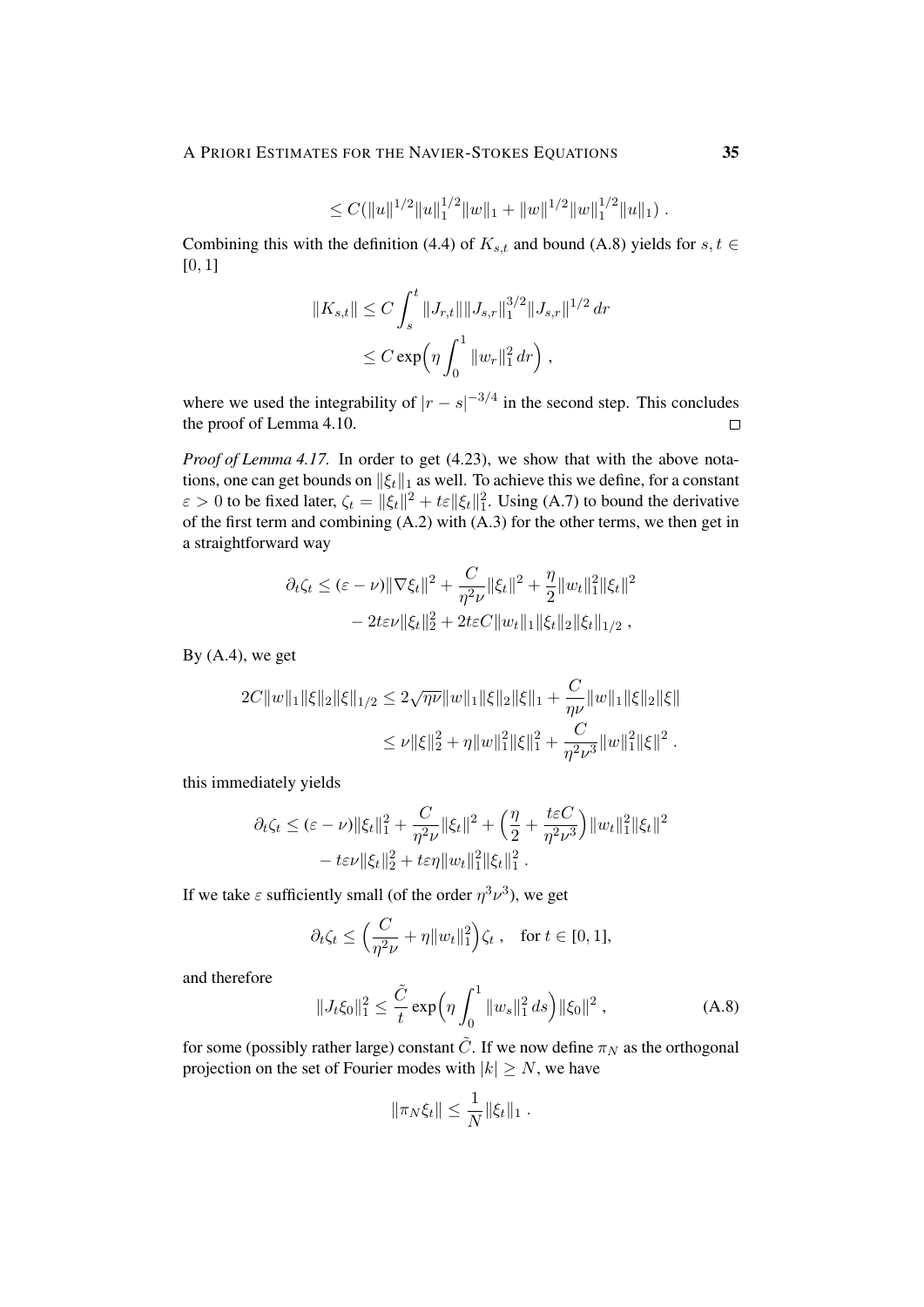The bound (4.23) immediately follows by taking  $\pi_{\ell} = 1 - \pi_N$  for N sufficiently large.

We now turn to the proof of the bound (4.24). We define  $\pi_{\ell}$  as above (but reserve the right to choose the precise value of N later) and set  $\xi_t^{\ell} = \pi_{\ell} \xi_t$  and  $\xi_t^h = (1 - \pi_\ell)\xi_t$ . With these notations, (4.24) amounts to obtaining bounds on  $\|\xi_t\|$ with  $\xi_0^{\ell} = 0$ . Using the identity (A.1) we have

$$
\partial_t ||\xi_t^{\ell}||^2 = -2\nu ||\xi_t^{\ell}||_1^2 + 2\langle B(\mathcal{K}\xi_t^{\ell}, w_t), \xi_t^{\ell}\rangle \n- 2\langle B(\mathcal{K}\xi_t^h, \xi_t^{\ell}), w_t \rangle - 2\langle B(\mathcal{K}w_t, \xi_t^{\ell}), \xi_t \rangle ,\n\partial_t ||\xi_t^h||^2 = -2\nu ||\xi_t^h||_1^2 - 2\langle B(\mathcal{K}\xi_t, \xi_t^h), w_t \rangle - 2\langle B(\mathcal{K}w_t, \xi_t^h), \xi_t \rangle .
$$

Applying (A.2) to the right-hand side allows to get the bound

$$
\partial_t \|\xi_t^{\ell}\|^2 \leq -2\nu \|\xi_t^{\ell}\|^2_1 + 2\langle B(\mathcal{K}\xi_t^{\ell}, w_t), \xi_t^{\ell}\rangle + C \|w_t\|_{1/2} \|\xi_t^{\ell}\|_1 \|\xi_t^h\|,
$$
  

$$
\partial_t \|\xi_t^h\|^2 \leq -2\nu \|\xi_t^h\|^2_1 + C \|w_t\|_{1/2} \|\xi_t^h\|_1 \|\xi_t\|.
$$

We then bound the first line using (A.6) and the second line using  $\|\xi_t^h\|_1^2 \ge N^2 \|\xi_t^h\|^2$ . We thus obtain

$$
\partial_t \|\xi_t^{\ell}\|^2 \le \left(\frac{C}{\eta^2} + \eta \|w_t\|_1^2\right) \|\xi_t^{\ell}\|^2 + C \|w_t\|_{1/2}^2 \|\xi_t^h\|^2 ,\tag{A.9}
$$

$$
\partial_t \|\xi_t^h\|^2 \le -\nu N^2 \|\xi_t^h\|^2 + C \|w_t\|_{1/2}^2 \|\xi_t\|^2 ,
$$

for an arbitrary value of  $\eta$  and for a constant C depending on  $\nu$  but independent of N and  $\eta$ . Using the *a priori* bound from point 3 above for the Jacobian  $\xi$  and the interpolation inequality  $||w_s||_{1/2}^2 \le ||w_s|| ||w_s||_1$  immediately produces the bound

$$
\begin{split} \|\xi_t^h\|^2 &\leq e^{-\nu N^2 t} \|\xi_0^h\|^2 + C \int_0^t e^{-\nu N^2 (t-s)} \|w_s\|_{1/2}^2 \|\xi_s\|^2 \, ds \\ &\leq e^{-\nu N^2 t} \|\xi_0^h\|^2 + \frac{C(T) \|\xi_0^h\|^2}{N} e^{\eta \int_0^t \|w_s\|_1^2 \, ds} \sqrt{\int_0^t \|w_s\|_1^2 \, ds} \sup_{s \in [0,t]} \|w_s\| \\ &\leq \|\xi_0^h\|^2 \Big( e^{-\nu N^2 t} + \frac{C(T)}{N} \exp\Big( \eta' \int_0^t \|w_s\|_1^2 \, ds \Big) \sup_{s \in [0,t]} \|w_s\| \Big) \,, \end{split}
$$

for an arbitrary  $\eta' > \eta$ . Combining this with the bound of point 1 above shows that, for every  $\eta$ , every  $\gamma$ , every p, and every T, there exists a constant  $N_0$  such that

$$
\mathbf{E}_w \|\xi_t^h\|^p \le 2e^{-\nu N^2 pt} \|\xi_0^h\|^p + \gamma e^{\eta \|w\|^2} \|\xi_0^h\|^p,
$$

for all  $t \in [0, T]$  and all  $N \ge N_0$ . Since  $\xi_0^{\ell} = 0$  by assumption, it follows from (A.9) that

$$
\|\xi_t^{\ell}\|^2 \le C \int_0^t \exp\Bigl(\frac{C(t-s)}{\eta^2} + \eta \int_s^t \|w_r\|_1^2 dr\Bigr) \|w_s\|_{1/2}^2 \|\xi_s^h\|^2 ds
$$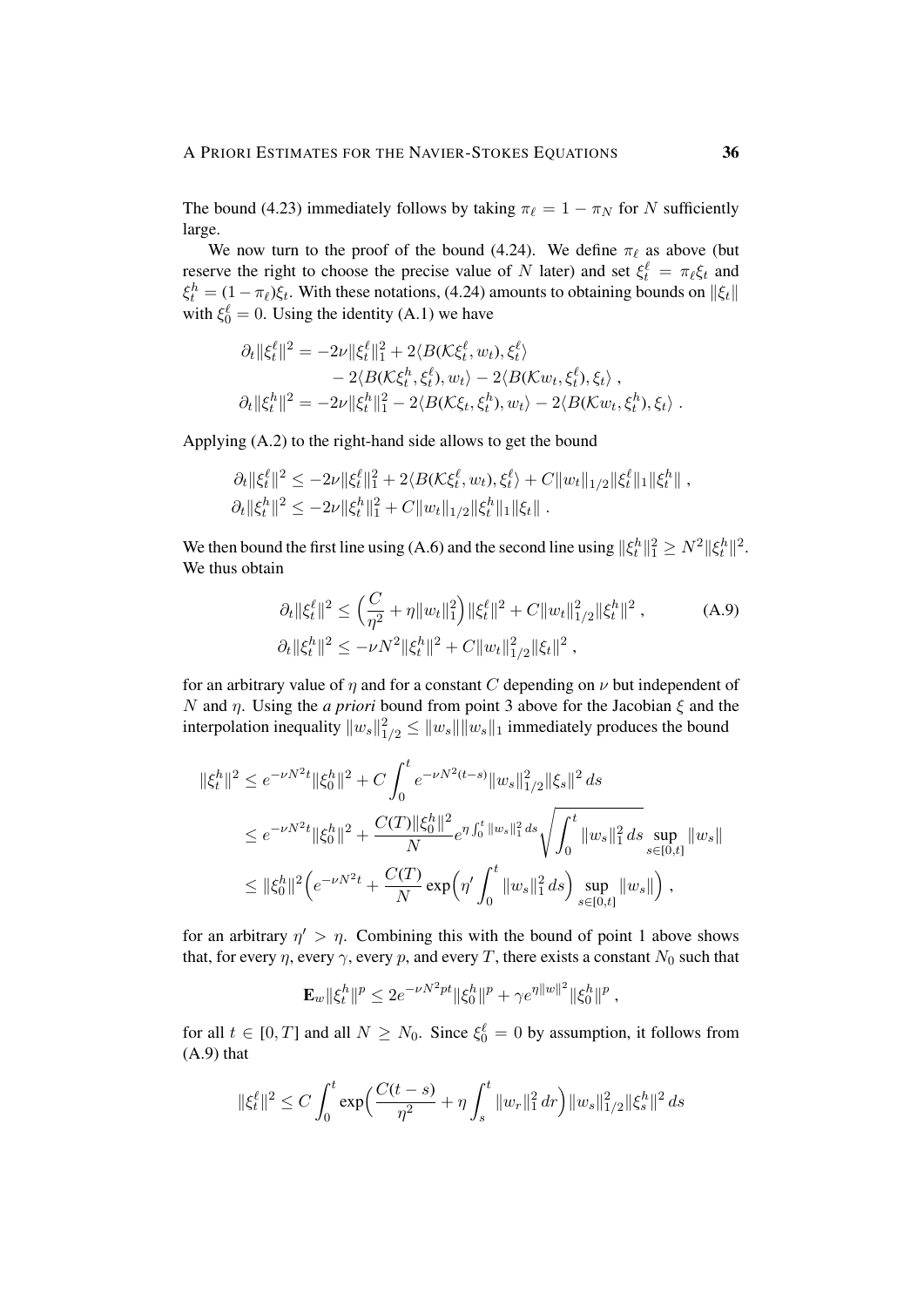$$
\leq \Big( \int_0^t e^{\frac{8C(t-s)}{\eta^2} + 8\eta \int_s^t \|w_r\|_1^2 dr} ds \Big)^{1/8} \Big( \int_0^t \|\xi_s^h\|^8 ds \Big)^{1/4}
$$
  
\$\times \sqrt{\int\_0^t \|w\_s\|\_1^2 ds} \sup\_{s \in [0,t]} \|w\_s\| .

The required bound (4.24) now follows easily by taking expectations and using the previous bounds.  $\Box$ 

## References

- [AN87] E. J. ANDERSON and P. NASH. *Linear programming in infinite-dimensional spaces*. Wiley-Interscience Series in Discrete Mathematics and Optimization. John Wiley & Sons Ltd., Chichester, 1987. Theory and applications, A Wiley-Interscience Publication.
- [Bel87] D. R. BELL. *The Malliavin calculus*. Longman Scientific & Technical, Harlow, 1987.
- [BKL01] J. BRICMONT, A. KUPIAINEN, and R. LEFEVERE. Ergodicity of the 2D Navier-Stokes equations with random forcing. *Comm. Math. Phys.* 224, no. 1, (2001), 65–81. Dedicated to Joel L. Lebowitz.
- [BKL02] J. BRICMONT, A. KUPIAINEN, and R. LEFEVERE. Exponential mixing of the 2D stochastic Navier-Stokes dynamics. *Comm. Math. Phys.* 230, no. 1, (2002), 87–132.
- [Cer99] S. CERRAI. Ergodicity for stochastic reaction-diffusion systems with polynomial coefficients. *Stochastics Stochastics Rep.* 67, no. 1-2, (1999), 17–51.
- [CF88] P. CONSTANTIN and C. FOIAS¸. *Navier-Stokes Equations*. University of Chicago Press, Chicago, 1988.
- [CK97] P.-L. CHOW and R. Z. KHASMINSKII. Stationary solutions of nonlinear stochastic evolution equations. *Stochastic Anal. Appl.* 15, no. 5, (1997), 671– 699.
- [Cru89] A. B. CRUZEIRO. Solutions et mesures invariantes pour des equations ´ d'évolution stochastiques du type Navier-Stokes. *Exposition. Math.* 7, no. 1, (1989), 73–82.
- [DPZ96] G. DA PRATO and J. ZABCZYK. *Ergodicity for Infinite Dimensional Systems*. Cambridge, 1996.
- [EH01] J.-P. ECKMANN and M. HAIRER. Uniqueness of the invariant measure for a stochastic PDE driven by degenerate noise. *Commun. Math. Phys.* 219, no. 3, (2001), 523–565.
- [EL94] K. D. ELWORTHY and X.-M. LI. Formulae for the derivatives of heat semigroups. *J. Funct. Anal.* 125, no. 1, (1994), 252–286.
- [EM01] W. E and J. C. MATTINGLY. Ergodicity for the Navier-Stokes equation with degenerate random forcing: finite-dimensional approximation. *Comm. Pure Appl. Math.* 54, no. 11, (2001), 1386–1402.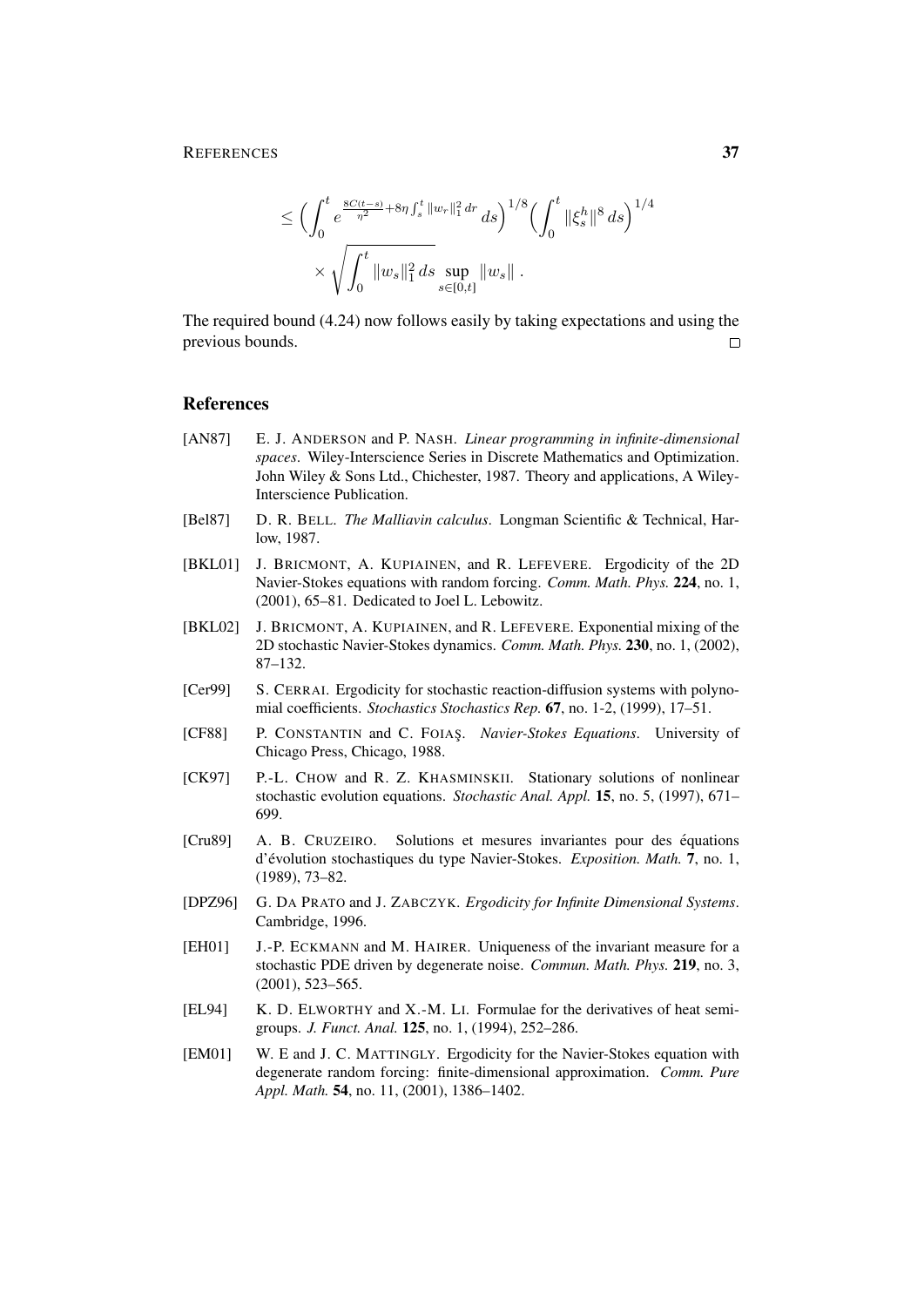- [EMS01] W. E, J. C. MATTINGLY, and Y. G. SINAI. Gibbsian dynamics and ergodicity for the stochastic forced Navier-Stokes equation. *Comm. Math. Phys.* 224, no. 1.
- [Fer97] B. FERRARIO. Ergodic results for stochastic Navier-Stokes equation. *Stochastics and Stochastics Reports* 60, no. 3–4, (1997), 271–288.
- [FJMR02] C. FOIAS, M. S. JOLLY, O. P. MANLEY, and R. ROSA. Statistical estimates for the Navier-Stokes equations and the Kraichnan theory of 2-D fully developed turbulence. *J. Statist. Phys.* 108, no. 3-4, (2002), 591–645.
- [Fla94] F. FLANDOLI. Dissipativity and invariant measures for stochastic Navier-Stokes equations. *NoDEA* 1, (1994), 403–426.
- [FM95] F. FLANDOLI and B. MASLOWSKI. Ergodicity of the 2-D Navier-Stokes equation under random perturbations. *Commun. Math. Phys.* 172, no. 1, (1995), 119–141.
- [FP67] C. FOIAS¸ and G. PRODI. Sur le comportement global des solutions nonstationnaires des équations de Navier-Stokes en dimension 2. *Rend. Sem. Mat. Univ. Padova* 39, (1967), 1–34.
- [Fri95] U. FRISCH. *Turbulence: the legacy of A. N. Kolmogorov*. Cambridge, 1995.
- [Hai02] M. HAIRER. Exponential mixing properties of stochastic PDEs through asymptotic coupling. *Probab. Theory Related Fields* 124, no. 3, (2002), 345– 380.
- [Hör67] L. HÖRMANDER. Hypoelliptic second order differential equations. Acta Math. 119, (1967), 147–171.
- [Hör85] L. HÖRMANDER. *The Analysis of Linear Partial Differential Operators I–IV.* Springer, New York, 1985.
- [Kan42] L. V. KANTOROVICH. On the translocation of masses. *Dokl. Akad. Nauk SSSR* 37, (1942), 194–201.
- [Kan48] L. V. KANTOROVICH. On a problem of Monge. *Uspekhi Mat. Nauk* 3, no. 2, (1948), 225–226.
- [KS00] S. KUKSIN and A. SHIRIKYAN. Stochastic dissipative PDEs and Gibbs measures. *Comm. Math. Phys.* 213, no. 2, (2000), 291–330.
- [KS01] S. B. KUKSIN and A. SHIRIKYAN. A coupling approach to randomly forced nonlinear PDE's. I. *Commun. Math. Phys.* 221, (2001), 351–366.
- [Mat98] J. C. MATTINGLY. *The Stochastically forced Navier-Stokes equations: energy estimates and phase space contraction*. Ph.D. thesis, Princeton University, 1998.
- [Mat99] J. C. MATTINGLY. Ergodicity of 2D Navier-Stokes equations with random forcing and large viscosity. *Comm. Math. Phys.* 206, no. 2, (1999), 273–288.
- [Mat02a] J. C. MATTINGLY. The dissipative scale of the stochastics Navier-Stokes equation: regularization and analyticity. *J. Statist. Phys.* 108, no. 5-6, (2002), 1157– 1179.
- [Mat02b] J. C. MATTINGLY. Exponential convergence for the stochastically forced Navier-Stokes equations and other partially dissipative dynamics. *Commun. Math. Phys.* 230, no. 3, (2002), 421–462.